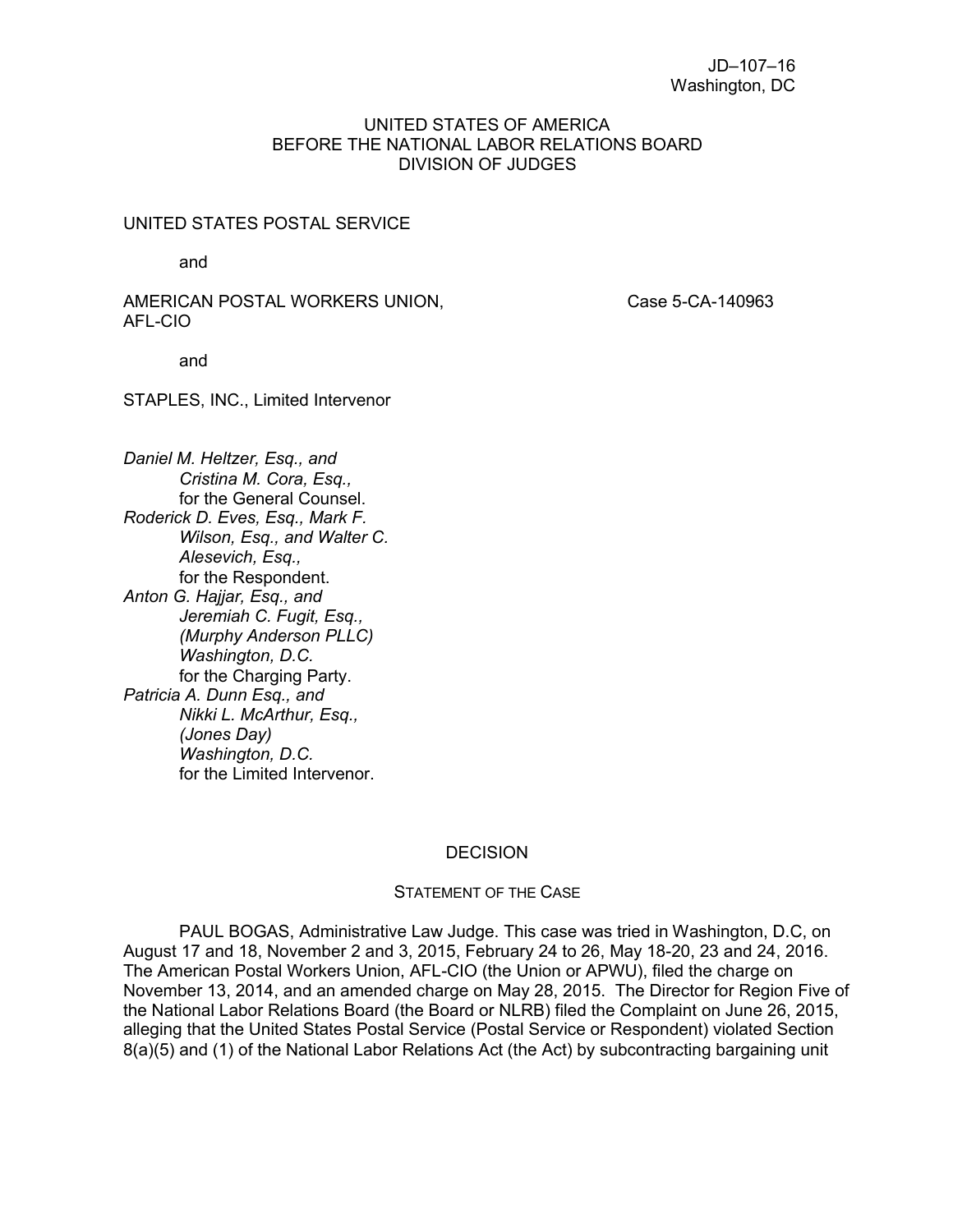work to Staples, Inc. (Staples or the Intervenor) using the Postal Service's Approved Shipper program without affording the Union the opportunity to bargain over this conduct and its effects.<sup>1</sup> The Respondent filed a timely Answer in which it denied committing the violation alleged. Staples participated in the litigation as a limited intervenor for the purpose of addressing the 5 effects on it of available remedies in the event that the Respondent is found to have violated the Act.

On the entire record, $2$  including my observation of the demeanor of the witnesses, and after considering the briefs filed by the General Counsel, the Postal Service, the Union, and 10 Staples, I make the following findings of fact and conclusions of law.

## FINDINGS OF FACT

#### I. JURISDICTION

15

 $\overline{a}$ 

The Postal Service provides postal services for the United States and operates various facilities throughout the United States for that purpose, including its headquarters facility in the District of Columbia. The Postal Service admits, and I find, that the Board has jurisdiction over the Postal Service and this matter pursuant to Section 1209 of the Postal Reorganization Act,

20 39 U.S.C. Section 101 et seq., and that the Union is a labor organization within the meaning of Section 2(5) of the Act.

<sup>1</sup> As originally filed, the Complaint also alleged that the Postal Service violated the Act by unlawfully refusing to provide information requested by the Union and by modifying, and/or failing to continue in effect, terms of the collective bargaining agreement (CBA) without the Union's consent. The General Counsel withdrew the allegation regarding the information request in light of an informal Board settlement dated August 17, 2015, and also withdrew the allegation regarding compliance with the terms of the CBA.

 $2$  The General Counsel's post-hearing brief included a motion to correct the transcript in three minor respects. None of the other parties have objected to that motion, and it is hereby granted.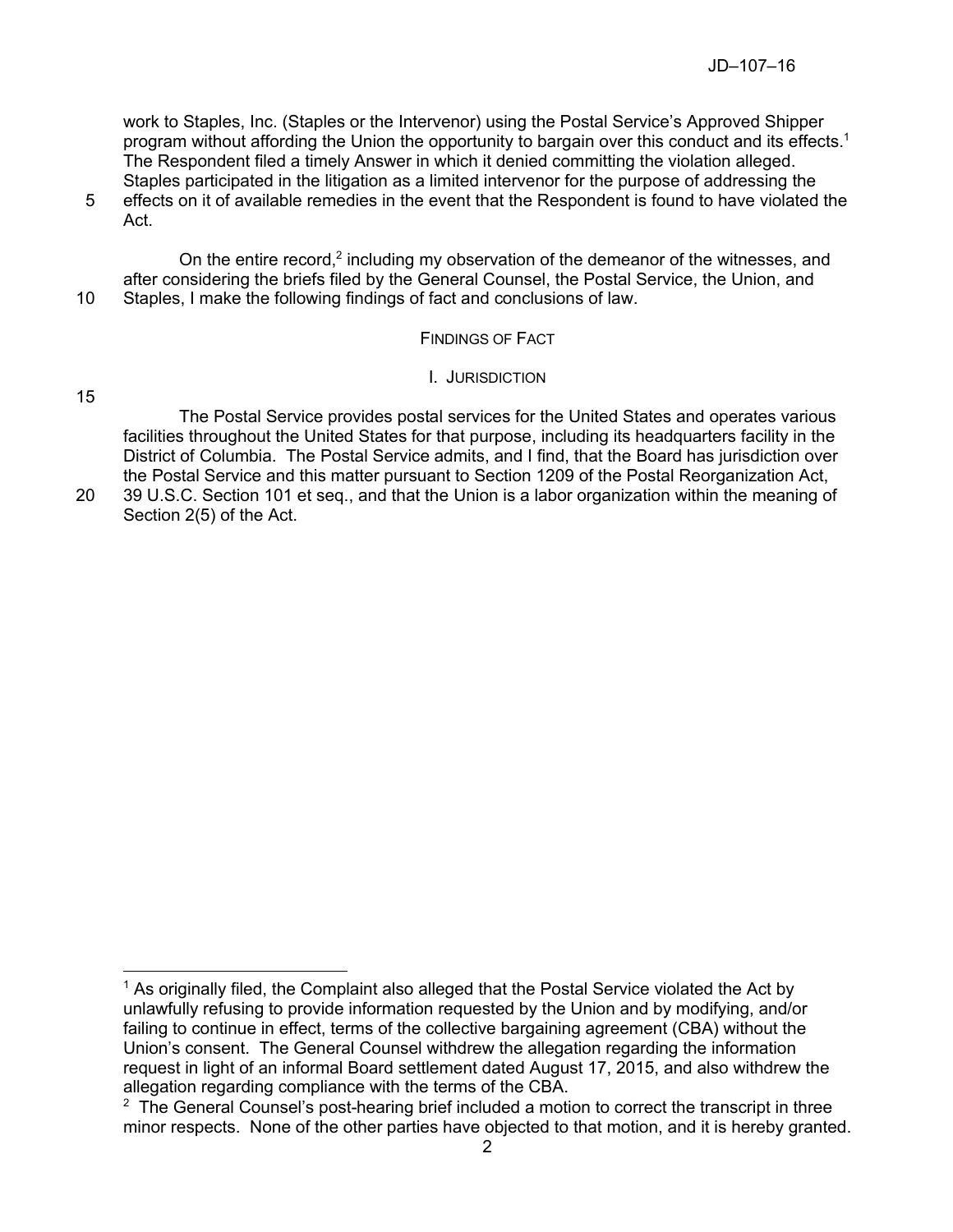# II. Alleged Unfair Labor Practices

# A. BACKGROUND FACTS<sup>3</sup>

5 The Union represents a bargaining unit of approximately 200,000 Postal Service employees. About 70,000 of these unit employees are sales and services associates – often referred to as "window clerks" – who serve customers at counters in local post offices.<sup>4</sup> The window clerks are responsible for, among other things, discussing postal options, calculating and accepting payment, and ensuring that they only accept mail that is properly labeled and 10 packaged and contains no hazardous materials.<sup>5</sup>

 $\overline{a}$ 

The Postal Service – an independent establishment of the executive branch of the United States government – provides postal products and services for the United States and "operate[s] and manage[s] a . . . retail, distribution, transportation and delivery network."

All maintenance employees, motor vehicle employees, postal clerks, mail equipment shop employees, material distribution center employees, and operating services and facilities services employees, employed by the Respondent.

<sup>5</sup> There are some unit members who are assigned to window clerk duties and perform little, if any, post office duties away from the counter. There are other unit members who are specifically assigned to distribution duties in areas of the post office away from the counter. Other unit members working in post offices are categorized as "unassigned" and are likely to spend varying amounts of time on window and distribution duties.

*<sup>3</sup> Pursuant to the protective order I issued in this case, multiple exhibits and portions of the record were placed under provisional seal upon a party's assertion of confidentiality without my ruling either about whether such evidence included confidential material, or about whether the interests in disclosure outweighed any confidentiality concerns. On October 14, 2016, after the record closed in this case, the Postal Service and Staples each filed a motion seeking to place a large amount of the provisionally sealed material under permanent seal, and on October 28, 2016, the Union filed an opposition to those motions. To the extent that any of the information set forth in this decision was gleaned from exhibits or transcript portions that were provisionally sealed, and are now the subject of one or both of the motions for a permanent seal, I find that the information set forth in this decision either is not, in fact, confidential, or that any confidentiality concerns regarding that information was not significant and/or was outweighed by the need of the parties to adjudicate this matter and for the production of a decision that adequately explains my determinations regarding the claims. Times Co. v. Rhinehard, 467 U.S. 20 (1984) (the trial court has substantial latitude to customize disclosure to match the sometimes competing needs of disclosure and confidentiality); see also International Business Machines Corp., 265 NLRB 638, 644-645 (1982) (ALJ decision on the merits places evidence under continuing seal). To the extent that it was not necessary in this decision to discuss other evidence with respect to which the Postal Service and/or Staples have moved for a permanent seal based on confidentiality concerns, I find that either the information is not necessary to render and explain this decision or that the confidentiality concerns expressed by the Postal Service and Staples outweigh the need for disclosure and I hereby grant the motions to permanently seal those portions of the record, subject to examination by the Board and any reviewing court of appeals, and as provided for in the protective order I issued in this case on November 3, 2015, and modified on December 4, 2015. This ruling does not, of course, restrict the ability of the Union, or any other party, to disseminate the same information if gained from other sources or means and not as a result of their disclosure in the instant proceeding. Times Co. v. Rhinehard, 467 U.S. at 37. In addition, I order that the provisional seal is lifted from any evidence that was provisionally sealed, but which no party has moved to permanently seal.* <sup>4</sup> The bargaining unit includes: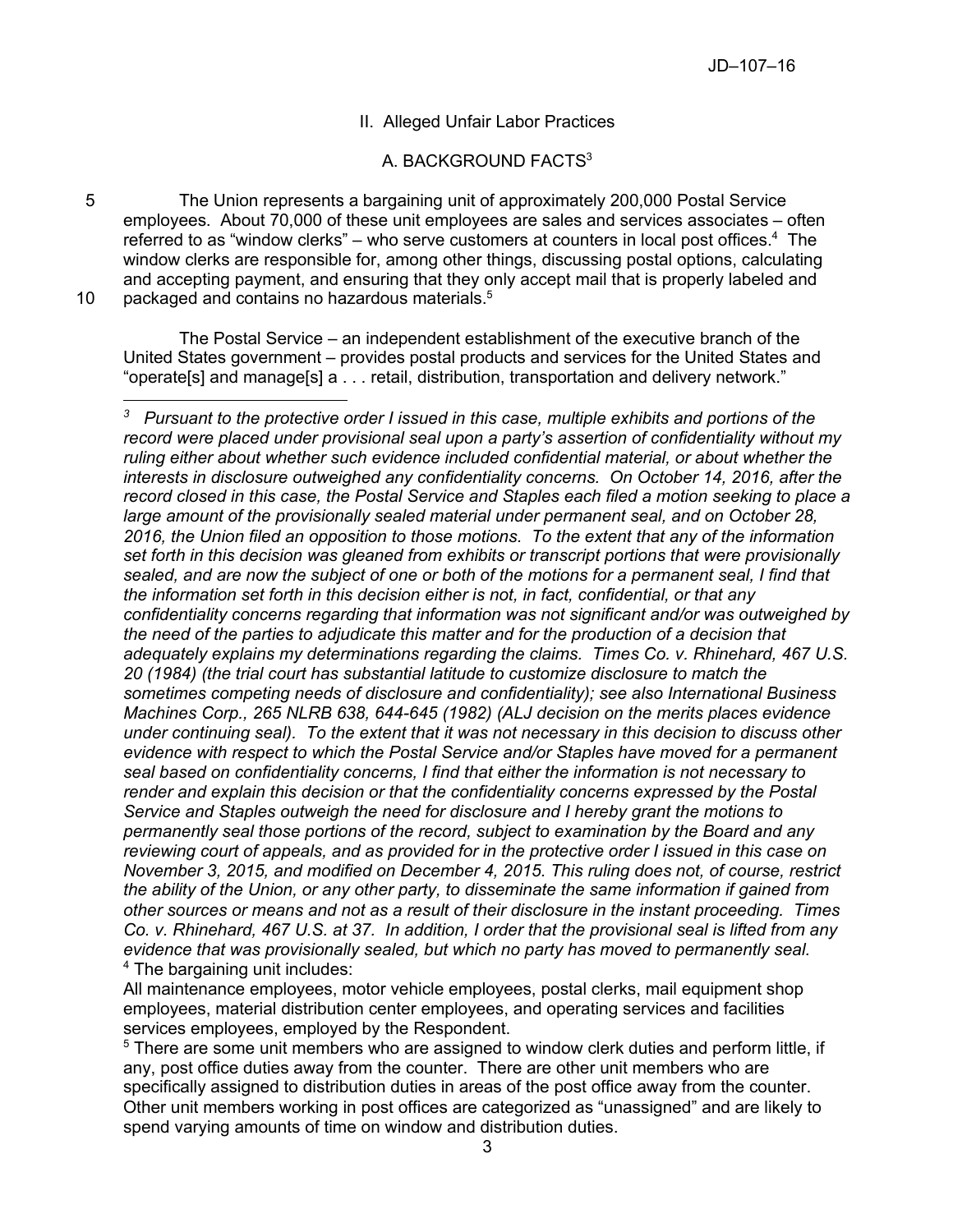General Counsel's Exhibit Number (GC Exh.) 40. In addition to offering its products and services at post offices staffed by bargaining unit employees, the Postal Service has begun to offer those products and services through a variety of what it calls alternative access retail "channels." In one of these alternative channels, a private retailer is designated as an

- 5 "approved shipper" for the Postal Service meaning that the Postal Service and the retailer enter into an agreement that, inter alia, authorizes the retailer to offer a menu of Postal Service products and services. That menu includes many, but not all, of the shipping products and services that are available from unit window clerks at post office counters. At the designated approved shipper locations, the workers who provide the Postal Service products and services
- 10 are, in most if not all cases, employees of the retail establishment rather than bargaining unit employees of the Postal Service. After mail is accepted by the non-bargaining unit employees at an approved shipper location, the mail is placed into the regular Postal Service "mail stream"  $-$  at which point Postal Service employees are responsible for further handling of it.<sup>6</sup>
- 15 Staples is a nationwide retail chain. This case concerns an allegation that the Postal Service, in violation of Section 8(a)(5) and (1), failed to give the Union notice and an opportunity to bargain regarding its decision, and the effects of its decision, to subcontract bargaining unit work to Staples locations nationwide that are designated as "approved shippers." Under that plan, the work of providing postal service products and services at Staples locations is
- 20 performed by Staples' employees rather than by Postal Service employees in the bargaining unit. The Postal Service contends, inter alia, that: the approved shipper program did not trigger a bargaining obligation; that the approved shipper program was an established program and that the decision to add Staples to the group of retailers participating in the program did not constitute a change over which the Postal Service was required to bargain; that the Postal
- 25 Service gave the Union adequate notice but the Union waived bargaining and/or failed to act with due diligence to request bargaining; and that the CBA includes a waiver of bargaining over the change.

# B. HISTORY OF THE APPROVED SHIPPER PROGRAM

30

 $\overline{a}$ 

# *1. Initiation of authorized service agreement program and Union reaction.*

The earliest documentation in the record that relates to the approved shipper program is a letter, dated February 3, 2005, in which the Postal Service informed the Union that it planned 35 to "start a program using an Authorized Service Agreement with retail establishments that sell mailing and shipping services." The letter does not use the phrase "approved shipper," although it describes what the Postal Service represents to be a version of that program. In the letter, the Postal Service states that the "agreements would be executed at the local level," that "[n]o compensation w[ould] be provided to the retailer," and that the retailers would be authorized "to 40 display USPS logos and trademarks as specifically designated and approved." The letter

references a participating retailer's ability to realize profits by charging customers "non-postal" surcharges for these mailing and shipping services.

 $6$  There are a number of other programs under which persons, or entities, that are not post office employees may sell Postal Service products and services. These programs, some of which have special statutory status not applicable to the approved shipper program, include: contract postal unit (CPU); community post office (CPO); village post office (VPO); and stamps to go/stamps on demand. The VPO program was initiated in 2011, and the Union received advance notice about this program and bargained with the Postal Service about it. The Postal Service also makes automated sales at approximately 2800 self-service kiosks and through a Postal Service website.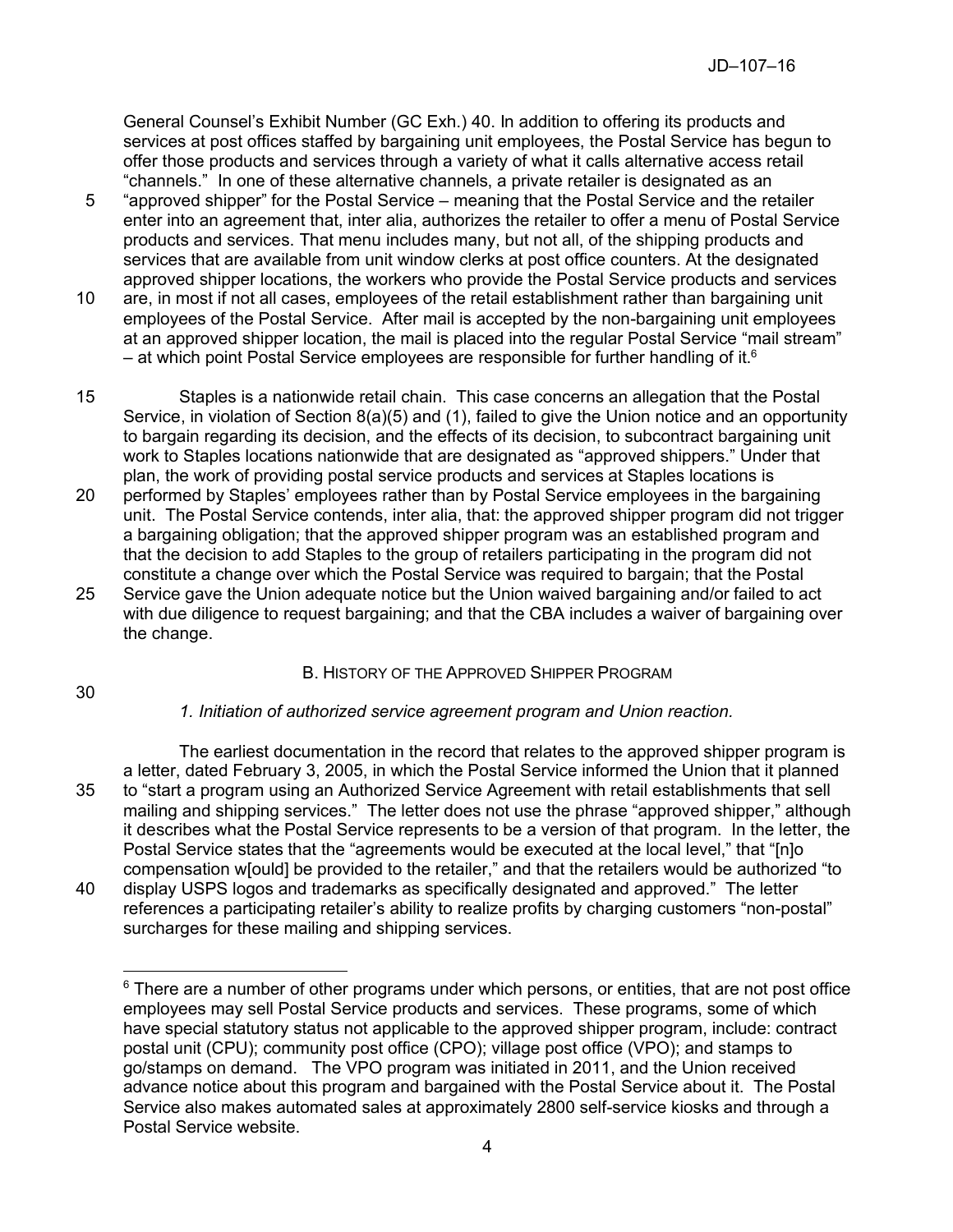The Postal Service, in a March 25, 2005, letter to the Union, described the "authorized service agreements" as a program designed, inter alia, to help the Postal Service obtain a degree of control over non-Postal Service retailers that were already accepting mail and tendering it, on behalf of the retailers' customers, to the Postal Service. Prior to that time, these

- 5 retailers had simply been purchasing products and services from the Postal Service and then reselling them to customers, often at above list price. The March 25 letter stated that the Postal Service would use the authorized service agreement approach to "ensure that retailers are aware of U.S. Postal Service mail acceptance and security requirements" and to increase the Postal Service's share of the growing package business. A 2005 Postal Service field guide,
- 10 which was shared with bargaining unit members, represented that the purposes of the approved shipper program were to: (1) improve convenience to customers by expanding access points; (2) protect and properly represent the Postal Service brand in trademarks; and (3) ensure that hazardous material (hazmat) and aviation mail security guidelines are followed.
- 15 Susan McKeen, who was the Postal Service's manager of approved shipper and other alternative channel programs from 2005 to early 2008, testified that she had an additional goal during that time. She was aiming to divert 40 percent of transactions away from post office windows and to alternative access locations. Neither McKeen, nor any other witness, testified that the goal of diverting transactions away from the post office windows staffed by unit
- 20 employees was revealed to the Union during her tenure. In the 2005 to 2008 time period, retailers who participated in the authorized service agreement program or approved shipper program were permitted to sell Postal Service products and services at above list cost, and the Postal Service did not provide the retailers with compensation or product discounts for participating in the program.
- 25

The Union objected to the Postal Service's planned use of the authorized service agreements that were described in the February 3, 2005, letter from management. In a letter dated February 16, 2005, the Union stated that it "does not and will never agree with contracting out retail services that we believe are best performed by trained professional window clerks

- 30 within the Postal Service." The letter expressed concern about, among other things, the private "retailers' failure to protect our workers and the public through requiring hazmat protocol and the practice of postal managers promoting contracted out retail services through signage at postal facilities."
- 35 *2. CBA Articles 32, 19, and 3, and Appendices.*

The Postal Service, in a March 25 letter, reacted to the Union's criticism that the employer was "contracting out" by asserting that the authorized service agreements did not constitute "subcontracting within the meaning of Article 32" of the parties' CBA. That contract 40 provision bears some explaining. Under Article 32, the Postal Service has special obligations to notify the Union, and consider the Union's input, when deciding whether to engage in subcontracting that will have a "significant impact" on bargaining unit work. The determination about whether proposed subcontracting will have a significant impact that triggers these special obligations is made by the Postal Services' Strategic Initiatives Action Group or "SIAG" – a

- 45 panel of Postal Service management officials. In the event that SIAG determines that the subcontracting will have a significant impact on bargaining unit work, Article 32 requires the Postal Service to "give advance notice to the Union at the national level" and to "meet with the Union." It also requires the Postal Service to "consider the Union's views on costs and other factors, together with the Union's proposals to avoid subcontracting and/or to minimize the
- 50 impact of subcontracting." Article 32 further requires that the Postal Service entity that is recommending the subcontracting include a statement of the Union's views and proposals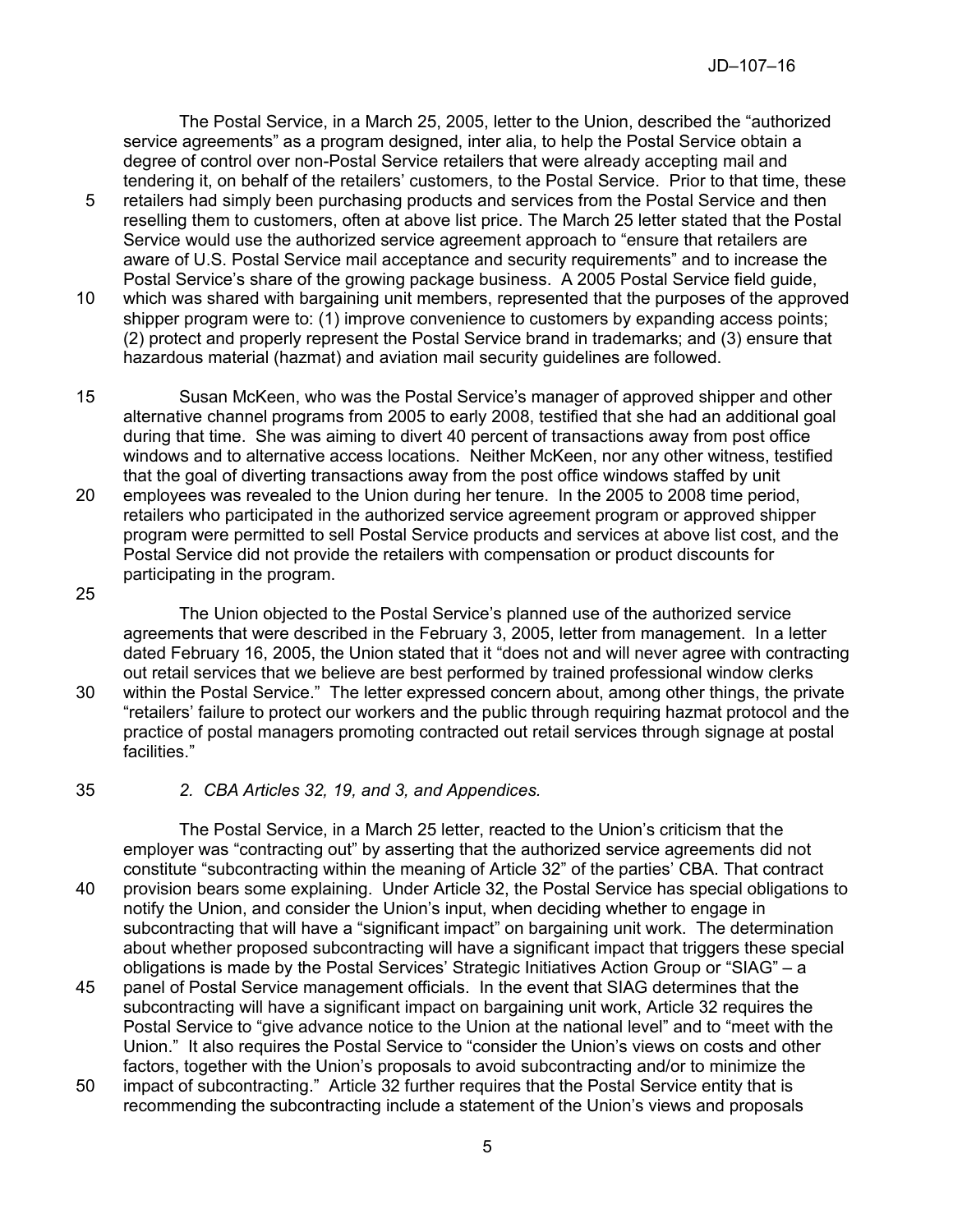regarding the subject when the proposal is forwarded to the relevant Postal Service decision makers.

Although, the Postal Service's March 25 letter to the Union took the position that its 5 "authorized service agreements" were not subcontracting for purposes of Article 32, the record reveals that its actions were not always consistent with that position. Specifically, when the Postal Service was considering whether to expand the approved shipper program with United Parcel Service (UPS) retail locations, it submitted that plan to SIAG for review as subcontracting. Transcript at Page(s) (Tr.) 1337-1338.

10

Another step towards the current version of the approved shipper initiative came when, in 2006, the Postal Service added an "approved shipper" section to its retail operations handbook. In a September 17, 2006, letter, the Postal Service provided the Union with what it characterized as Article 19 notice regarding a numerous handbook changes, including the 15 addition of the "approved shipper" section. The attachment to the September 17 notice is 30 pages long, and includes a marked-up Retail Operations Handbook, showing the changes

- proposed to the existing version. There are changes to a variety of sections throughout, but the one relevant to this litigation is the addition of "Section 15-11 Approved Shipper." That provision states:
- 20

The Approved Shipper Program was created to protect the Postal Service brand; introduce procedures to address aviation mail security at retail establishments that already hold letters and packages and tender them, on behalf of their customers, to the Postal Service; and improve the quality of information available to customers who use 25 these stores. Participating stores must currently sell postal services, and must be approved by the local district. Stores must sign a license agreement that defines the use of signage, and the terms and conditions of participation. It is intended that a delegation of authority will be provided to District Mangers so they can sign the license agreements on behalf of the Postal Service. Participating stores will not receive any compensation 30 from the Postal Service for the sale of post services.

The September 17 letter stated "[i]n accordance with Article 19," it was providing the "updated . . . Handbook," which included changes that "may relate to wages, hours, or working conditions of bargaining unit employees." Article 19 of the CBA provides that the Postal Service 35 must give the Union special notice when it plans to make a handbook change that, while not in conflict with the CBA, nevertheless relates directly to wages, hours or working conditions. Article 19 requires that the Postal Service include "a narrative explanation of the purpose and impact on employees and any documentation concerning the proposed change from the manager(s) who requested the change addressing its purpose and effect." Article 19 gives the 40 Union the right to meet about the proposed changes with "manager(s) who are knowledgeable about the purpose of the proposed change and its impact on employees."<sup>7</sup> In this case, the September 17 letter did not include, and the Postal Service has not claimed that it included, the required "narrative explanation," or "documentation" regarding the change's purpose and effect; nor does the Postal Service claim to have provided the Union with the opportunity to meet with

45 knowledgeable managers at that time.

Nothing in Section 15-11 or the rest of the September 17 submission makes any mention of management's goal, alluded to above, of using the approved shipper program as part of an effort to divert 40 percent of transactions away from unit employees at post office

 $7$  This language is present in the version of the CBA that was in effect from 2006 to 2010. Jt. Exh. 2. at Page 126.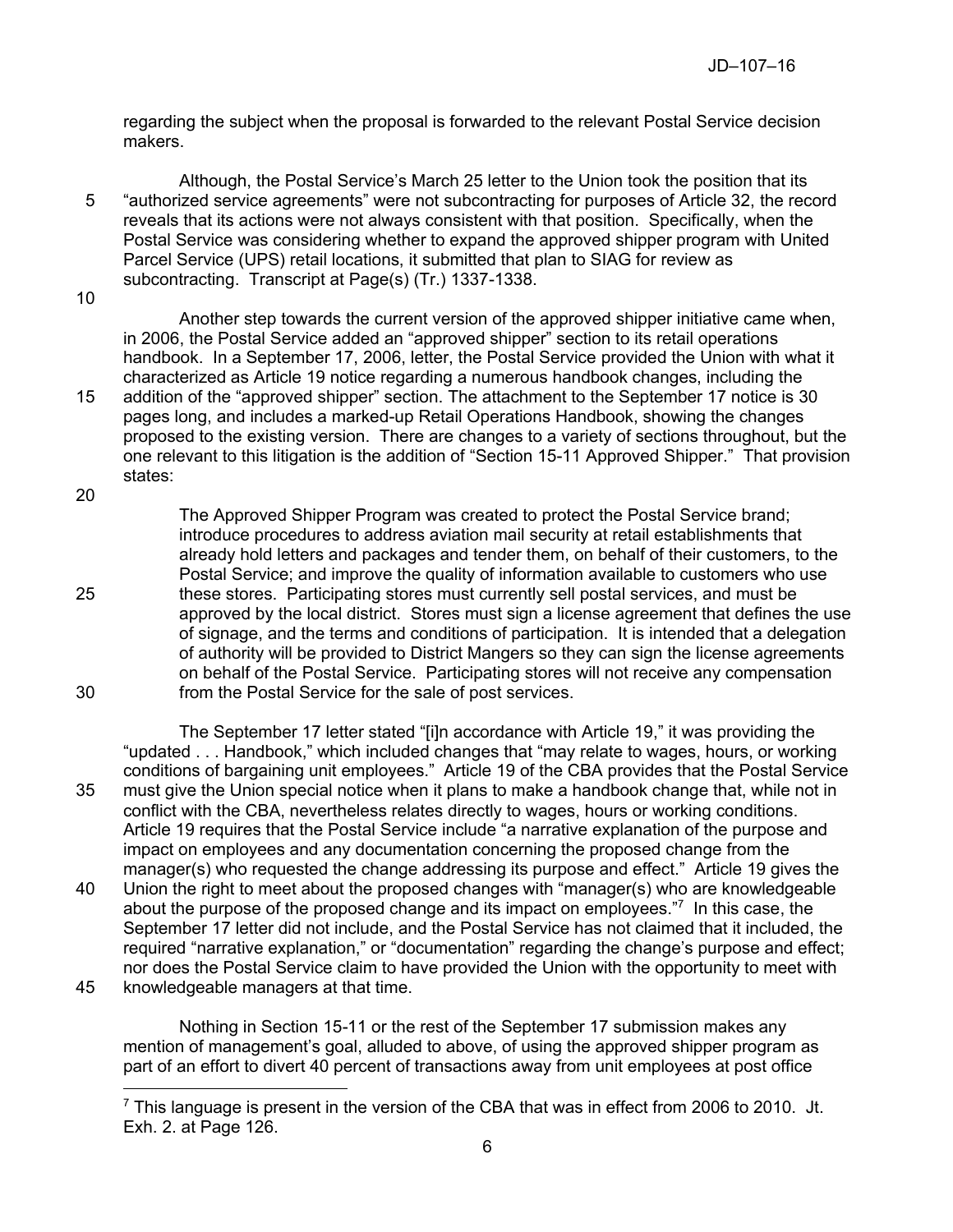windows and to alternative access locations. Furthermore, the new section states that the approved shipper program will only be instituted at stores that "currently sell postal services," not at new locations. The Union did not respond to this 2006 notice.

- 5 Since at least February 3, 2007, Article 3 of the CBA has provided that the "Employer shall have the exclusive right, subject to the provisions of this Agreement and consistent with applicable laws and regulations: . . . D. To determine the methods, means, and personnel by which such operations are to be conducted." Joint Exhibit Number (Jt. Exh.) 2 at Page 6. In the version of the CBA that took effect in 2010, the parties added, as an appendix, a memorandum
- 10 of understanding regarding the "Consideration of National Outsourcing Initiatives." Jt. Exh. 1 at Pages 369-370.<sup>8</sup> In that appendix, the parties agree "that it is in their best interest to meet and discuss national outsourcing initiatives at an early stage in the process" so that the Union is provided with an "opportunity to compete for the work internally at a point in time contemporaneous with the outsourcing process and early enough to influence any management
- 15 decision." The parties agree that work will be kept "in-house" if it "can be performed at a cost equal to or less than that of contract service, when a fair comparison is made of all reasonable costs." Id. at Page 369.
- In addition, the CBA creates a "workforce benefits, employment opportunities, training 20 and education fund" ("employment opportunities fund"), which totaled more than \$250 million at the time of the hearing, and which could be used to help prevent the outsourcing of bargaining unit work. GC Exh. 36 at Section 7.

# *3. Postal Service expands approved shipper initiative with national retail chains and seeks to*  25 *shift work from post office window clerks.*

Many of the Postal Service's early approved shipper agreements were with retailers that had a small number of locations, rather than with nationwide chains. As described above, in 2005 the Postal Service told the Union that the approved shipper agreements would be made at 30 the local level and only include locations that were already selling postal service products. In

- early 2010, the Postal Service began to expand the approved shipper program dramatically with national retail chains. By letter dated March 3, 2010, the Postal Service informed the Union that it was going to make the Office Depot retail chain an approved shipper at "over 950 locations nationwide" beginning that month. Respondent's Exhibit Number (R Exh.) 52. In a prior,
- 35 November 17, 2009, letter the Postal Service had described its plans in more modest terms, stating that it intended to make Office Depot an approved shipper at "several locations." R Exh. 51. At that time, the Postal Service represented that the initiative would allow it to "focus on package growth and on giving our customers alternative access to USPS products and services without adding any significant permanent infrastructure costs in an increasingly competitive
- 40 market." That letter stated that the Postal Service was informing the Union of its plans "as a matter of general interest." Both the Postal Service and the Union acknowledge that "as a matter of general interest" is the phrase that the Postal Service uses to indicate that, in its view, the Union has no right to the notice and it is being provided as a mere courtesy.
- 45 As part of a subsequent communication dated June 7, 2010, the Postal Service assured the Union that the retail expansion with Office Depot would have "no direct impact on Post Offices." R Exh. 53 (attachment). The Postal Service stated that it had "studied carefully the

 $\overline{a}$  $8$  This appendix is not attached to the CBA dated 2006-2010 (Jt. Exh. 2), but is attached to the CBA dated CBA dated November 21, 2010 to May 20, 2015 (Jt. Exh. 1). In addition, an arbitrator's decision references testimony that the appendix on outsourcing was created as part of negotiations in 2010. GC Exh. 4 at Pages 16-17.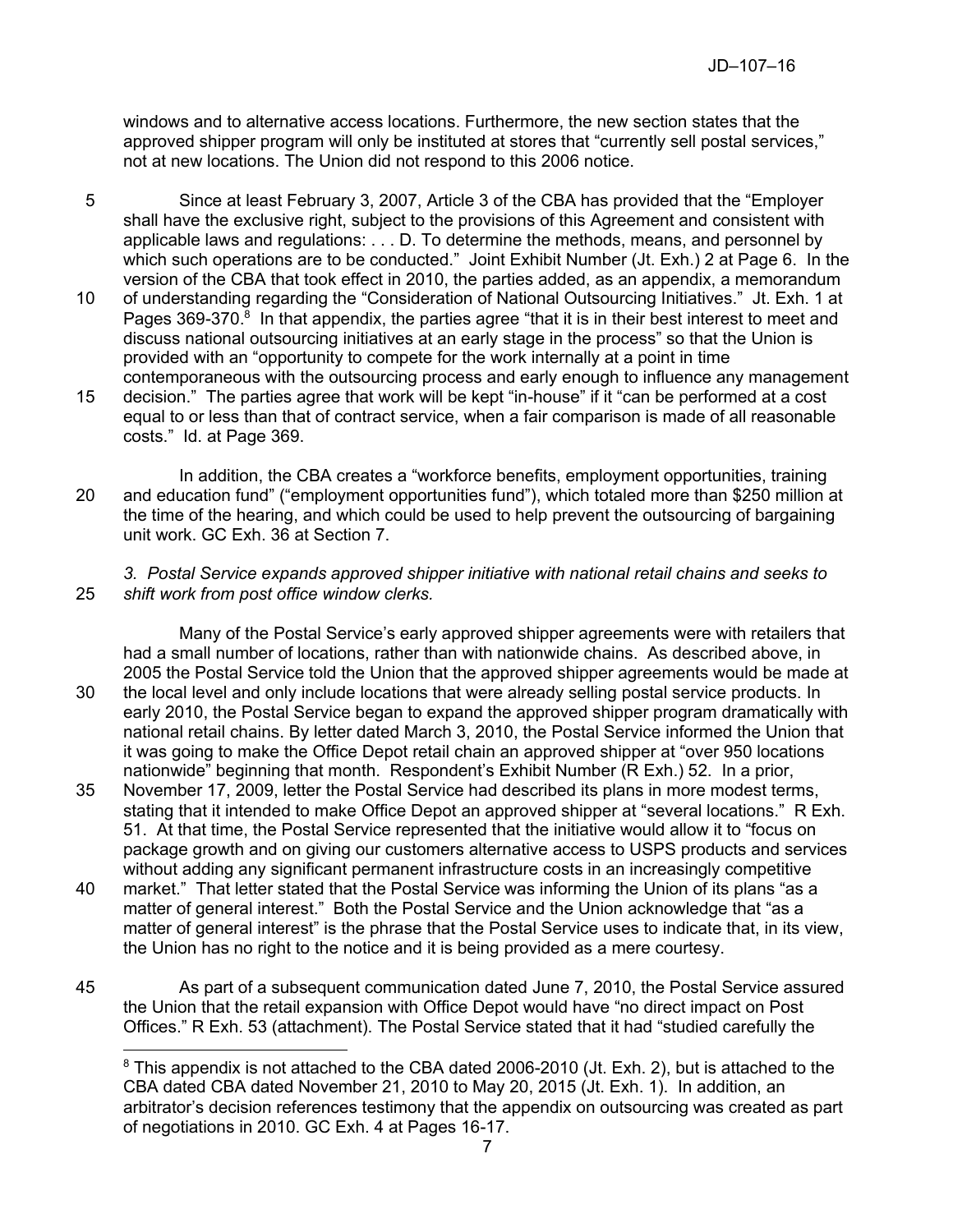revenue and traffic numbers from the first 11 stores to sell our products and there was no impact on the neighboring Post Office." The same communication set forth as its first "message point" that "[t]he Postal Service must change the way it does business if we are going to stay in business." A June 2010 power point presentation that the Postal Service provided to the Union 5 laid out a number of reasons for the Office Depot expansion. These reasons involved better

- access for customers and business growth. R Exh. 2 and R Exh. 3. The use of the approved shipper program to reduce window clerk labor by diverting transactions from post offices to Office Depot locations was not mentioned in this power point presentation.
- 10 Despite its June 2010 assurances to the Union, contemporaneous documentary evidence shows that the Postal service was, in 2010, actively seeking to use alternative channel programs to divert work away from window clerks and redirect it to retail partners, and also to reduce staff and adapt schedules at post offices in response to the resulting reductions in customer traffic. The Postal Service, in its 2010 annual report, stated that the solution to
- 15 problems facing the "postal branch network" was to "shift[ ] retail locations from brick and mortal Post Offices to kiosks and retail partners in existing high-profile shopping areas." G Exh. 46 at Page 11. In the same report, the Postal Service stated that customers were receptive to the closing of post offices as long as the services were made available through retailers. Ibid. Similarly, the Postal Services' 2010 performance report/2011 performance plan noted that its
- 20 "target [wa]s to expand the share of retail revenue generated by means other than at a postal retail counter to 35 percent by the end of 2011," GC Exh. 47 at Page 51, and touted the fact that during the past 3 years it had reduced post office retail-related work hours by 19.3 percent, and had already been successful in "reduc ing staff and adapt [ing] schedules to the lower customer traffic," Id. at Page 25. The record of this case does not include any assertion by the 25 Respondent that it provided the Union with the 2010 annual report and the 2010 performance
- report/2011 performance plan prior to this litigation.

On January 26, 2011, the Postal Service informed the Union, by letter, that it would also be expanding the approved shipper program at another nationwide chain – UPS. The Postal 30 Service stated that it was providing the notice "as a matter of general interest," meaning that, as with the Office Depot expansion, the Post Office's position was that the Union had no right to notice and bargaining about the UPS expansion. The letter stated that the expansion was planned for mid-February – less than a month after the notification.

- 35 In November 2011, the Postal Service's alternative access channel initiatives were discussed in a U.S. Government Accountability Office (GAO) report to Congress. That document states, inter alia, that the Postal Service reported that "retail alternatives support its goal to improve financial performance by generating revenue while offering products and services through outlets that are less costly than post offices." GC Exh. 41 at Page 17ff. GAO 40 reported that "USPS has stated that it will realize cost savings as it closes redundant and underutilized post offices in response to decreased demand and customers shifting to retail
- alternatives." Id. at 21. The GAO report includes a letter from the manager in charge of the alternative channel programs, stating that, over the past 5 years, these programs had helped "enable[] operations to reduce window work hours by 23.7 percent." Id. at 40.

45

The Union obtained a copy of the GAO report near in time to when it was issued. Phillip Tabbita, the Union's manager of negotiations support and special projects, $9$  testified that the GAO report indicated to him that the Postal was now "not just looking at . . . alternatives to Post

 $\overline{a}$ <sup>9</sup> In that capacity, Tabbita has, since 1992, been the Union official responsible for the Union's cost analysis and other arguments concerning major outsourcing initiatives by the Postal Service.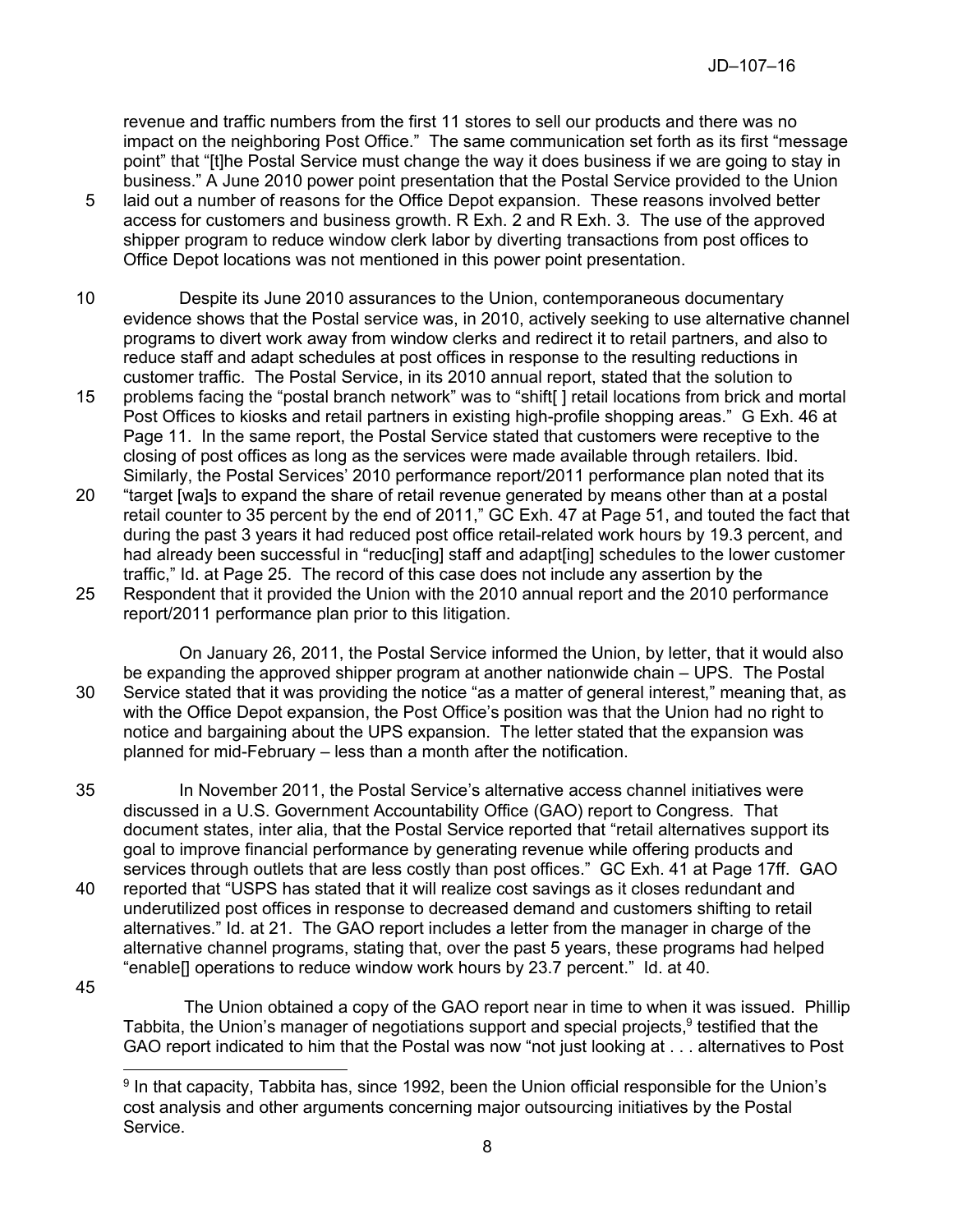Offices for the convenience of customers," which was generally how those programs had been described to the Union in the past, "but it's also looking . . . at it as a labor saving device." Tr. 241 and 246. This November 2011 GAO report is the first time that the record shows the Union receiving information suggesting that the alternative channel plans might be used to divert work

- 5 away from bargaining unit window clerks. However, as indicated above, this information did not come to the Union from the Postal Service, but rather from a GAO report that purported to convey representations that the Postal Service had made to GAO on the subject.
- The Postal Service described another change in its approach to the approved shipper 10 designation in a January 12, 2012, notice to the Union. It stated there that while, in the past, it had engaged large retailers "with an individual license agreement for each location," it was going to "begin to use a single companywide agreement that w[ould] accommodate multiple locations." During the hearing this new type of agreement was referred to as an "enterprise" agreement.
- 15

PostNet is a third retail chain with which the Respondent expanded the approved shipper program. In a letter dated June 27, 2013, the Postal Service informed the Union (here again "as a matter of general interest" that did not trigger notice and bargaining obligations) that it was initiating a test of the approved shipper program at PostNet "beginning in June-July" – 20 meaning that the test was either already underway or was soon expected to be.

By late 2015, there were approximately 6846 approved shippers. About 2620 of these locations were not outposts of national retail chains, but rather were owned by smaller retailers that might have only a single location. Among the larger retailers who participated were UPS 25 (2729 participating locations), OfficeMax (1001 participating locations), PostNet (191 participating locations), Office Depot and Staples.

C. STAPLES PILOT (PARTNER POST) PROGRAM AND EVENTUAL EXPANSION OF THE STAPLES PARTNERSHIP 30 USING THE APPROVED SHIPPER LABEL.

# *1. Postal Service announces Staples Pilot (Partner Post).*

- The Postal Service's retail partnership with Staples started as a pilot program. This 35 partnership resembled arrangements that the Postal Service had entered into with retailers that it designated as approved shippers, but had a number of unique aspects. The area that Staples was required to devote to the Postal Service pilot in each participating store was considerably larger than what was generally required of approved shippers. Both Mark Dimondstein (Union president) and Damien Leigh (Staples' senior vice president of business services) likened the
- 40 Postal Service presence in the Staples pilot locations to a "mini post office." At the pilot locations, Staples could not offer the products of Postal Service competitors such as UPS and FedEx. In this respect, the Staples pilot differed from the Postal Services' partnerships with retailers designated as approved shippers. In the pilot locations, Staples used Postal Service sales hardware and software, but that sales technology was not made available to the retail
- 45 partners characterized as approved shippers. Employee training was required for participants in the Staples pilot that was not required for participants in the approved shipper program. The Staples pilot program is referred to in the record by a number of other names, including: partner post; retail partner expansion; and approved shipper plus.
- 50 In an internal Postal Service report, dated September 12, 2012, the Postal Service stated that its initiative to expand retail partnerships was not only about increasing convenience for customers, but also about "migrating [the] majority of volume to retail partners (new &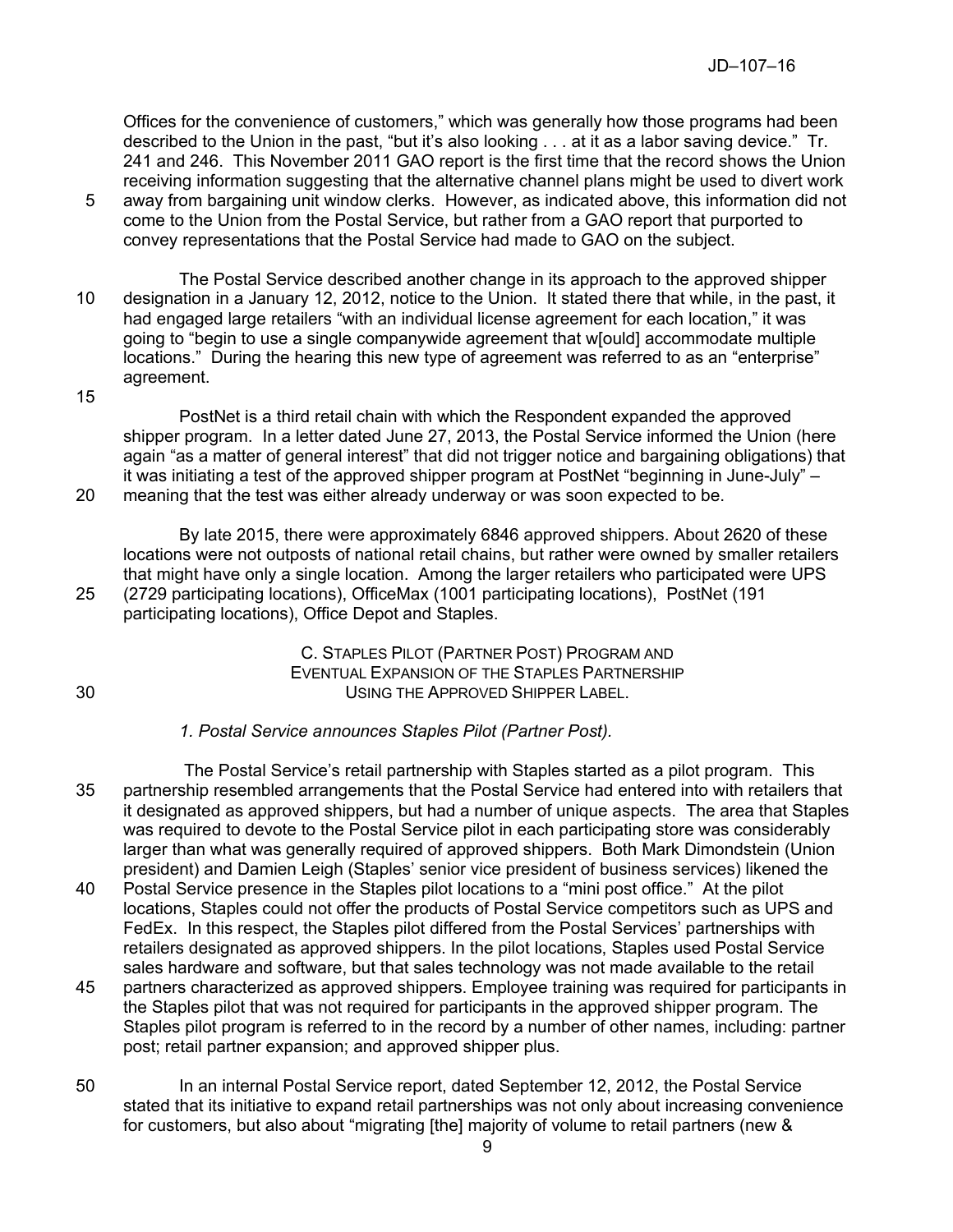existing) and stamp partners [thereby] lowering cost to serve"  $-$  i.e., lowering labor costs.<sup>10</sup> GC Exh. 52 at Page 15. Tabbita credibly testified that labor cost savings cannot be achieved from such a program unless post office staffing levels are lowered. The Postal Service did not share this report with the Union at that time, or at any other time, prior to it being subpoenaed in this

- 5 litigation. Similarly a January 8, 2013, decision analysis report from Brian Code (the manager of the Postal Service's retail partnership programs) and approved by the Postal Services vicepresident of alternative channel access, stated that one of the advantages of the Staples pilot was that it provided an opportunity to measure the extent to which the Postal Service could "[c]hange customer behavior from conducting transactions at Post Offices to conducting them at
- 10 partner locations" and "[r]ealize savings from reduced window labor demand associated with reduced Post Office transaction volume." GC Exh. 6 at Pages 4 and 8. The same idea is expressed in an internal Post Office report, dated December 14, 2012, which states that "[t]ransferring USPS product and service transactions to retail partner locations should allow USPS to cut costs associated with window labor time." GC Exh. 5 at Page 2. These reports,
- 15 like the earlier September 12 one, were not provided to the Union prior to their being subpoenaed in this litigation.

The Postal Service notified the Union about the partner post pilot, which become the Staples pilot, in a March 14, 2013, letter. That letter did not identify a particular retail partner, 20 but rather referred to the partner only as a "leading national and regional retailer." The letter stated that this partner post pilot program was scheduled to begin in April/May at 185 locations and to end approximately a year later. According to the letter, the Postal Service "anticipated that the information" from data collected during the pilot would allow it "to determine the suitability of possible further expansion." Despite the internal Postal Service reports discussed 25 above, which indicate that the Postal Service was hoping to use the program to reduce the amount spent on labor at post office windows, the Postal Service represented to the Union that "[n]o significant impact to the bargaining unit [wa]s anticipated" from the partner post pilot.

- The Postal Service eventually settled on Staples as the retail partner for the pilot. The 30 Postal Service and Staples executed the operating agreement for the pilot on or about September 4, 2013, and the pilot began in October or November. In an October 2, 2013, letter to the Union, the Postal Service identified Staples as the retail partner referenced in the March 14 communication. The October 2 letter was characterized as addressing "a matter of general interest" rather than one about which the Postal Service deemed itself required to provide the
- 35 Union with notice or an opportunity to bargain. The letter made no mention of the previously cited April/May timeframe for launching the pilot at 185 locations, but now stated that the 1-year program would be launched in "mid-October with Grand Openings scheduled on or about November 15" at 84 locations. Once again, the Postal Service stated that "[t]here is no anticipated impact on the bargaining unit at this time" from the program. Tabbita credibility
- 40 testified that the Postal Service, during briefings to the Union, had taken the position that "there's not going to be any impact on clerks and we're going to go eat UPS's lunch." Tr. 542. Donahoe (U.S. postmaster general), in a videotaped address made available to all Postal Service employees on September 24, 2014, gave assurances that there was "nothing to" employee concerns that the Staples partnership would be "taking volume away from us." R
- 45 Exh. 61 at Page 4. The Postal Service's communication made these representations to the Union and unit employees without mentioning management's objective (described in the Postal Service's internal reports of September 12, 2012, December 14, 2012 and January 8, 2013) to use its retail partnerships to reduce bargaining unit labor at post office counters. Based on the limited information that the Postal Service did share, the Union initially decided not to demand

<sup>&</sup>lt;sup>10</sup> "Cost to serve" refers to the amount that the Postal Service expends to obtain each dollar of sales revenue. Labor costs are the primary component of "cost to serve." Tr. 252-253, 297.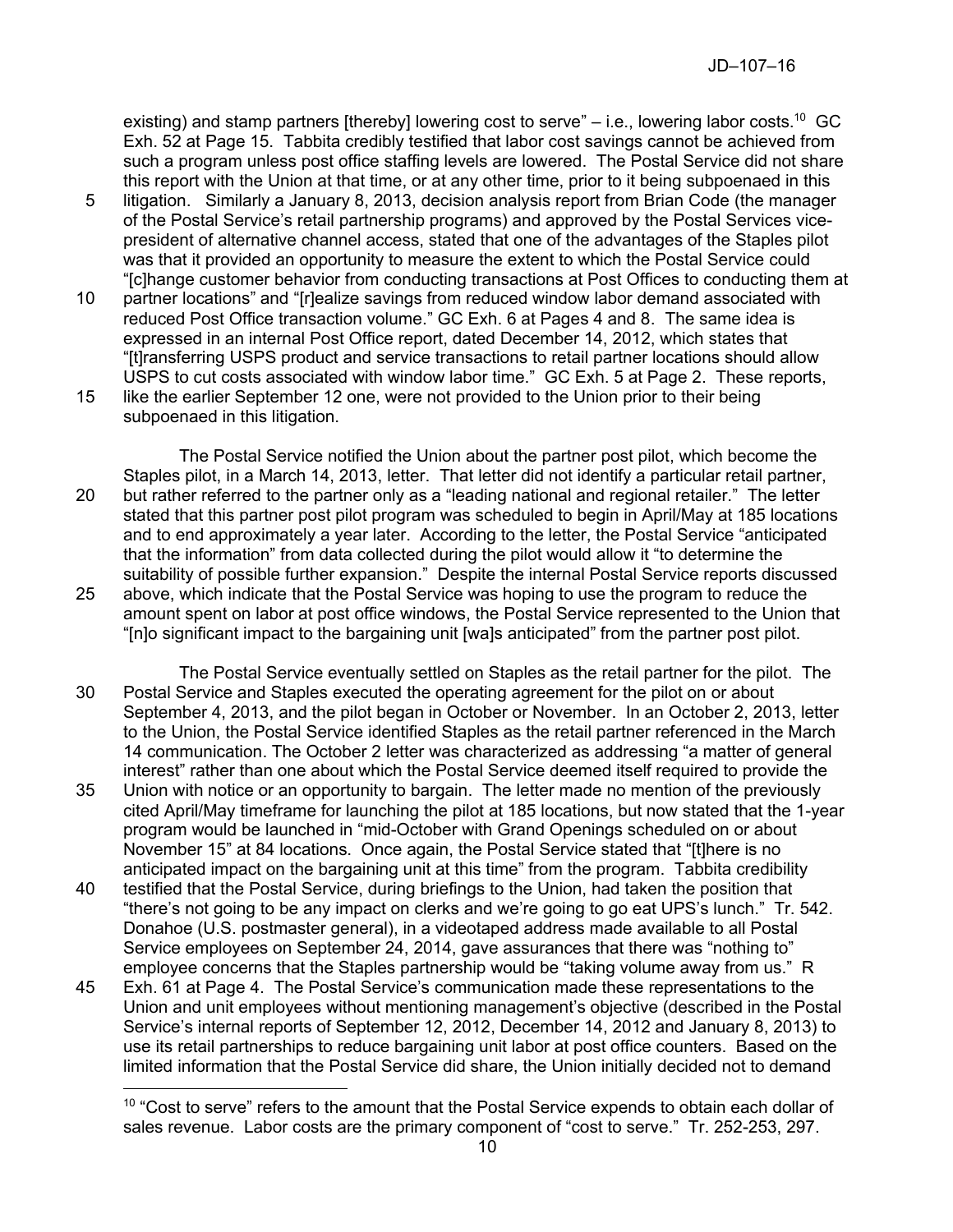bargaining, but rather to wait and see whether the Staples locations would take business from competitors like UPS and move it into the Postal Service work stream, thereby increasing the work available for unit employees.

## 5 *2. Union expresses opposition to, and seeks information about, the Staples Pilot/Partner Post Program.*

On November 12, 2013, Mark Dimondstein became president of the Union. Dimondstein was suspicious of the Postal Service's representations that the bargaining unit 10 would not be adversely affected by programs under which retailers performed many of the same transactions that unit employees performed at post office counters. Within 10 days of becoming Union president, Dimondstein met with Patrick Donahoe, postmaster general, and told him that, in the Union's view, the partnership with Staples would not provide the kind of service that postal service customers deserved and would have a detrimental effect on unit employees.

- 15 This meeting came within about a week of the November 15 date when the Postal Service intended to have the "grand opening" of the Staples pilot locations. Dimondstein gave credible and uncontradicted testimony that, during the meeting, Donahoe "made it very clear that these horses had left the barn, that [the Postal Service was] very committed to this program," and planned to expand as quickly as possible. Donahoe told Dimondstein that if he wished to follow
- 20 up regarding this issue he should do so with Doug Tulino, the Postal Service's vice president of labor relations, and its chief negotiator with respect to the bargaining unit. Starting at that time, and continuing through July 2014, Dimondstein raised concerns regarding the Staples partnership to Tulino multiple times each month. On more than one occasion he proposed that some of the money in the employment opportunities fund created by the CBA be used to place
- 25 bargaining unit employees in the Staples pilot operations.

Dimondstein asked Tabbita to determine what impact the Staples pilot would have on the bargaining unit. Tabbita concluded that there was no way to know without obtaining information from the Postal Service. On November 22, 2013, the Union presented the Postal 30 Service with an information request, signed by Dimondstein, regarding the matter. The Postal Service withheld much of the requested information during the period when the pilot was underway. The Postal Service did, however, provide the Union with a list of pilot locations which

- showed that some of them were very close to established post offices less than a mile away in 40 of the 82 cases and as little as 1/100 mile away in one instance. The Postal Service has not 35 shown, or asserted, that during this time period it informed the Union that one of the motivations for the Staples Pilot was to reduce the demand for window clerk labor at post office locations. On December 19, the Union filed an unfair labor practices (ULP) charge with the NLRB alleging that the Postal Service had unlawfully refused to provide information the Union requested about
- the Staples pilot on November 22. An administrative law judge found that the Postal Service 40 had, in fact, unlawfully withheld information from the Union, and the Board affirmed that finding of violation. 11

 $\overline{a}$ <sup>11</sup> On June 15, 2016, the Board held that the Postal Service violated Section 8(a)(5) and (1) by refusing to provide the information that the Union requested on November 22, 2013, regarding the Staples Pilot. *Postal Service*, 364 NLRB No. 27 (2016). The Board went on to state that the Postal Service had a "rich history of responding to information requests with denials and delay," and noted that "the delay in this instance prevented the Union from obtaining information about the pilot program with Staples until after the pilot was completed." The Board rejected the Postal Service's effort to impose confidentiality-based restrictions limiting the Union's use of the information.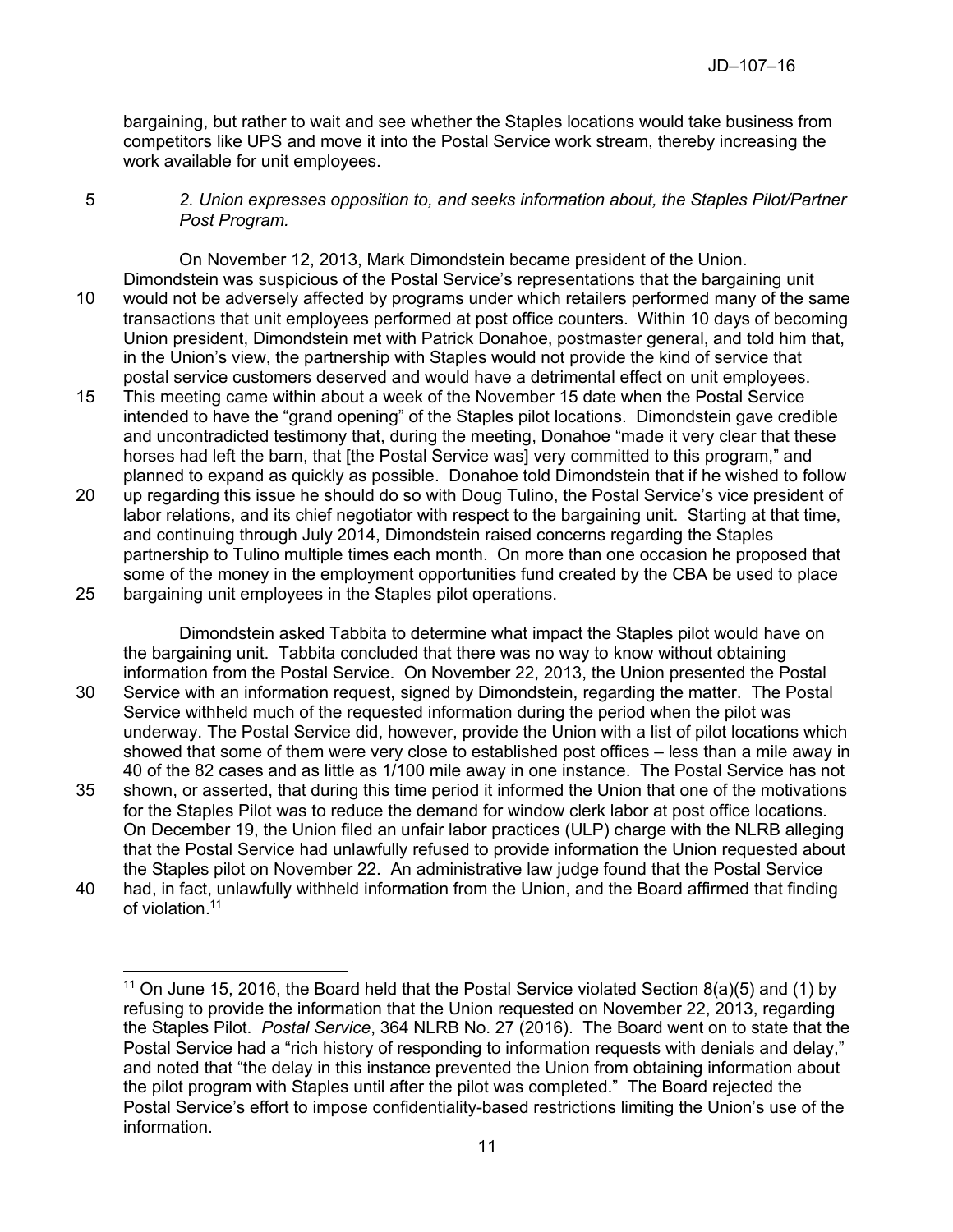After receiving limited information from the Postal Service in response to the November 22 request, Dimondstein, in a January 17, 2014, letter to Patrick Devine, Postal Service manager of contract administration, objected that "Staples employees are now clearly performing bargaining unit work" and that the Postal Service's actions were possible violations

- 5 of Article 32 and other portions of the CBA. GC Exh. 14. Devine responded in a January 31, 2014, letter, asserting that pilot/test programs were exempt from the CBA under the "historical practice of the parties." He also stated that "a determination of the application of Article 32 will be made upon the conclusion of the pilot." The Union filed a "national dispute" grievance regarding the Staples pilot on January 24, 2014, and that dispute was still pending at the time of
- 10 the hearing before me. The grievance alleges that the "program constitutes contracting out in violation of Article 32."

During the time that the Union's information request was pending, the Postal Service had internal discussions about how to respond to a Freedom of Information Act (FOIA) inquiry 15 about the effect that its partnership with Staples would have on bargaining unit employees. Brian Code, at that time the manager of the Postal Service's retail partnership programs, including approved shipper and the Staples pilot, discussed this matter by email with a consultant who the Postal Service had hired to provide marketplace analysis and data review regarding the retail partner expansion/partner post/ Staples Pilot.<sup>12</sup> On December 16, 2013, the

- 20 consultant told Code that proposed responses to a FOIA request relating to the Staples Pilot, "look fine, but I do have a question around this language 'there will be no decrease in USPS FTEs" – i.e., no decrease in "full time equivalents/employees," specifically bargaining unit window clerks. Tr. 1068 (Testimony of Code). The consultant went on to say: "Further down the road if we expand full scale we will certainly be able to decrease [bargaining unit window 25 clerks] and will have to shut down P[ost ] O[ffice]s to finance the program." The next day, Code
- wrote to the consultant, "You are right. Thanks." GC Exh. 63.

Dimondstein, in addition to approaching the Postal Service to discuss the Union's concerns about the Staples pilot program, also tried to raise those concerns with Staples. In a 30 November 25, 2013, letter to Ron Sargent (Staples' CEO and chairman), Dimondstein stated that the Union "could support" the program but had "serious concerns that need to be discussed and addressed." Dimondstein asked to meet about the subject with Sargent or his management team. In response, Dimondstein received a December 2 letter from Michael T. Williams (Staples' senior vice president, general counsel, and secretary) in which Staples declined to 35 discuss the program with the Union. The letter stated that "Staples does not discuss the terms

- of vendor agreements with third parties," and told Dimondstein to "discuss your concerns directly with the U.S. Postal Service." The Union subsequently initiated a "Stop Staples" campaign in hopes of ending what Dimondstein viewed as the improper subcontracting of bargaining unit work. By April of 2014 the Union's effort in this regard included a boycott of
- 40 Staples and an effort to "educate" the public about the partnership.<sup>13</sup>

 $\overline{a}$ 

 $12$  The Postal Service has argued that individuals working pursuant to this consulting contract were the functional equivalent of Postal Service employees, and in an order dated February 5, 2016, I accepted that argument.

<sup>&</sup>lt;sup>13</sup> This Stop Staples campaign was ongoing at the time of the hearing before me. The Union had not, as of that time, similarly targeted any other retailer's partnership with the Postal Service.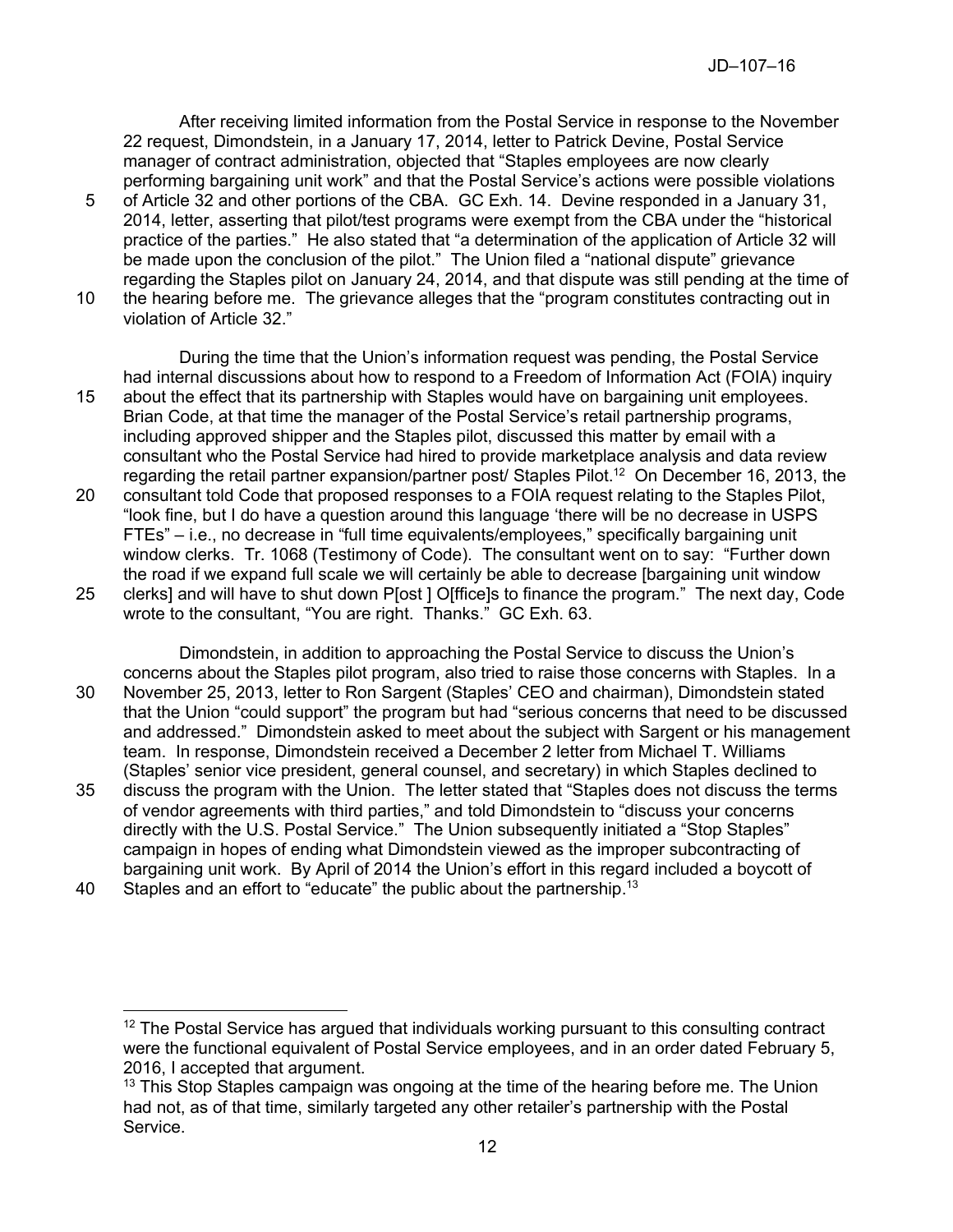*3. Postal Service and Staples plan to expand their partnership nationwide using the pilot program, but when SIAG determines that this will require Article 32 notice to, and consultation with, the Union, that plan is scrapped in favor of expanding the Postal*  5 *Service-Staples relationship using the approved shipper designation without submitting the expansion for SIAG review.* 

By February 2014, Code proposed that the Postal Service expand the pilot program beyond the 82 Staples locations currently participating. He made two proposals: one to expand 10 the program to 200-300 additional Staples locations and one to expand it to most or all of Staples' approximately 1600 locations nationwide. He submitted the expansion proposals to SIAG for review to determine whether, pursuant to Article 32 of the CBA,<sup>14</sup> they would have a significant impact on the bargaining unit. At the hearing, the Postal Service conceded that it had been treating the nationwide expansion of the Staples pilot program as subcontracting for 15 purposes of Article 32. Tr.147 at lines 9ff. Code's Article 32 submission to SIAG states that the advantages of the subcontracting would include "[t]ransferring USPS products and service transactions to retail partner locations" so as to "allow USPS to cut costs associated with window labor time," and also reduce the amount it costs the Postal Service to generate each dollar's worth of sales revenue. Code made a presentation to SIAG on March 3, 2014.

20

 $\overline{a}$ 

SIAG, in an email sent on March 11, 2014, notified Code that either the smaller or the larger Staples expansions he was proposing would "have a significant impact on the bargaining unit." Given this internal determination by Postal Service managers, Article 32 required that the Postal Service, inter alia, provide the Union with advance notice of the planned subcontracting 25 through expansion of the Staples pilot, provide the Union with data and information supporting the subcontracting proposal, and consider the Union's proposals to avoid the subcontracting or minimize its impact on bargaining unit employees.

Code testified that he shared the results of the SIAG review with Staples and that 30 Staples was not "amenable" to the delay that Union involvement under Article 32 would cause. Tr.1001. At that point, the Postal Service and Staples decided neither to expand nationwide using the pilot/partner post arrangement as originally planned nor to abandon their plan to expand their relationship nationwide. Rather the Postal Service and Staples decided to continue and expand their relationship nationwide, but to avoid the Article 32-mandated union 35 involvement by accomplishing the expansion using the approved shipper designation, rather than the pilot-style/partner post arrangement. The approved shipper model would restrict Staples to offering a somewhat more limited menu of Postal Service products and services than it could under the pilot program,<sup>15</sup> but would also remove the pilot program's prohibition on selling the products and services of the Postal Service's competitors. In addition, the Staples

40 approved shipper locations would not use the Postal Service's sales hardware/technology and

<sup>&</sup>lt;sup>14</sup> Article 32 is discussed in greater detail, supra.

<sup>&</sup>lt;sup>15</sup> The enterprise agreement between the parties that was effective July 3, 2014, shows that Staples was able to provide the following domestic products at approved shipper locations: "Priority Mail Express weight and zone priced; Priority Mail Express Flat Rate Box; Priority Mail Express Flat Rate Envelopes; Priority Mail weight and zone priced; Priority Mail Flat Rate Boxes; Priority Mail Flat Rate Envelope; Priority Mail balloon pricing; Priority Mail dimensional weight priced; Priority Mail Regional Rate Boxes; First-Class Package Service (parcels)."

Among the Postal Service products and services that Staples, and other approved shippers, are not able to offer are certified mail products and registered mail products. In addition, approved shippers do not hold mail for pick-up by addressees.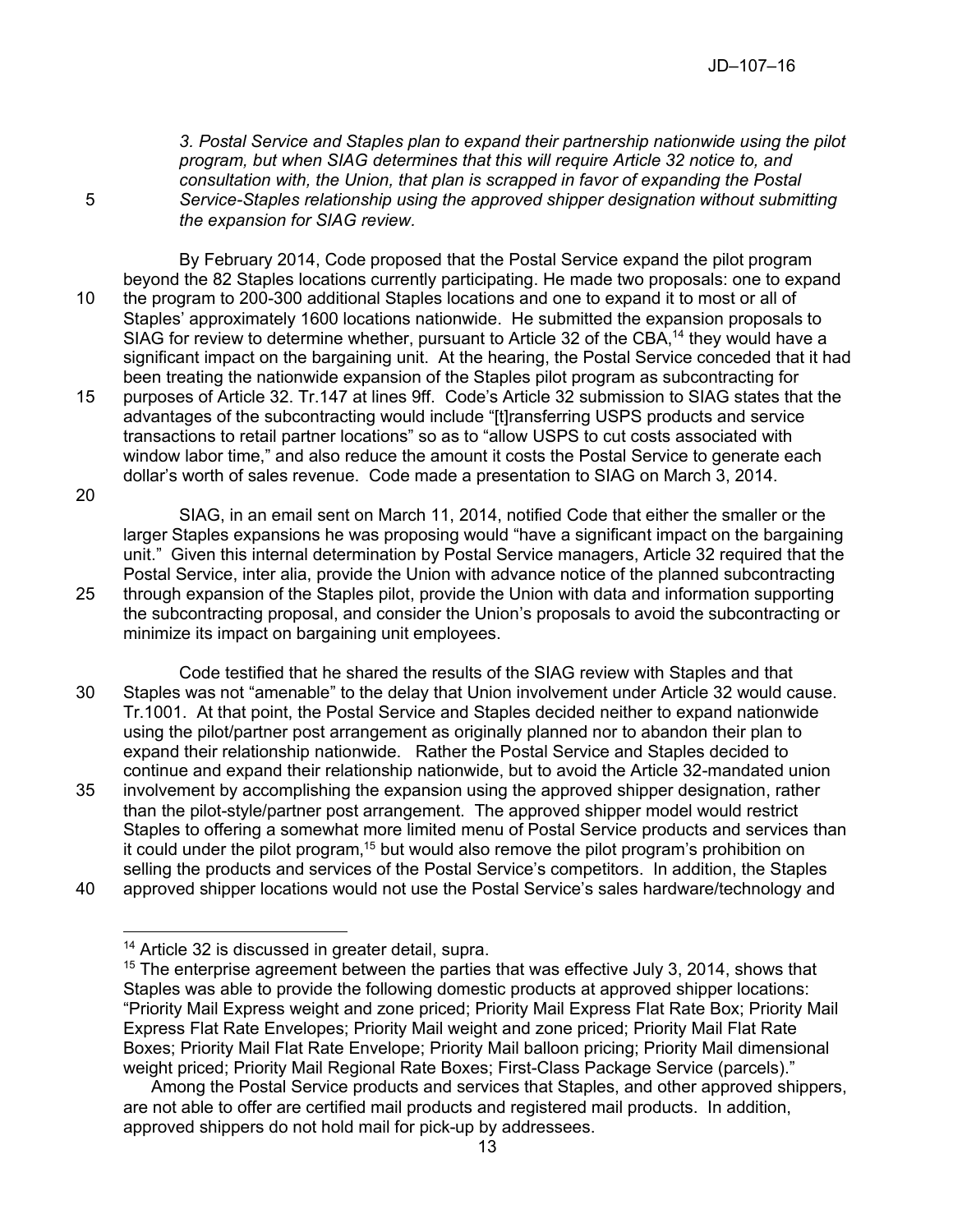would not have to devote as much square footage within each store to selling Postal Service products and services.

Damien Leigh, Staples' vice president in charge of business services, testified that 5 Staples decided to switch to the approved shipper route for expansion after learning about the Article 32 requirements for union involvement, and the related delays, that would attend expansion through the Staples pilot/partner post program. He claimed that the approved shipper program was "seemingly union approved because it had been in existence for many years and, to our knowledge, there was no union blocking the program." Leigh testified that this 10 "view was consistent with what the U.S. Postal Service told us at that point" and that he was not aware of any union opposition to other large retailers expanding through the approved shipper

route. Leigh was aware that the Union viewed the Staples pilot very unfavorably, but he testified that he thought the approved shipper route "would get past the union issues." Tr. 1194. At that point in time the Union's "Stop Staples" campaign was well underway and Staples had 15 already rebuffed Dimondstein's November 25, 2013, written request to meet with Staples' management regarding its retail partnership with the Postal Service.

Code did not submit the plan to reconstitute the nationwide expansion of the Postal Service-Staples partnership using the approved shipper designation to SIAG for Article 32 20 review of whether that plan, like the earlier plan for a nationwide expansion of the Staples pilot, would have a significant impact on the bargaining unit and trigger the special requirements for Union notice and input. Neither Code, nor any other Postal Service official who testified, explained why the Postal Service had submitted the approved shipper expansion at UPS locations to SIAG for Article 32 review, but concluded that the approved shipper expansion at 25 Staples was not subject to SIAG review. Nor did Code, or any other Postal Service official,

adequately explain why the involved managers treated the Staples pilot/partner post expansion as subcontracting for purposes of Article 32 review, but the approved shipper arrangement with Staples was not, even though both involved Staples employees nationwide providing products and services usually provided at post offices by bargaining unit employees.<sup>16</sup>

30

Reducing labor costs by shifting work from post office window clerks to retailers through the approved shipper program and other alternative channel initiatives continued to be a focus for the Postal Service, as shown by multiple internal Postal Service documents. One such document, a report dated June 20, 2014, noted that the timelines for transition to the approved

- 35 shipper model had been completed, but that it was still necessary to "[f]inalize labor savings methodology." GC Exh. 74 at Page 2. On July 30, 2014, Code approved an internal Postal Service document regarding the retail partner expansion program. That document stated that the program "will reduce a main driver of USPS retail costs – Post Office window labor" since "retailers will utilize their own personnel to sell USPS products and services." GC Exh. 31 at
- 40 Page 3. A February 2015 internal Postal Service report on "retail channel operations strategy," talks about using the approved shipper, and other alternative retail programs, to "reduc[e] cost to serve," the primary component of which is labor costs. GC Exh. 32 at Page 2; see also, supra, footnote 10 (labor costs are primary component of "cost to serve"). This same report described continuing plans to "shift" transactions from post offices to approved shipper, and 45 other retail partner, locations. GC Exh. 32 at Pages 17 and 23. Another internal report, dated

 $\overline{a}$  $16$  The record shows that all the Postal Service products and services that Staples employees provided through the two programs were products and services that unit employees provided at post offices. The record also shows that unit employees at post offices provided other Postal Service products and services that were not provided by the Staples employees, and that Staples employees had a range of duties and responsibilities unrelated to Postal Service products and services.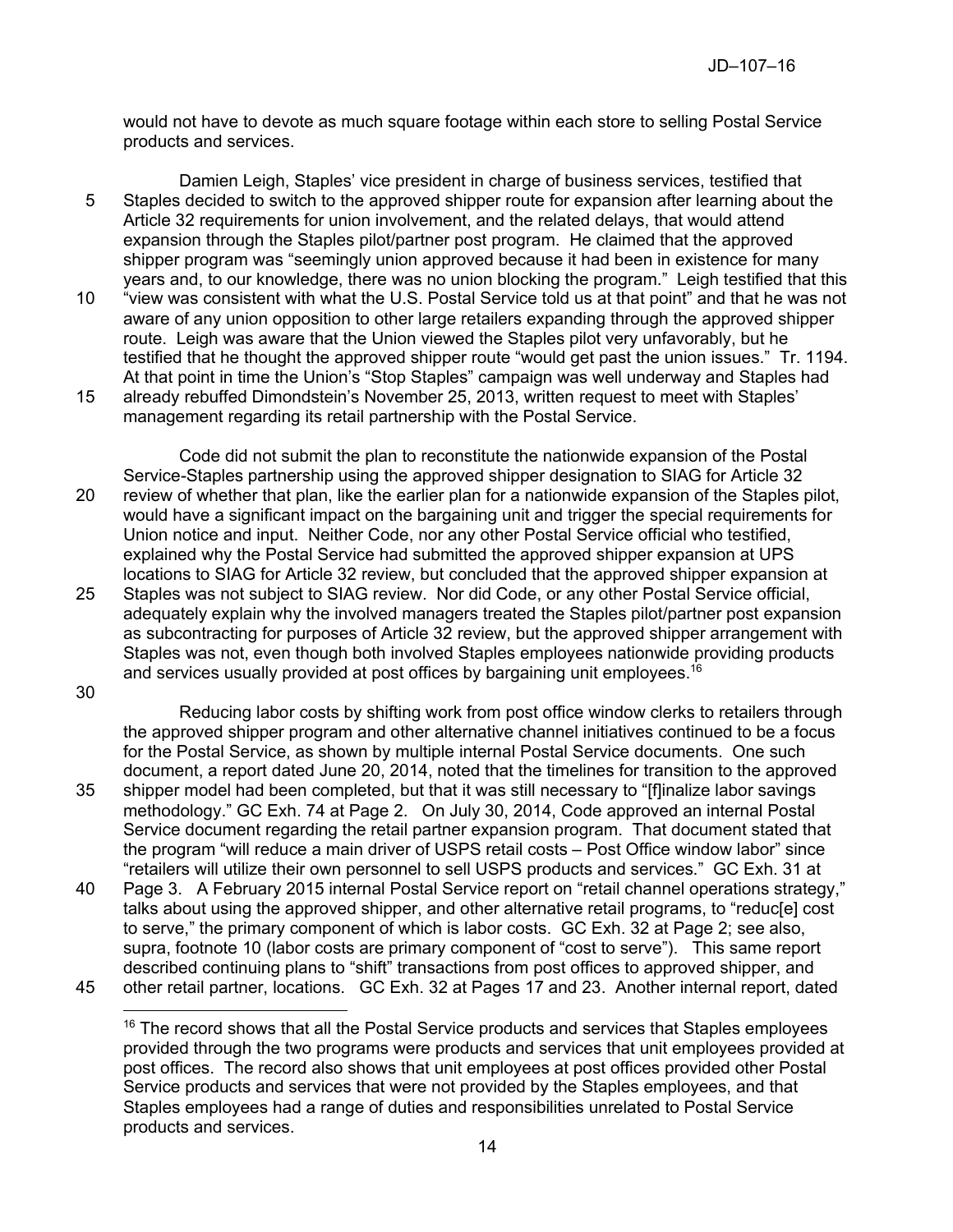March 2015, discusses the Postal Service's intent to "Demonstrate financial stewardship by optimizing the network to migrate customers to the lowest-cost channels." Charging Party Exhibit Number (CP Exh.) 6, Attachment at Page 4.

5

## *4. Postal Service informs Union about transition from Staples pilot to Staples approved shipper; Union complains about lack of opportunity for input and requests information.*

- The Postal Service and Staples executed agreements initiating the transition from 10 pilot/partner post to approved shipper on July 3, 2014. At the same time the Postal Service and Staples executed an "enterprise" agreement that applied to all the Staples stores that became approved shipper locations. At the time of the hearing, Staples was the only approved shipper that had an enterprise-wide agreement with the Postal Service. The enterprise agreement, inter alia, stated terms relating to participation in the program by additional Staples stores. The
- 15 Postal Service informed the Union of the switch from the Staples pilot model to the Staples approved shipper model in a July 7, 2014, letter from Patrick Devine, Postal Service manager of contract administration, to Dimondstein. The letter stated that the Postal Service would be terminating the Staples pilot at all locations beginning on August 1, 2014, and that those locations would become approved shippers by August 29, 2014. The letter made no mention of
- 20 the plan to expand this program to other Staples locations or, for that matter, of the SIAG determination that an expansion of the pilot would have a significant impact on the bargaining unit and entitle the Union to provide input in the decision making process. The Postal Service also did not provide the Union with the agreements between the Postal Service and Staples that set forth the terms of their approved shipper arrangement.<sup>17</sup> The Postal Service did not offer to
- 25 bargain with the Union about its decision to designate Staples locations enterprise-wide as approved shippers before making this announcement or at any other time. The Union, for its part, did not make an express written request to bargain over the decision when it received the July 7 announcement or at any time prior to implementation.
- 30 On July 9, Dimondstein and other Union officials met with officials of the Postal Service, including Tulino and Megan Brennan (chief operating officer<sup>18</sup>), and discussed the arrangement with Staples. Brennan stated that she understood that the Union needed better notice about its initiatives with retailers. Dimondstein said that Brennan was wrong about what the Union needed. "What we need," Dimondstein said, "is to have input and a chance for negotiations in
- 35 advance, not just another 3 weeks' or 4 weeks' notice or 3 months' notice that this is what your team has decided to implement and do." This is consistent with Tabitta's testimony that the Union believed it could successfully compete to do potentially subcontracted work, but that once the subcontracting proposal went to the Postal Service's senior management, the Union's attempts to provide input were "like banging your head against a brick wall." Tr. 219. This
- 40 reality is addressed in the CBA memorandum of agreement that the Union obtained in the current contract and which recognizes that it is in the parties' "best interest to meet and discuss national outsourcing initiatives at an early stage in the process" and which gives the Union the "opportunity to compete for the work internally at a point in time contemporaneous with the outsourcing process and early enough to influence any management decision." Jt. Exh. 1 at
- 45 Pages 369-370.

 $\overline{a}$ <sup>17</sup> The Postal Service provided the Union with heavily redacted versions of one or more of these agreements on February 26, 2015, and with similarly redacted versions of others on May 29, 2015 – about 6 and 9 months after the Staples pilot locations were re-designated as approved shipper locations. The Postal Service did not provide unredacted versions of these agreements to the Union until shortly before the hearing in this matter and in response to a subpoena. <sup>18</sup> Brennan subsequently became the postmaster general of the United States.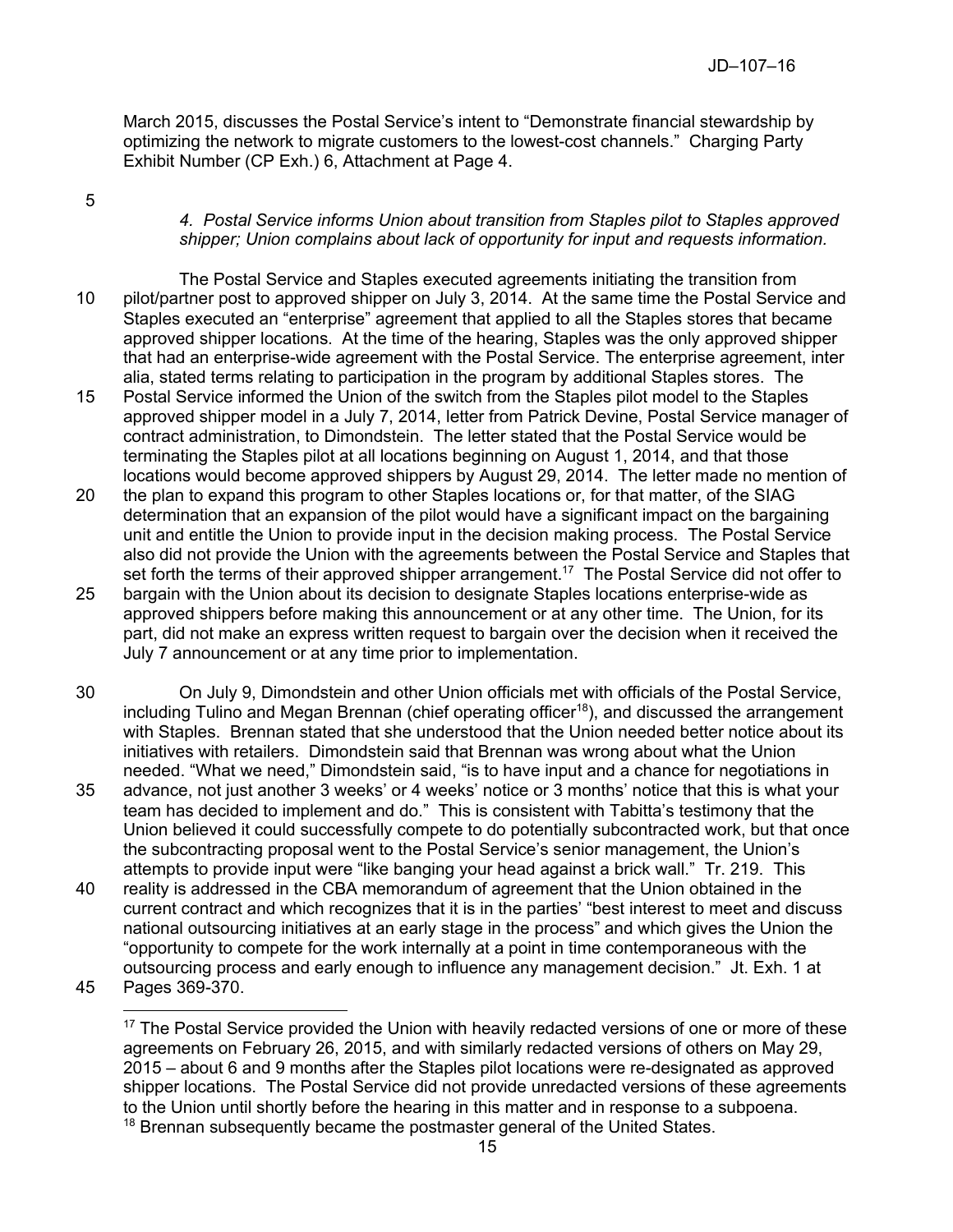During a telephone conversation the following July 20, Tulino urged Dimondstein to "take your victory lap" – presumably because the Staples pilot arrangement was being abandoned in favor of the approved shipper arrangement – and "call it day." Dimondstein testified that he did not think a victory lap was in order since, in his view, the switch from the pilot arrangement to

- 5 the approved shipper arrangement meant that the Postal Service and Staples would be doing fundamentally the same thing and just calling it something else. Dimondstein reached this conclusion even though the Postal Service and Staples had not revealed that the initial impetus for switching from the Staple's pilot designation to the approved shipper designation was to accomplish a nationwide expansion while avoiding the Union involvement necessitated by
- 10 SIAG's Article 32 determination that nationwide expansion of the pilot would have a significant impact on bargaining unit work. In a letter dated August 22, 2014, Clint Burelson, the Union's director for the clerk division, asked the Postal Service to meet about the switch from the pilot/partner post arrangement to the approved shipper arrangement. In addition the Union, in an August 29, 2014, letter to Tulino, made a request for information that it identified as relating
- 15 to the "Approved Shipper program in general and [the Postal Service's] arrangement with Staples." Dimondstein testified that the request was "both looking for the detailed information and also is a form of – certainly an interest in bargaining over the issues that we're delving into." Tr. 706. In a follow-up letter, Burelson added that the approved shipper program might be one of the issues raised during the contract negotiations that were set to begin in February 2015,
- 20 and that "[a]ccordingly, the Union also needs the information requested in the APWU's letter dated August 29, 2014, for collective bargaining." At any rate, the Postal Service asserted confidentiality concerns regarding information requested by the Union about the Staples approved shipper program and withheld much of the requested information during the relevant time period.<sup>19</sup> Rickey Dean, the Postal Service's acting manager of contract administration,
- 25 testified that he did not interpret the Union's August 29 letter as a request to bargain regarding the Postal Service's arrangement with Staples.

On September 3, 2014, Dean and Code of the Postal Service met with Burleson and discussed elements of the approved shipper program at Staples. During that meeting, Code 30 stated that: "No analysis was done to determine the need or opportunity to close or reduce post office hours." He stated that the purpose was, instead, to allow the Postal Service to exercise some control over commercial entities that received Postal Service mail. He also described some of the ways, discussed above, in which the approved shipper arrangement with Staples was different from the pilot/partner post arrangement with Staples. The Postal Service told the 35 Union that Staples would be selling the Postal Service products and services at the published rate, i.e., at the same rate available at post offices, but that Staples itself would be paying the Postal

 $19$  The Postal Service, in a letter dated October 17, 2014, indicated that it would be willing to provide responsive information if the Union signed an agreement restricting its use of information that the Postal Service asserted was confidential. The Union responded that the proposed agreement was overbroad and refused to sign it. The Postal Service attempted to require the Union to sign such an agreement with respect to information sought by the earlier, November 22, 2013, information request relating to the Staples pilot/partner post program. The Board ruled that the Postal Service violated the Act by the refusing to provide the Union with information requested on November 22, and rejected the Postal Service's efforts to impose confidentiality-based limitations on the Union's usage of that information. 364 NLRB No. 27.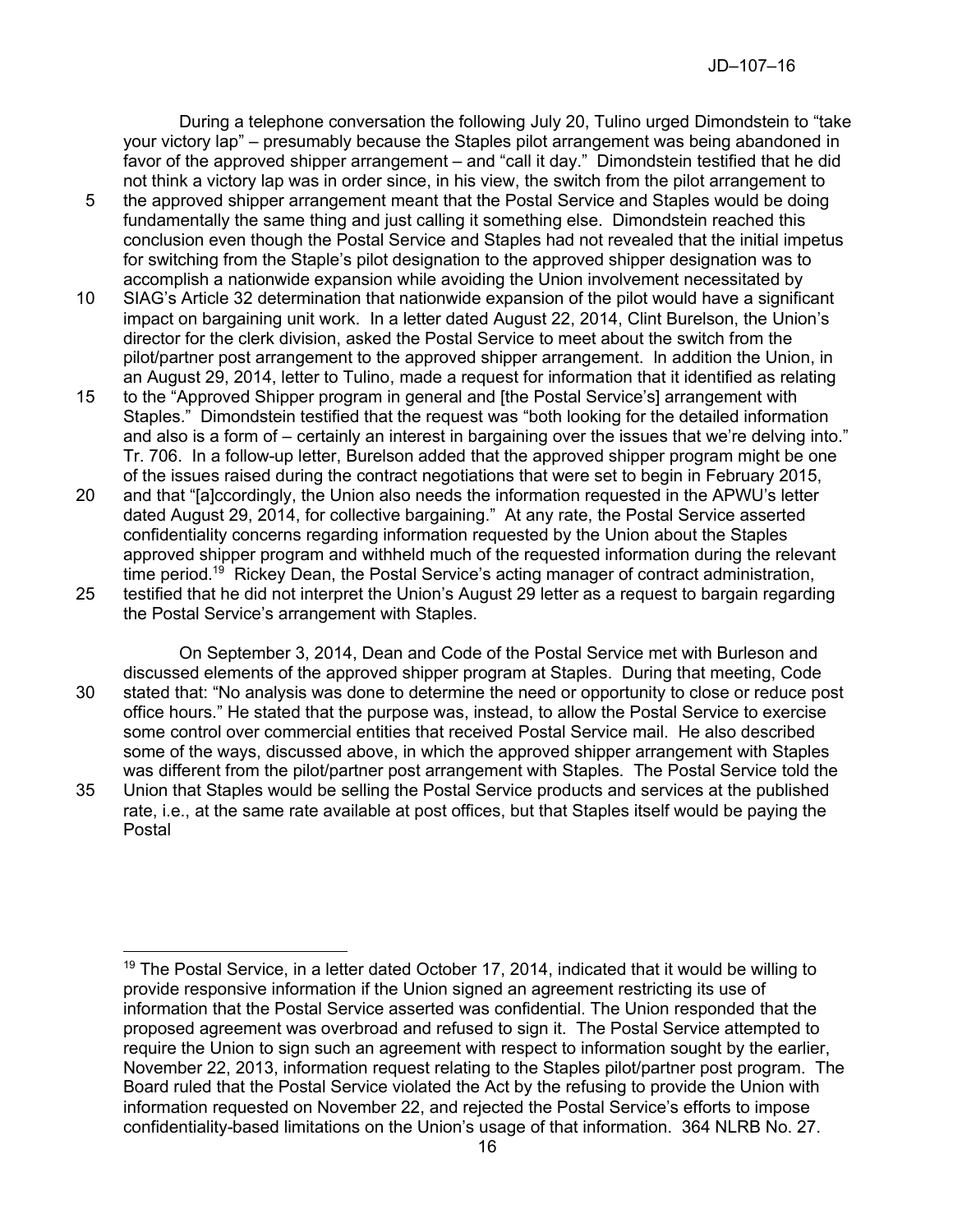Service a discounted rate for some of those products and services.<sup>20</sup> These discounts were part of programs under which participating retailers would receive discounts, and in some instances could increase the size of those discounts if they reached specified sales volume benchmarks.<sup>21</sup> The discounts compensated Staples for handling those transactions; however, 5 there was no service agreement by which the Postal Service further compensated Staples for

 $\overline{a}$ 

the labor of its employees.

Dean testified that the Union never asked to bargain during the September 3 meeting, and that he considered the Union's questions to be "information gathering on the part of the 10 Union, based on the fact that we were making the transition with Staples." At any rate, Dean testified that at the time of this meeting the Staples approved shipper program was already underway.

The record shows that, in addition to the terms that the Postal Service revealed to 15 Burleson on September 3, 2014, the Postal Service's approved shipper arrangement with Staples provided for the Postal Service to make per-location payments that were characterized as an effort to defray some of Staples' costs associated with participation. For example, the agreement between the two provides that, over the next 18 months, the Postal Service would pay Staples \$4000 for each new approved shipper location "as compensation for activities to be

- 20 undertaken by Staples to monitor compliance with the use of USPS trademarks, to ensure training of Staples Retail Location personnel regarding the sale of Postal Service items, to monitor the sale of Postal Service products to ensure conformity, . . . and to supervise the implementation of the Aviation Security/Hazardous Material Acceptance Procedures and ensure that they are being following at the Staples Retail Locations." The Postal Service also agreed to
- 25 pay Staples an additional \$1500 for each store that had been part of the Staples pilot program to help defray the cost of switching to the approved shipper designation. See GC Exh. 25, Sections 1(b) and (e). Leigh testified that, with the exception of these payments, Staples received the same approved shipper terms as other participating retailers. The Postal Service and Staples also agreed that the Postal Service would not be liable in the event the contract had
- 30 to be terminated as a result of "any orders or regulations that might be promulgated by any branch, agency or independent establishment of the United States Government." GC Exh. 26 at Pages 2-3.
- A Postal Service Report dated April 7, 2015, shows that the Postal Service is exercising 35 continued oversight of the Staples employees involved in the approved shipper program, including by requiring annual certification, to ensure that "all approved shippers meet hazardous materials, customer service, and product standards." CP Exh. 1(a). Leigh testified that the

<sup>&</sup>lt;sup>20</sup> Staples' generates revenue from the approved shipper program in two ways. First, by selling the products to customers for more than the discounted price that the Postal Service charges Staples, and second, from the increase in traffic and sales resulting from the availability of the postal products and services in the location. Leigh, Staples senior vice-president in charge of business services, testified that shipping is "a massive growth industry," because of the rise of internet commerce. Tr. 1173.

 $21$  The record does not make clear how long before this September 2014 meeting the Postal Service began providing approved shippers with compensation in the form of these discounts on the products and services. A June 2008 Postal Service network plan stated that, as of that time, the Postal Service was not compensating approved shippers, but that approved shippers did charge customers fees, in addition to the list price, for the services they provided. R Exh. 11 at Page 42. Similarly, a Postal Service publication from July 2013 states that the Postal Service did not provide compensation to the approved shippers, but that an approved shipper "makes profits through nonpostal charges." R Exh. 19.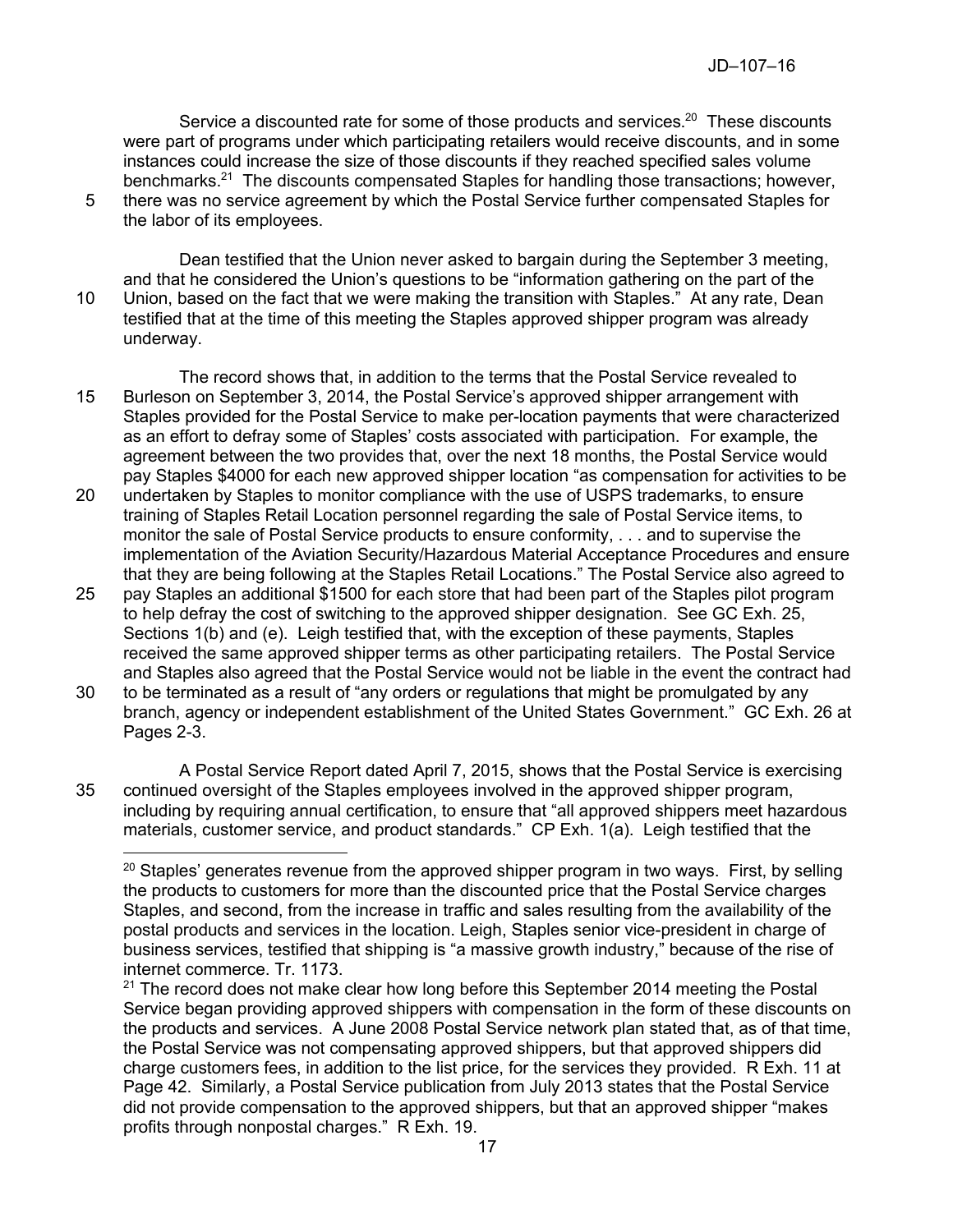Postal Service has provided Staples with training materials and that Staples used those materials during the pilot and incorporated them into Staples' employee training materials for its nationwide partnership with the Postal Service. Tr. 1232-1233.

## 5 *5. Postal Service informs the Union that it is expanding Staples approved shipper nationwide, and Union objects.*

Although by July 3, 2014, the Postal Service and Staples had executed an enterprisewide approved shipper agreement, the Postal Service's July 7 notice to the Union only spoke 10 about converting the approximately 80 *existing* Staples pilot locations to approved shipper locations. In a letter dated September 8, 2014, the Postal Service notified the Union, "as a matter of general interest" that 2 days later, it would begin expanding the approved shipper arrangement with Staples to 44 additional locations. Then, less than a month later, in a letter dated October 2, 2014 (and received by the Union on October 7), the Postal Service informed

- 15 the Union that, beginning that month, it was initiating a much greater expansion with the aim of making all of the Staples locations nationwide (approximately 1600 locations) into approved shippers. At the time of the hearing in this matter, the Postal Service and Staples had expanded the approved shipper program to a total of approximately 540 locations. Further expansion had been suspended pending the outcome of litigation regarding the program. If, as
- 20 planned, all 1600 Staples locations nationwide were included in the approved shipper program, Staples overall participation would constitute an increase of more than 20 percent in the total number of locations designated as approved shippers.
- In November 2014, the Union met with the Postal Service and discussed the Staples 25 approved shipper arrangement. The officials present included union president Dimondstein and postmaster general Donahoe. At the meeting, Dimondstein advised the Postal Service that the Union wanted to enter into "broad negotiations and broad discussion around retail." On behalf of the Postal Service, Donahoe stated "you want us to pull out of this, but that affects our relationship with Staples" and "with other retailers we're talking to." He described it as being like
- 30 "a game of pick-up sticks, where if you pull one out . . . you don't know what the consequences are over there." At this meeting, the Postal Service took the position that because of these concerns it would not consider changing course regarding the Staples approved shipper arrangement. On November 13, 2014, the Union filed the charge in this case, alleging that the Respondent had violated the Act by unilaterally entering into, and expanding, its retail
- 35 arrangements with Staples and by refusing to provide relevant information requested by the Union.

Dimondstein and other union officials met to discuss strategies for persuading the Postal Service to make changes to the approved shipper initiative. As a result of those discussions, 40 Dimondstein concluded that, rather than challenging the entire approved shipper initiative, the Union should first challenge the approved shipper arrangement with Staples, and then attempt to use any success in that regard as a way to change the Postal Service's other approved shippers arrangements.

45 As part of contract negotiations in February 2015, the Union requested bargaining over alternative channel programs and made written proposals regarding the approved shipper program. These were the Union's first written proposals regarding the approved shipper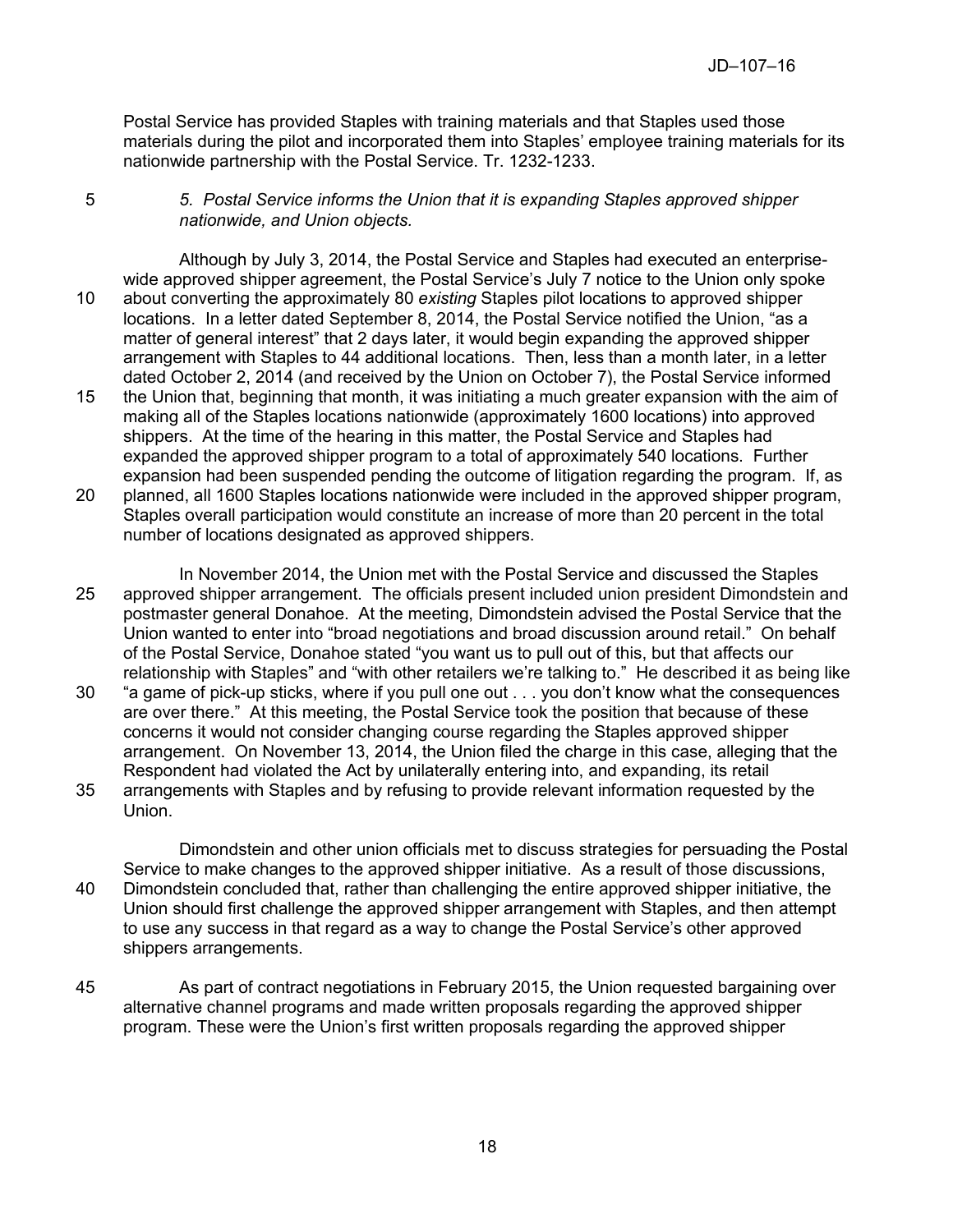program.<sup>22</sup> During these negotiations, the Postal Service took the position that the approved shipper program with Staples was not contracting and therefore was not subject to the CBA's article and memorandum that impose requirements relating to the outsourcing of work. At any rate, the parties were unable to agree to a successor contract and submitted the matter to 5 interest arbitration, which was still pending at the time the record in this case closed.  $^{23}$ 

## III. ANALYSIS

A. THE POSTAL SERVICE HAD AN OBLIGATION TO BARGAIN OVER 10 THE RETAIL ARRANGEMENT IT INITIATED WITH STAPLES IN AUGUST 2014.

An employer must give the collective bargaining representative of its employees notice and an opportunity to bargain before making changes to the terms and conditions of employment of those employees. *NLRB v. Katz*, 369 U.S. 736, 743 and 747 (1962). The

15 obligation to bargain extends to changes that shift bargaining unit work to other workers outside the unit who are not guaranteed the same terms and conditions of employment. Notice and bargaining for such a shift of work has been required in a variety of circumstances, including where the employer accomplishes the subcontracting by contracting to an outside entity or persons, see *Fibreboard Paper Products Corp. v. NLRB*, 379 U.S. 203 (1964), *O.G.S.* 

20 *Technologies, Inc.*, 356 NLRB 642, 644-645 (2011) and *Torrington Industries,* 307 NLRB 809 (1992), when the employer accomplishes it by selling distribution routes previously serviced by unit workers, see *Handy Spot, Inc.*, 279 NLRB 1320 (1986), when the employer accomplishes it by converting theaters to a management-operated system, see *Regal Cinemas v. NLRB*, 317 F.3d 300, 310 (D.C. Cir. 2003), enfg. 334 NLRB 304 (2001), and where the employer

25 accomplishes it by changing from a hub-and-spoke delivery system to a point-to-point delivery system, see *Mi Pueblo*, 360 NLRB No. 116, slip op. at 2 (2014). See also *Local 24 Intern. Broth. Of Teamsters v. Oliver*, 358 U.S. 283, 293-294 (1959) (holding that limitations on subcontracting are a mandatory subject of bargaining because they prevent the possible curtailment of unit work and the undermining of the unit members' working conditions). In

<sup>&</sup>lt;sup>22</sup> In the past, the Union and the Postal Service have entered into mid-term negotiations on subjects without the Union making a written demand to bargain*.* 

 $23$  After the close of the hearing in this matter, and on the same day that the parties filed their post-hearing briefs, the Postal Service filed a motion to reopen the record for the submission and consideration of portions of an interest arbitration decision and award regarding negotiations for a successor contract between the Postal Service and the Union. The arbitration award was dated, July 8, 2016 – subsequent to the date, May 24, 2016, when I closed the record in the proceeding before me. The General Counsel and the Union both filed oppositions to the Postal Service's motion to reopen. Under the Board's Rules and Regulations, Section 102.48(d)(1), a motion to reopen the record may be granted only in "extraordinary" circumstances and where the evidence is "newly discovered" or "has become available only since the close of the hearing." In this case these requirements are not met. Although the arbitration award itself issued after the close of the hearing, what the Postal Service is asking me to do is reopen the record so that I may consider the arbitrator's discussion of evidence regarding communications between the parties that occurred from November 2014 to February 2015. To the extent that evidence of those communications is relevant, the Postal Service had the opportunity to present that evidence in the hearing before me. Indeed, some evidence regarding the communications to which the Postal Service refers was presented. The fact that evidence in existence and available to the parties during the hearing before me was also discussed in a subsequent arbitration award does not make that evidence new or previously unavailable.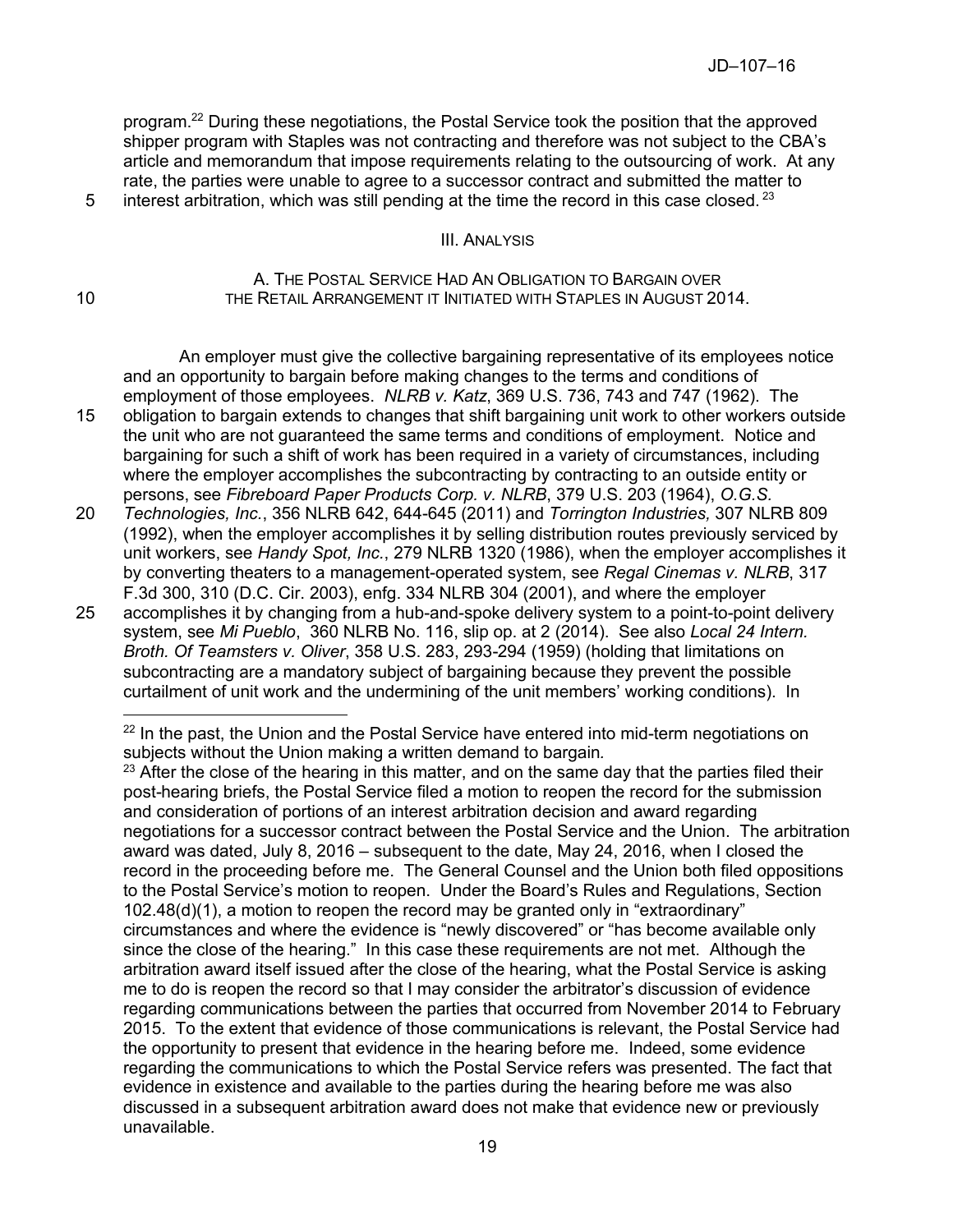*Fibreboard*, supra, the Supreme Court explained that treating the diversion of work out of the bargaining unit as a mandatory subject of collective bargaining promotes the "fundamental purpose of the Act by bringing a problem of vital concern to labor and management within the framework established by Congress as most conducive to industrial peace." 379 U.S. at 210- 5 211.

Under the above precedent, I find that the Postal Service had an obligation to provide the Union with notice and an opportunity to bargain before it, in August 2014, made a change under which Staples personnel would begin providing Postal Service products and services at Staples locations nationwide. Providing those goods and services to customers are the work

- 10 duties of bargaining unit employees, primarily window clerks, at post offices. In this instance, the method by which the employer accomplished the shift of unit work was a licensing agreement, a method the Board has not specifically addressed under Section 8(a)(5), but one that is the equivalent in material respects to other methods of subcontracting for which the Board has required notice and bargaining. Whether the shifting of work is accomplished by a
- 15 services contract with an outside entity, a sale of distribution routes that had been staffed by unit employees, a conversion to a management-operated system, a change in the design of the distribution network, or, as here, by licensing the work of selling its products and services to an outside entity, the result for the bargaining unit is the same – the work of unit members is shifted to other workers outside the bargaining unit who the collective bargaining agreement does not
- 20 guarantee the same working conditions as unit employees. As with the other methods of shifting work, it threatens to curtail unit work and undermine unit members' working conditions and is properly treated as a mandatory subject of bargaining for the same reason the Supreme Court set forth in *Fibreboard* – i.e., because doing so promotes the "fundamental purpose of the Act by bringing a problem of vital concern to labor and management within the framework 25 established by Congress as most conducive to industrial peace." 379 U.S. at 210-211.

The Postal Service, while contending that the licensing arrangement with Staples should be treated differently than subcontracting through contracts for services and other methods of shifting work out of the bargaining unit, provides no persuasive rationale, or legal authority, for 30 excluding the licensing method used here from the bargaining obligation that applies in those cases. Tellingly, the Postal Service itself treated the Staples pilot program expansion, which is at core very similar to the Staples approved shipper expansion, as subcontracting for purposes of Article 32 review. The Postal Service changed course only when the Postal Service's internal review under Article 32 reached the conclusion that the Staples pilot program expansion would

- 35 have a significant impact on unit work and therefore would trigger contractual notice and bargaining obligations, and, more importantly, delays that Staples was not "amenable" to. Similarly when the Postal Service was considering whether to expand the approved shipper partnership with UPS, it submitted that plan for Article 32 review. On the record here, it appears that the Postal Service is attempting to treat, for purposes of notice and bargaining, the shift of
- 40 work under the Staples approved shipper expansion as something fundamentally different from the shift of work through the Staples pilot expansion or the UPS approved shipper program not on any principled basis, but out of a desire to accommodate Staples' preferred timeline by circumventing the notice and bargaining obligations under Article 32 and Section 8(a)(5).
- 45 The Postal Service contends that even if the method by which it shifted work to non-unit employees should be treated the same as other methods of contracting out unit work, the change in this case still did not trigger a bargaining obligation because: (1) any shift of work was not significant enough to require bargaining since it was not shown to have led to unit employees being laid-off or having their schedules reduced, Brief of Respondent at Page(s) 33
- 50 and 49 ff., and (2) the shift of work was so significant as to constitute a change in the scope, nature, and direction of the enterprise, and therefore was a decision akin to one over whether to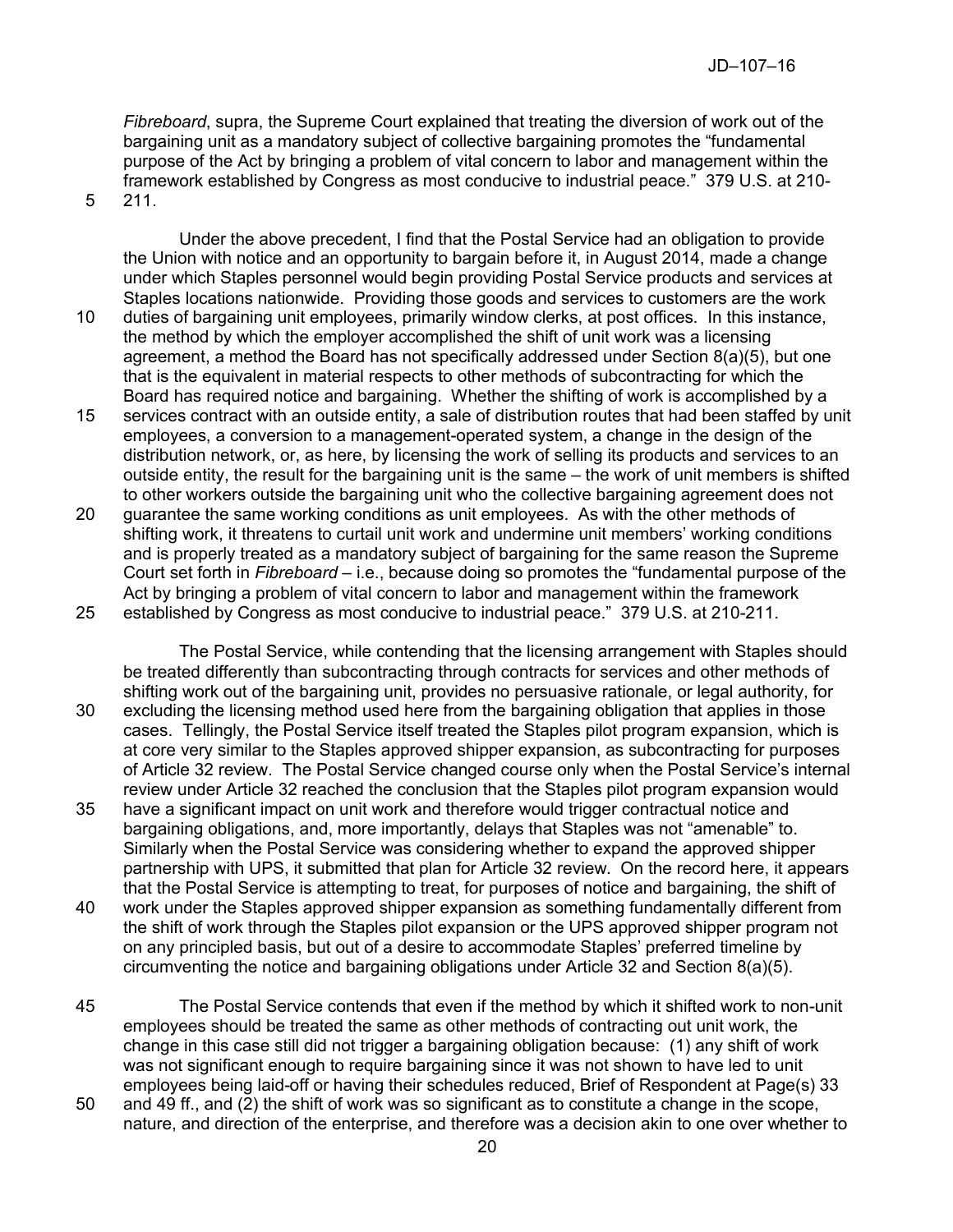be in business at all, Id. at Page(s) 34 ff. $24$  Facially it is hard to square the Postal Service's claims that its decision to shift work away from unit employees at post office counters was simultaneously both too trivial and too profound to trigger a bargaining obligation, and closer inspection of the facts and applicable law does not render these arguments any more appealing.

5

The record shows that the nationwide expansion of the Postal Service-Staples partnership under the approved shipper program had the purpose and effect of shifting work from the unit employees at post offices and to non-unit employees at Staples locations. The Postal Services' internal documents show that since at least 2008 and continuing through the

- 10 time that the Staples expansion was announced in 2014, management's objective was to use alternative channels, including designated approved shippers, to cut labor costs by shifting 35- 40 percent or more of transactions from post offices counters to such locations. As of the time of an internal Postal Service report, dated September 12, 2012, management was stating that the expansion of retail partnerships was directed at "migrating [the] *majority* of volume to retail
- 15 partners (new & existing) and stamp partners." (Emphasis Added). According to a GAO report from November 2011, the Postal Service told GAO that it planned to "realize cost savings as it close[d] redundant and underutilized post offices in response to . . . customers shifting to retail alternatives." By the Postal Service's own account, its efforts were meeting with success. Its internal 2010 performance report/2011 performance plan touted the fact that it had succeeded
- 20 in cutting costs by "reduc[ing] staff and adapt[ing] schedules to the lower customer traffic" at post offices. The 2011 GAO report included a statement by the Postal Office that its alternative access programs had helped "enable[] operations to reduce window work hours by 23.7 percent." In an internal June 20, 2014, document the Postal Service discussed the approved shipper partnership with Staples, and noted that it was still necessary to "[f]inalize labor savings
- 25 methodology" for that partnership. An internal Postal Service document from July 2014, states that the retail partnerships would "reduce a main driver of USPS retail costs – Post Office window labor" since "retailers will utilize their own personnel to sell USPS products and services." In an internal report from February 2015, the Postal Service discussed that it was using approved shipper partnerships and other alternative retail programs to shift transactions
- 30 away from post offices and reduce cost to serve. Given the Postal Service's many statements acknowledging this purpose and effect – which it neglected to communicate to the Union – it is frivolous for the Postal Service to now argue that the change at-issue here had no meaningful effect on bargaining unit work.
- 35 The Postal Service attempts to portray any reductions in window work resulting specifically from the nationwide Staples expansion as not significant when considered in the context of the total alternative retail channel program. That argument is not persuasive. First of all, the Postal Service's own internal SIAG review reached the conclusion that expanding its retail partnership to all 1600 Staples locations, or even to just 200-300 additional locations,
- 40 under the pilot program would have a significant impact on bargaining unit work Code himself agreed, in an internal email exchange, that full scale expansion of the Staples pilot would mean that the Postal service would reduce work for window clerks and "have to shut down P[ost ]O[ffice]s to finance the program." That view was confirmed by the Union's top analyst, Tabitta, who stated that the cost savings that the Postal Service was seeking through the approved 45 shipper program could not be achieved unless post office staffing levels were lowered.

 $\overline{a}$  $24$  The obligation to bargain over a decision to work from unit members to others outside the unit is limited in that it does not extend to situations where the shift of bargaining unit work constitutes a change in the "scope and direction of the enterprise and was akin to a decision whether to be in business at all." *Dubuque Packing Co*., 303 NLRB 386, 388 (1991), enfd. in rel. part 1 F.3d 24 (D.C. Cir. 1993), cert. denied 511 U.S. 1138 (1994); see also *Torrington Indus., Inc*., 307 NLRB 809, 810 (1992).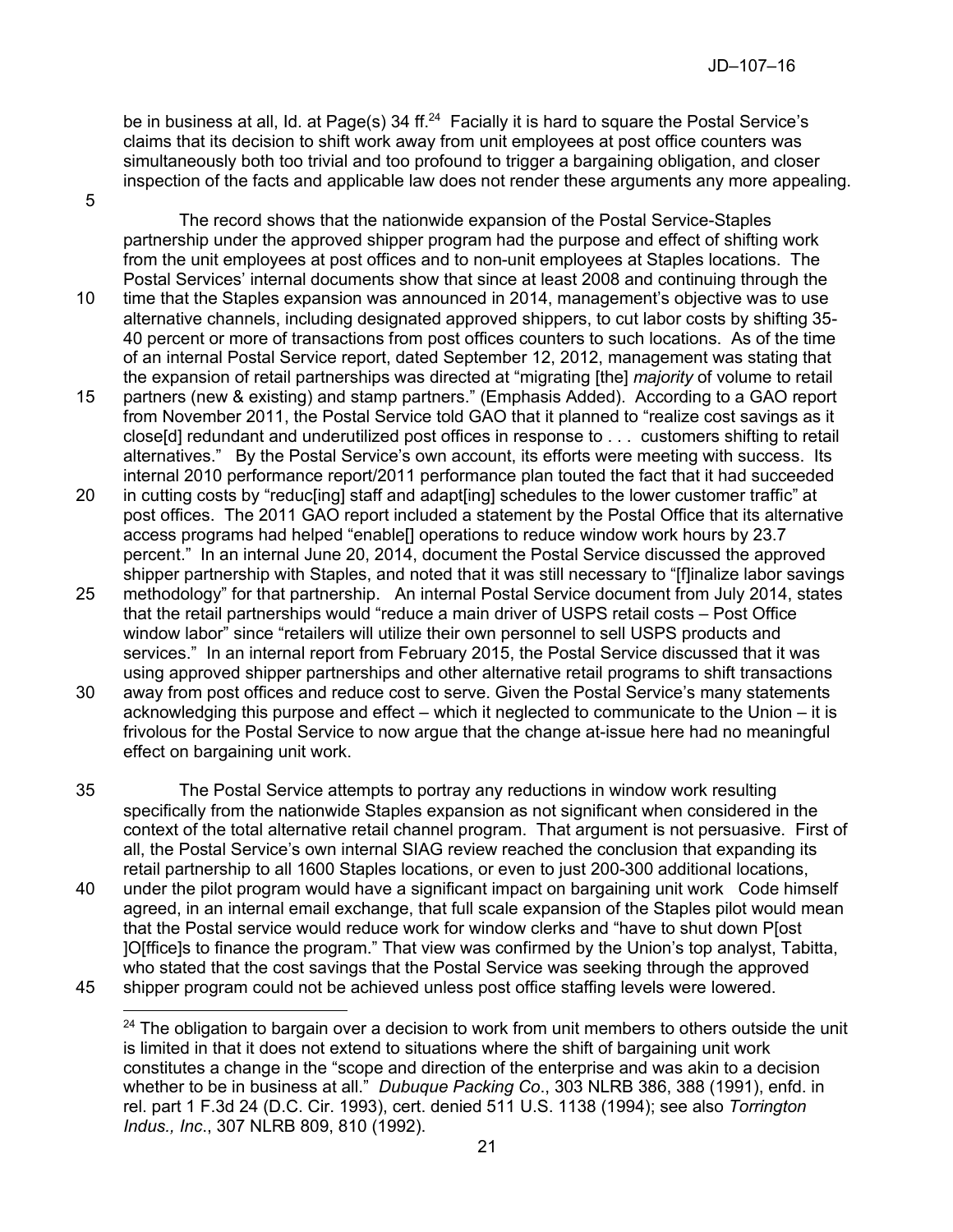Although Code and Staples attempted to avoid the SIAG-generated requirements for Union notice and input by reconstituting the expansion of the Staples pilot program as an expansion under the approved designation, the Postal Service has not offered any credible basis for thinking that the effect on unit work would be meaningfully reduced under the latter as

- 5 compared to the former. The expansion of the Staples partnership to all 1600 of its locations under the approved shipper program was a very significant one for that program – increasing by 20 percent the total number of designated approved shipper locations as compared to the pre-Staples level. At those Staples approved shipper locations, Staples employees would begin, as had been planned under the Staples pilot expansion, to sell Postal Service goods and services
- 10 at the same prices charged at post offices staffed by unit employees.

In reaching the conclusion that the change in this case had a significant effect on the bargaining unit, I considered that the General Counsel has not identified unit employees that were laid off or that had their work schedules reduced as a result of the Staples approved

- 15 shipper program. As discussed above, the evidence does show that the Postal Service was using its retail partnership with Staples to shift work away from unit employees in post offices and permit it to reduce labor costs through reductions or closings at post offices. At any rate, the Board has held that finding a violation does not depend on the General Counsel identifying specific individuals who have been directly injured by such a shift. In *Mi Pueblo Foods*, supra,
- 20 slip op. at 3, for example, the Board held that the employer had an obligation to bargain over the decision, and the effects of the decision, to change from a hub-and-spoke delivery model to a point-to-point model even though that change "did not result in layoffs or significantly affect wages and hours." The Board explained that, while there may have been no such "immediate impact of the loss of work on unit drivers," "[a]bsent an obligation to bargain" over such
- 25 changes, "an employer could . . . not only potentially reduce the bargaining unit but also dilute the Union's bargaining strength." Ibid. In *Mi Pueblo Foods*, the Board reaffirmed the rule, previously set forth in *Overnite Transportation Co.*, 330 NLRB 1275, 1276 (2000), affd. in part, reversed in part mem. 248 F.3d 1131 (3d Cir. 2000), that a "bargaining unit is adversely affected whenever bargaining unit work is given away to nonunit employees, regardless of whether the
- 30 work would otherwise have been performed by employees already in the unit or by new employees who would have been hired into the unit." See also *Spurlino Materials, LLC*, 353 NLRB 1198, 1218-1219 (2009) (same), affd. 355 NLRB 409 (2010), enfd. 645 F.3d 870 (7th Cir. 2011), and *Clear Channel Outdoor, Inc*., 346 NLRB 696, 702-703 (2006) (same). When considering whether a change that shifts work from unit employees to others outside the unit
- 35 must be bargained over, the Board finds a significant impact even when the employer has not laid off or reduced the schedules of existing unit members, because the cognizable effects of such a change include those on the potential for growth and overtime in the unit. See also *St. George Warehouse, Inc.,* 341 NLRB 904 (2004), enfd. 420 F.3d 294 (3d Cir. 2005) (bargaining obligation triggered when the employer did not lay off or reduce the hours of existing
- 40 employees, but stopped hiring new bargaining unit employees, and replaced those who left with temporary employees); Acme *Die Casting,* 315 NLRB 202 fn. 1 (1994) (duty to bargain over decision to give bargaining unit work to nonunit individuals exists even when unit employees are not laid off or replaced, since unit employees have an interest in overtime).
- 45 In the instant case the *Mi Pueblo* holding is particularly applicable. First, the Staples partnership created the potential for additional work for window clerks since an increase in Postal Service business was expected to result and the Union had offered to use the existing employment development fund to place unit employees in the participating Staples locations to meet that increased demand. The expected increase in this type of package business was
- 50 "massive" according to Leigh (Staples' senior vice president for business services) because of the rise of internet commerce. Second, the Postal Service was using the Staples approved shipper designation to redirect transactions from unit window clerks at post offices to retail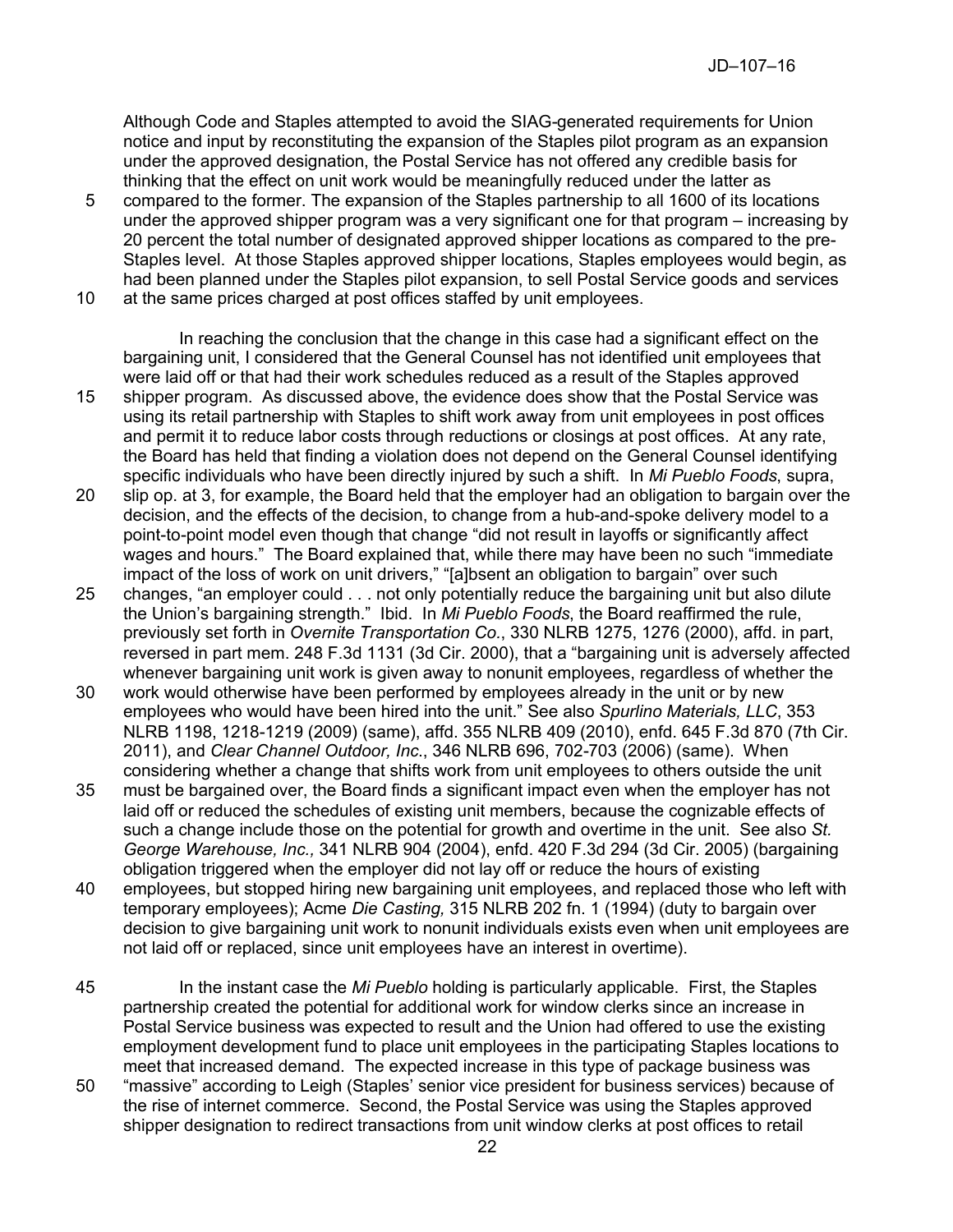partners – something that could "potentially reduce the bargaining unit" and "dilute the Union's bargaining strength."

- As noted above, the Postal Service argues, in the alternative, that it had no obligation to 5 bargain with the Union over its partnership with Staples because that initiative was so profound as to constitute a change in the scope, nature, and direction of the enterprise. That contention is, given the facts and applicable law, even less persuasive that the Postal Service's contention that the change was too insignificant in its effect on the unit to warrant bargaining. The Postal Service's enterprise, as recognized by both the General Counsel and the Post Service, is to
- 10 provide postal services for the United States and operate various facilities throughout the United States in performing that function. See Complaint Paragraph 2(a) and Postal Service's Answer. That was the scope, nature, and direction of the enterprise at all relevant times both before and after the Postal Service initiated its nationwide retail partnership with Staples. Even if one considers the magnitude of the Postal Service's general effort to shift responsibility for
- 15 performing a substantial portion of sales transactions from post office window clerks to a variety of retail partners, that would not transform its enterprise into something other than providing postal services for the United States or approach the threshold of being "akin to a decision about whether to be in business at all." *Dubuque Packing Co.*, 303 NLRB 386, 388 (1991), enfd. in rel. part 1 F.3d 24 (D.C. Cir. 1993), cert. denied 511 U.S. 1138 (1994). To the contrary,
- 20 the evidence shows that the Postal Service's decision to shift window clerk work to employees of Staples and other retail partners was intended to reduce labor costs – exactly the type of decision that the Board has repeatedly held is not a change in the "scope, nature, and direction of the enterprise." *Rock-Tenn Co.*, 319 NLRB 1139 n.2 (1995), quoting *Fibreboard*, 379 U.S. at 214; *Clear Channel Outdoor, Inc.*, 346 NLRB 702. As the Supreme Court stated in *Fibreboard*,
- 25 an employer's effort to cut labor costs by shifting work from unit members to an outside entity implicates factors that "have long been regarded as matters peculiarly suitable for resolution within the collective bargaining framework" and this "warrant[s] subjecting such issues to the process of collective negotiation." 379 U.S. at 213-214. Indeed, in the instant case the Union made at least one proposal that demonstrated its ability to address cost concerns. Dimondstein
- 30 repeatedly proposed to the Postal Service that some of the \$250 million already accumulated in the CBA-created employee opportunities fund should be used to place bargaining unit employees in participating Staples approved shipper locations. That is a proposal that could potentially allow the Postal Service to meet the goals of the Staples partnership without shifting bargaining unit work to the nonunit personnel of an outside entity.
- 35

B. THE POSTAL SERVICE DID NOT MEET ITS BARGAINING OBLIGATION.

For the reasons discussed above, when, in August 2014, the Postal Service initiated a 40 nationwide retail partnership with Staples that shifted work from unit members to Staples personnel it had an obligation under Section 8(a)(5) and (1) of the Act to provide the Union with notice and an opportunity to bargain over the decision and its effects. *Mi Pueblo*, supra, Slip Op. at 1; *O.G.S. Techs., Inc.*, 356 NLRB 642, 647 (2011); *Pontiac Osteopath Hospital*, 336 NLRB 1021 (2001). In the instant case, the Postal Service failed to meet this obligation both 45 because it did not provide the Union with adequate notice and because it foreclosed bargaining regarding the change and its effects.

When an employer's communications to the union conceal key details or mislead the union about the nature of a decision those communications do not meet the obligation to 50 provide clear notice under Section 8(a)(5) and (1). *Barnard Engineering*, 295 NLRB 226 (1989); *Republic Engraving*, 236 NLRB 1150, 1157 (1978). In the instant case, the Postal Service failed to meet its notice obligation regarding the decision to undertake a nationwide Staples retail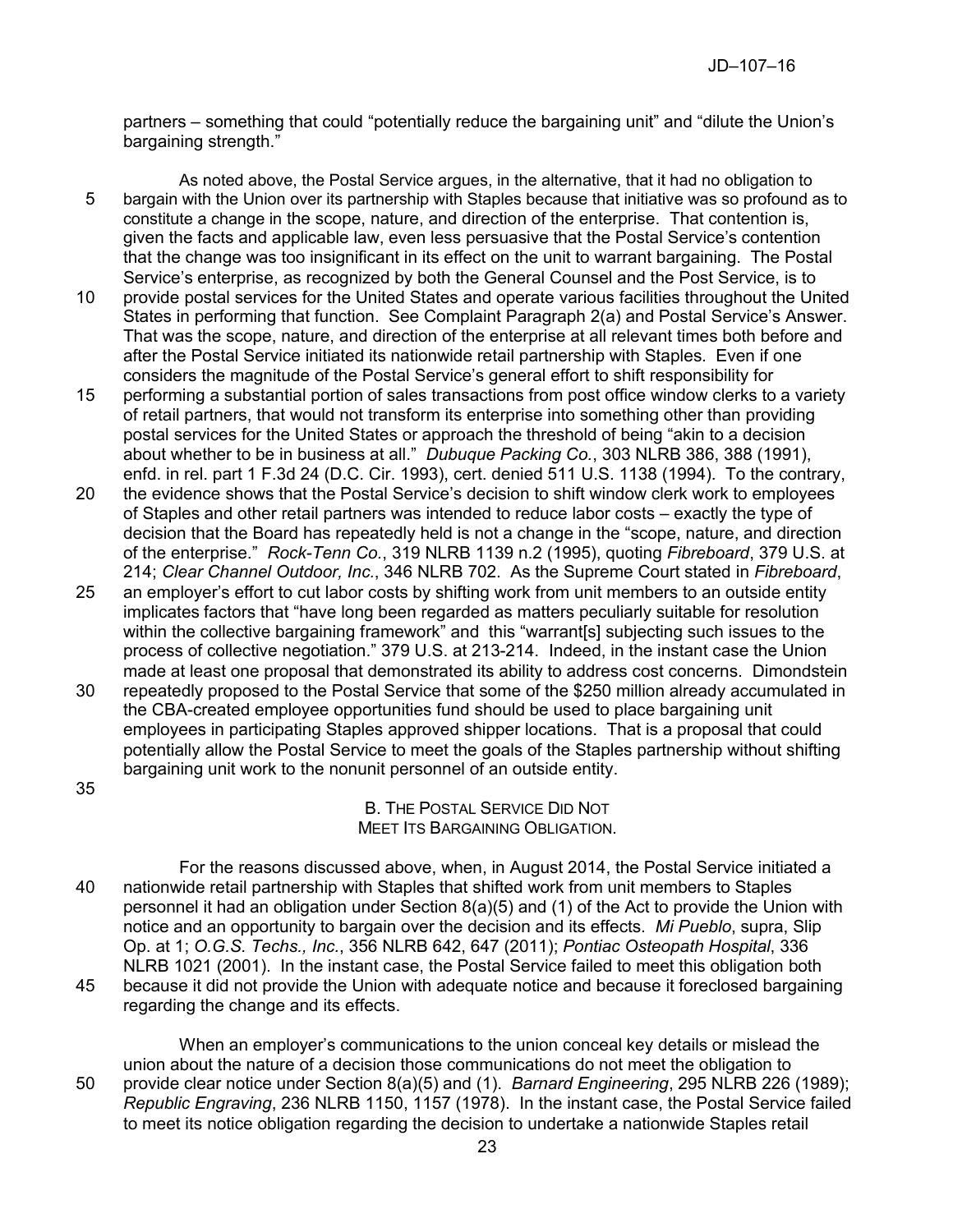partnership because the Postal Service's written communications to the Union regarding that action concealed key details. Moreover, the Postal Service's overall communications about the approved shipper retail partnership were misleading. As discussed above, internal Postal Service documents and trial testimony make clear that the Postal Service was using the

- 5 expansion of retail partnerships to reduce labor costs by shifting work from the post office counters staffed by unit employees to retail partners staffed by non-unit employees. None of the three letters to the Union regarding the Staples approved shipper program and expansion discloses that the program would be used to shift work away from post office counters to nonunit personnel, and ultimately to close post offices or reduce schedules. To the contrary,
- 10 when Code met with Union officials on September 3, 2014, about reconstituting the Staples retail partnership using the approved shipper designation, he said that the purpose of the program was to allow the Postal Service to have some control over retailers that received Postal Service mail. Not only did he fail to disclose that the program was intended to save labor costs by shifting work from unit window clerks, but he implied that that was not one of its intents –
- 15 stating that the Postal Service had not analyzed the "need or opportunity to close or reduce post office hours."

Similarly when the retail partnership with Staples was at the pilot stage, the Postal Service concealed the true purpose of the plan by withholding information showing that its intent 20 was to reduce window clerks and close post offices. To the contrary, in an October 2, 2013, letter to the Union, it stated that "there is no anticipated impact on the bargaining unit at this time." In briefings at around the same time, the Postal Service told Union officials that there was "not going to be any impact on clerks" from the program. When the Union requested more complete information that would have allowed it to evaluate that claim, the Postal Service 25 illegally withheld the information – something, the Board recently noted, was part of a "rich history of responding to information requests with denials and delay." *Postal Service*, 364 NLRB No. 27 (2016).

Going back further, to 2005, the record shows that the Postal Service represented to the 30 Union that the reasons it was initiating a version of the approved shipper program was to improve convenience to customers, protect the Postal Service brand, and ensure that mail entering the Postal Service stream was safe. It did not reveal that it also hoped to use this and other alternative channels to divert 40 percent of transactions away from unit window clerks. In 2010 when discussing its plans to develop a version of the approved shipper program at Office 35 Depot locations, informed the Union that the program had been "carefully studied" and "had no impact on the neighboring Post Office."

In addition to concealing that its expanded retail partnership with Staples would shift work from unit window clerks to outside entities, the Postal Service's communications to the 40 Union also concealed the fact that the Postal Service was providing Staples with monetary compensation, beyond postal product discounts, for participating in the program. Under the July 3, 2014, agreements between the Postal Service and Staples, the Postal Service paid Staples \$4000 or \$5500 for each location that became an approved shipper during the first 18 months of the program. This cash compensation was not a standard part of its agreements with other 45 retailers who the Postal Service designated as approved shippers. The Respondent did not inform the Union of the payments to Staples and despite the Union's August 29 information request, the Respondent withheld the contracts revealing these payments until after the expansion of the Staples retail partnership was well underway.

50 Even if I had found that the Postal Service notification was not incomplete and misleading, I would find that it did not meet its obligations under the Act because it presented the nationwide Staples partnership to the Union as a fait accompli regarding which any attempt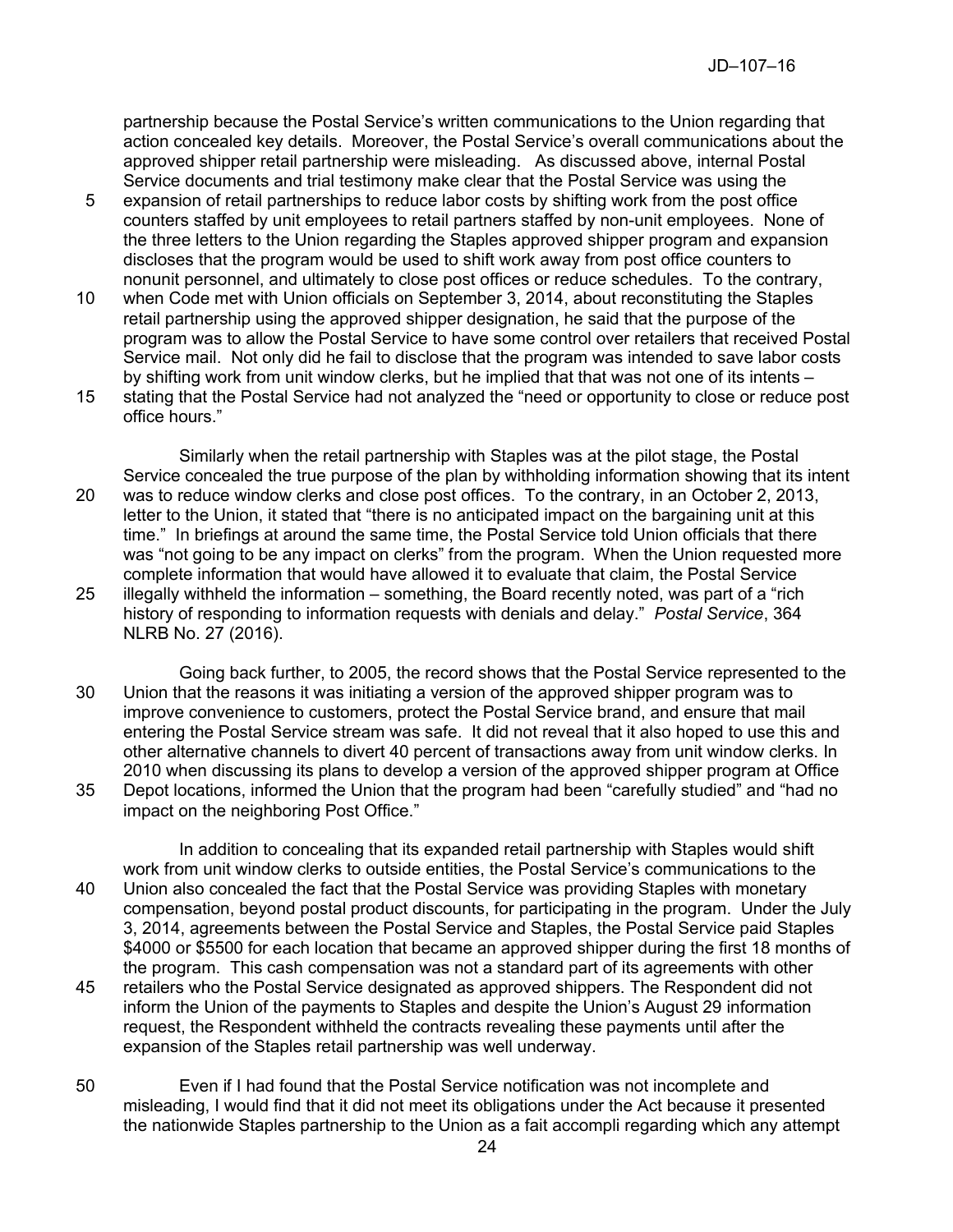to bargain would have been futile. *Westinghouse Elec. Corp.*, 313 NLRB 452, 453 (1993) (union has no duty to make a formal request to bargain where decision was presented as a fait accompli), enfd. sub nom. *Salaried Employees Ass 'n of Baltimore Div. v. NLRB*, 46 F.3d 1126 (4th Cir. 1995), cert. denied 514 U.S. 1037 (1995). Indeed, as discussed further below, despite

- 5 Postal Service presenting the change as a fait accompli, the Union did make attempts to bargain over it and those attempts were, in fact, futile because the Postal Service would not discuss altering its decision. The conclusion that the Postal Service provided the Union with notice of the expanded partnership with Staples as a fait accompli is supported, first, by the fact that the Postal Service has continuously maintained that it did not have an obligation to bargain
- 10 over that change. See, e.g., *Solutia, Inc*., 357 NLRB 58, 64 (2011), enfd., 699 F.3d 50 (1st. Cir. 2012); *Pontiac Osteopathic Hosp.*, 336 NLRB at 1023-1024, *Keystone Consol. Indus.*, 309 NLRB 294, 297 (1992), revd. on other grounds in 41 F.3d 746 (D.C. Cir. 1994), and *Westinghouse Elec.*, 313 NLRB at 453. The letter dated September 8, 2014, that the Postal Service sent to inform the Union that it was expanding the Staples partnership to 44 stores
- 15 beyond the pilot-test locations, and the October 2, 2014, letter that it sent to inform the Union that it was expanding the Staples partnership nationwide to approximately 1600 locations, both included language by which the Postal Service disavowed any legal obligation to provide the Union with notice, much less an opportunity to bargain, about the change. The Postal Service has continued to argue, up to and including in its posthearing brief, that it had no obligation to
- 20 bargain with the Union over the decision to embark on the nationwide retail partnership with Staples. The Postal Service's continual insistence that it does not, and never did, have to bargain over the change supports the conclusion that it had no intention of bargaining and presented its decision to the Union as a fait accompli.
- 25 Under Board precedent, the change was presented as a fait accompli for another reason. The Postal Service did not provide the Union with adequate time to react to the notice of the change before implementing it. See, e.g., *Concord Honda*, 363 NLRB No. 136, slip op. at 9 (2016); *Downtown Toyota*, 276 NLRB 999, 1020 (1985), enfd. sub nom. *NLRB v. Sullivan*, 859 F.2d 924 (9th Cir. 1988); *Exchange Parts*, 139 NLRB 710, 726 (1962), enfd. 339 F.2d 829 (5th
- 30 Cir. 1965). The fact that, as here, the change will be implemented over a period of time does not alter that the change itself was presented as a fait accompli. *S & I Transportation, Inc.*, 311 NLRB 1388, 1388 n.1 (1993). The timing of notice in the instant case is comparable to that the Board found showed a failure to bargain in *Borg Warner Corp.*, 245 NLRB 513, 518-519 (1979), enfd. 663 F.2d 666 (6<sup>th</sup> Cir. 1981), cert. denied. 457 U.S. 1105 (1982). There the Board held
- 35 that the employer did not meet its obligation to provide an opportunity to bargain where it gave the union just 10 days prior to implementation of a decision it had made nearly 2 months earlier. In the instant case, the Postal Service sent the September 8 and October 2 letters about the Staples expansion over 2 months after the contracts to do so were executed, but only days before implementation. As in *Borg Warner*, the disparity between the months that the Postal
- 40 Service waited to provide notice after the decision was made, and the few days' notice that it gave the Union to react before implementation, shows that the employer presented the decision as a fait accompli. Indeed, Dean testified that as of September 3 – before the Postal Service sent either the September 8 or the October 2 letter to the Union – the Staples approved shipper partnership that it had agreed to on July 3 was already underway.
- 45

The fact that the Postal Service presented its decision to the Union as a fait accompli is confirmed by management's refusals to consider the Union's expressions of concern about the program and its requests that the program be changed or abandoned. In November 2013, during the pilot stage of the Staples partnership, Dimondstein met with postmaster general

50 Donahoe and objected that the program would have a detrimental effect on unit employees. Donahoe responded that the horses had left the barn and that management would go ahead with the program. Nevertheless Dimondstein continued to raise the Union's objections to the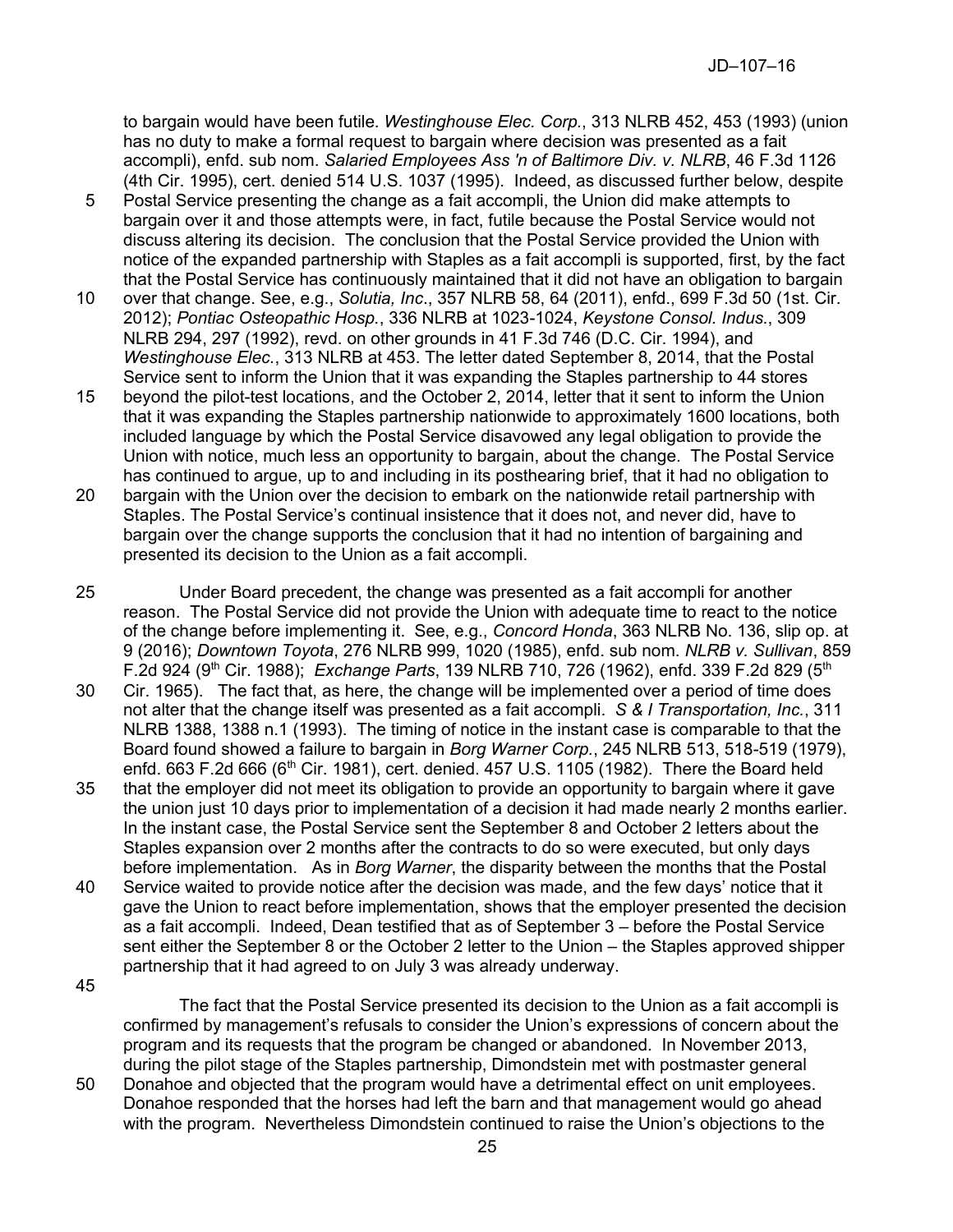program with management multiple times each month. On more than one occasion Dimondstein made a proposal that the employee opportunities fund be used to put unit employees into the Staples pilot operations, but the Postal Service refused to engage in discussions addressing the Union's objections and proposal. When the Union requested

- 5 information about the Staples pilot program so that it could better understand what the Postal Service was doing with Staples and the repercussions on unit work, the Postal Service, as the Board previously found, illegally refused to provide the information. When the Postal Service told the Union that it was reconstituting the pilot of the Staples partnership as a version of the approved shipper program, Dimondstein met with Brennan and told her that the Union needed
- 10 "input and a chance for negotiations," but Brennan only offered to provide better notice about initiatives the Postal Service had already decided to pursue. On August 29, 2014, the Union requested information about the Postal Service's plan to go ahead with the Staples partnership expansion under the "approved shipper" heading, but the Postal Service resisted providing that information, relying on arguments similar to those it asserted when it unlawfully refused to
- 15 provide information during the pilot stage. In November 2014, after the Postal Service informed the Union that the Staples partnership under the approved shipper program was to be expanded to include all Staples locations nationwide, Dimondstein stated that the Union was seeking "broad negotiations . . . around retail," but postmaster general Donahoe said the Postal Service would not consider a change in course. The Postal Service's conduct shows that it had no
- 20 intention of bargaining over its decision to enter into a nationwide partnership with Staples using the approved shipper designation and that it informed the Union of its decision as a fait accompli.
- To sum up, I find that the Postal Service provided the Union with incomplete and 25 misleading information about its retail partnership with Staples, resisted (unlawfully in the case of the Staples pilot) the Union's requests for additional information that likely would have revealed that is plans included the diversion of bargaining unit work, and presented the Staples approved shipper program to the Union as a fait accompli over which it said it had no obligation to bargain. Despite that, the Union attempted to engage the Postal Service in bargaining over
- 30 the program, and the Postal Service responded that the program was not subject to change and otherwise refused to bargain.

# C. THE POSTAL SERVICE'S OTHER DEFENSES

- 35 1. Waiver/Due Diligence Defense: The Postal Service argues that finding a violation is not appropriate because the Union waived bargaining by failing to make a request to bargain, or otherwise exercising due diligence to bargain, after the Postal Service provided the Union with a letter regarding the Staples approved shipper program on July 7, 2014. For the reasons discussed above, the July 7 letter, and the other letters the Postal Service sent to the Union
- 40 regarding the planned expansion of the Staples partnership were not adequate notice because they concealed key details about the plan and were misleading. Moreover, the July 7 letter primarily relied on by the Postal Service makes no mention of any expansion of the program beyond the 80 or so pilot locations, and certainly does not notify the Union of the Postal Service's plan to expand the partnership to almost 20 times its size by including approximately
- 45 1600 Staples locations nationwide. Moreover, as discussed above, the Postal Service, in the letters regarding the subject, presented the Staples partnership and expansion as a fait accompli and therefore a failure bargain violation would be shown even if the Union had not requested bargaining. *Westinghouse Elec. Corp.*, 313 U.S. at 453.
- 50 Assuming that the Postal Service was correct that, even under the circumstances present here, a bargaining violation should not be found in the absence of a Union request to bargain, a violation is still established since the Union did request bargaining. Dimondstein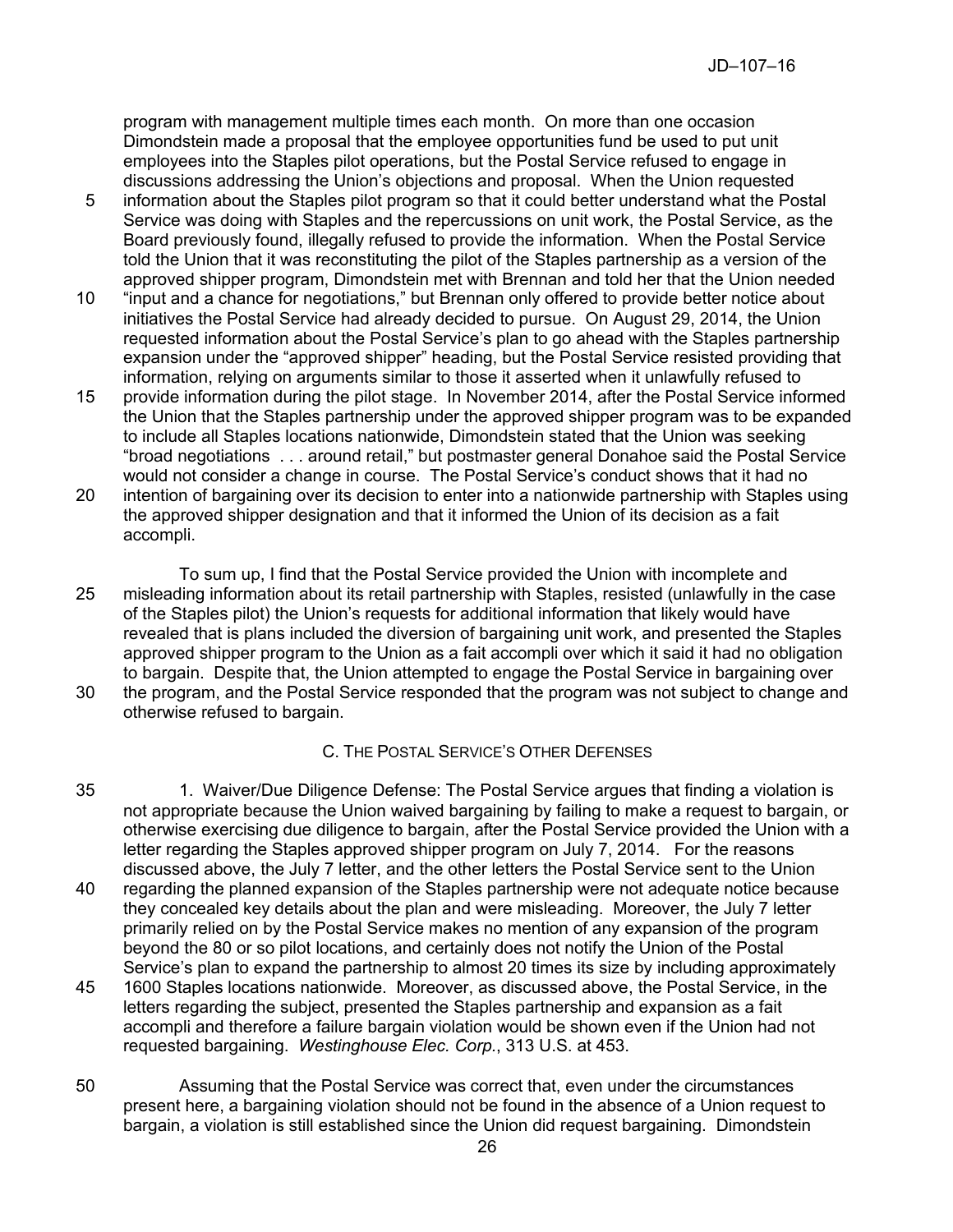attempted to initiate discussions with the Postal Service about the Staples partnership by, inter alia, making a proposal that unit employees be placed in participating Staples locations, telling Brennan that the Union needed "a chance for negotiations," and informing postmaster general Donahoe that the Union was seeking "broad negotiations . . . around retail."

5

Moreover, the Union made information requests regarding the Postal Service's retail partnership with Staples both at the pilot stage and when the Postal Service decided to expand the partnership nationwide using the approved shipper designation. As the General Counsel correctly notes, it is well settled that "a request for information is tantamount to a demand for

- 10 bargaining," *Lawrence Livermore National Security, LLC*, 357 NLRB 203, 206 (2011), citing *Sterling-Salem Corp*., 231 NLRB 336, 337 fn. 6 (1977); *Dubuque Packing Co.*, 303 NLRB at 398, n. 36, *Biewer Wisconsin Sawmill*, 306 NLRB 732 n.4 (1992); *Pak-Well*, 206 NLRB 260, 261 (1973). It is especially appropriate under the circumstances present here to find that the Union's information request was a request to bargain that triggered an obligation to refrain from
- 15 making a unilateral change because at around the same time the Union approached the Postal Service to discuss objections to the change. See *Oak Rubber Co.*, 277 NLRB 1322, 1323 (1985) (information request made close in time to request to "try and work out any problems" further indicated a timely bargaining request), enfd. denied mem. 816 F.2d 681 (6th Cir. 1987). Under the circumstances, the Postal Service cannot force the Union to "buy a pig in a poke" by
- 20 either engaging in comprehensive negotiations over, and potentially agreeing to, a complex program that the Postal Service was largely hiding from view, or constructively agreeing to that program through an implied waiver. See *Vore Cinema Corp*., 254 NLRB 1288, 1292 (1981) (union is "not . . . required to buy a 'pig in a poke,'" where the employer withheld information). The Postal Service, rather than meet its responsibility to refrain from making changes with the
- 25 respect to the subject matter of the information requests, reacted by unlawfully refusing to provide the information requested about the Staples pilot program, raising similar arguments to avoid providing the information requested about the Staples approved shipper expansion, and proceeding to make the changes unilaterally.
- 30 The Postal Service's argument is also unpersuasive because it relies on slicing up into discrete slivers the Union's efforts to meaningfully engage the Postal Service over the Staples partnership, and then asserting that none of those individual slivers is independently adequate to show due diligence. This is not persuasive. To begin with, a number of those individual slivers – for example, the Union's information requests about the Staples partnership – were
- 35 tantamount to a request to bargain. But more importantly, the fact is that the Union did not merely file an information request regarding the change; and it did not merely request to meet with the Postal Service about the change; and it did not merely inform the Postal Service repeatedly of objections to the Staples partnership; and it did not merely tell the Postal Service that the Union needed a chance to negotiate about the retail initiatives; and it did not merely
- 40 make a proposal to place unit employees at Staples partnership locations in order to minimize or avoid the diversion of work to non-unit employees; and it did not merely file a grievance and an unfair labor practice charge about the change. Rather, the Union did *all* of those things. Not only that, but it did them despite the fact that the Postal Service engaged in a campaign of withholding relevant information, providing incomplete and misleading notice, insisting that it
- 45 had no obligation to bargain, presenting the change to the Union as a fait accompli, and responding to the Union's efforts to discuss the matter by making clear that the Postal Service would not consider altering its plans.
- To the extent that the Postal Service's argument regarding due diligence is based on the 50 contention that the Union waived its right to bargain over the Staples retail partnership expansion because it took no action when the Postal Service implemented earlier versions of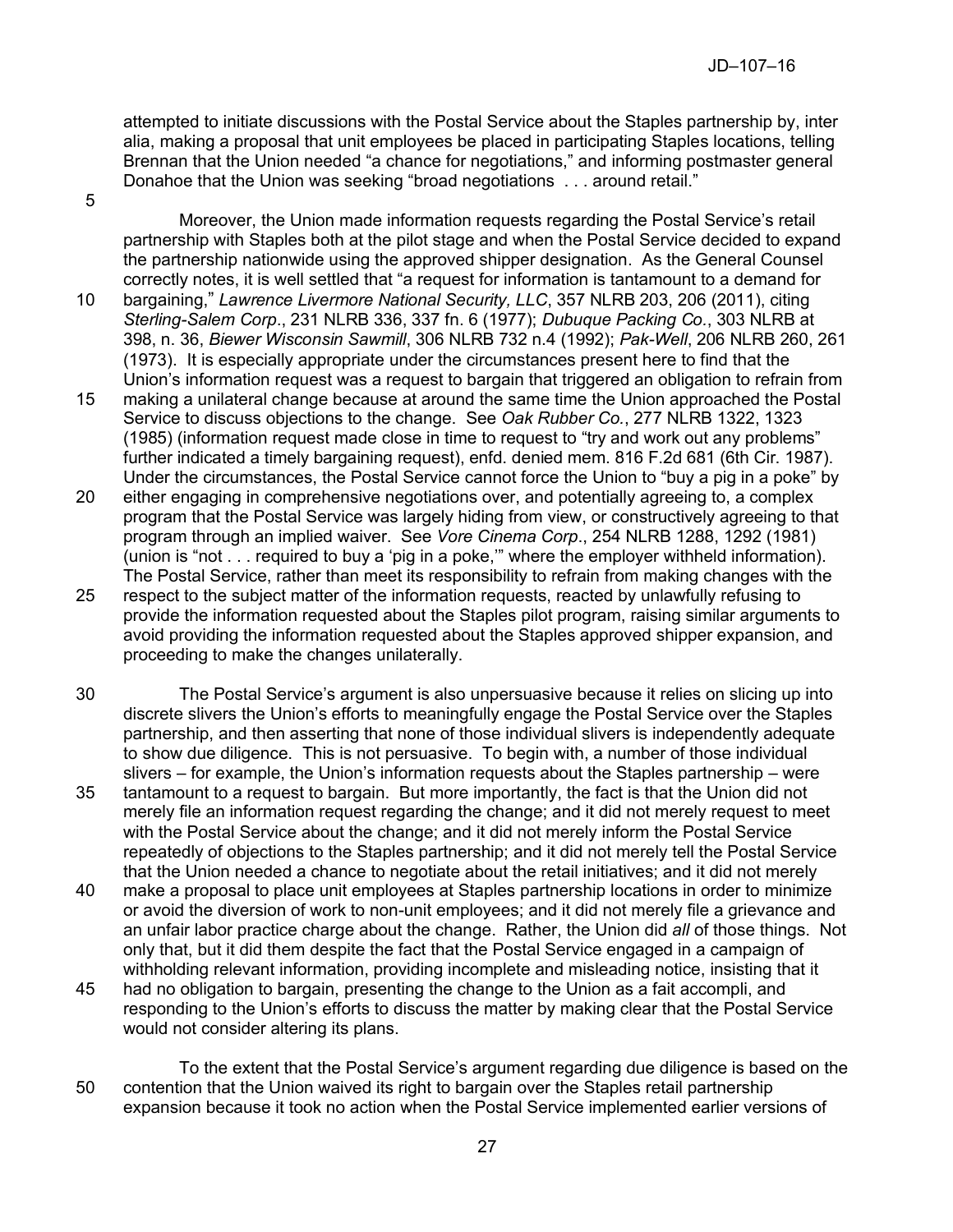the approved shipper program, Brief of Respondent at Page(s) 46-48, that argument is without merit. In this regard the Respondent relies on *Westinghouse Electric Corp. (Mansfield Plant)*, a decision from 1965 in which the Board found that an employer had not violated the Act by unilaterally subcontracting work where, inter alia, it had freely subcontracted thousands of times

- 5 in the past without restriction, where the new subcontracting did not "vary significantly in kind or degree" from the prior subcontracting, and where the subcontracting had "no demonstrable adverse impact on employees in the unit. 150 NLRB 1574, 1577 (1965). In the years since *Westinghouse (Mansfield Plant)* was issued, a number of the Board's decisions on the subject, while not mentioning *Westinghouse (Mansfield Plant)*, have cast some doubt on the continuing
- 10 viability of the language that the Postal Service relies on from that decision. In a prior decision involving the Postal Service, the Board found that even where a union "failed to challenge prior labor-cost reductions, '[a] Union's acquiescence in previous unilateral changes does not operate as a waiver of its right to bargain over such changes for all time.'" *Postal Service*, 306 NLRB 640, 642-643 and n. 15 (1992), enf. denied 8 F.3d 832 (D.C. Cir. 1993). The same principle led
- 15 the Board to find violations of the duty to bargain in *Johnson-Bateman Co.*, 295 NLRB 180, 187- 188 (1989) and *Owens-Corning Fiberglas Corp.,* 282 NLRB 609 (1987).

Even assuming that the *Westinghouse (Mansfield Plant)* language cited by the Postal Service still reflects the state of the law on the subject, the Postal Service's reliance on it is 20 misplaced because the nationwide retail partnership that it implemented with Staples in 2014 using the approved shipper label *does* "vary significantly in kind" from the approved shipper program it initiated in 2005 and 2006. First, in 2005 and 2006 the Postal Service expressly described the approved shipper program to the Union as one under which the retailers would receive no discounts or compensation for participating. This meant that the retail partners would

- 25 have to charge higher prices than those available at union-staffed post offices in order to make a profit on individual transactions. Where such a price differential existed, customers would have an economic incentive to continue taking their business to post offices. Under the version of the approved shipper program at-issue here, on the other hand, Staples was *required* to sell the postal service products for the *same price* charged at post offices and was granted
- 30 discounts by the Postal Service in order to make it possible for Staples to do that while still turning a profit on individual transactions. Second, when the Postal Service initiated the approved shipper program in 2005/2006 it told the Union that the program would be open only to retailers that were *already providing* Postal Service products and/or services. The Staples approved shipper program, on the other hand, expanded the program to a total of 1600 *new*
- 35 locations, over 1500 of which were not selling postal service products prior to July of 2014, and none of which were doing so prior to 2013. Many of those new locations were in close proximity to existing post offices. Such an expansion, along with the elimination of any pricing advantage for post offices, meant that the Staples version of the approved shipper program, as opposed to early programs that used the approved shipper label, would entail a far more substantial
- 40 diversion of unit work.

Application of *Westinghouse (Mansfield Plant)*, supra, also requires that the subcontracting have "no demonstrable adverse impact on employees in the unit," and the Postal Service's reliance on that decision fails to meet that requirement as well. The Postal Service's 45 own SIAG review concluded that a very similar Staples expansion that, like the one at issue here, expanded the Staples retail partnership to either all 1600 locations nationwide (or in the alternative to only 200-300 additional locations) and under which Staples charged standard post office rates, would have a significant impact on bargaining unit work. The Postal Service knew this, and then decided to avoid the implications of that knowledge by reconstituting the

50 expansion using the "approved shipper" label and neglecting to consult SIAG about whether that "approved shipper" plan would also have a significant impact on unit work. Other Postal Service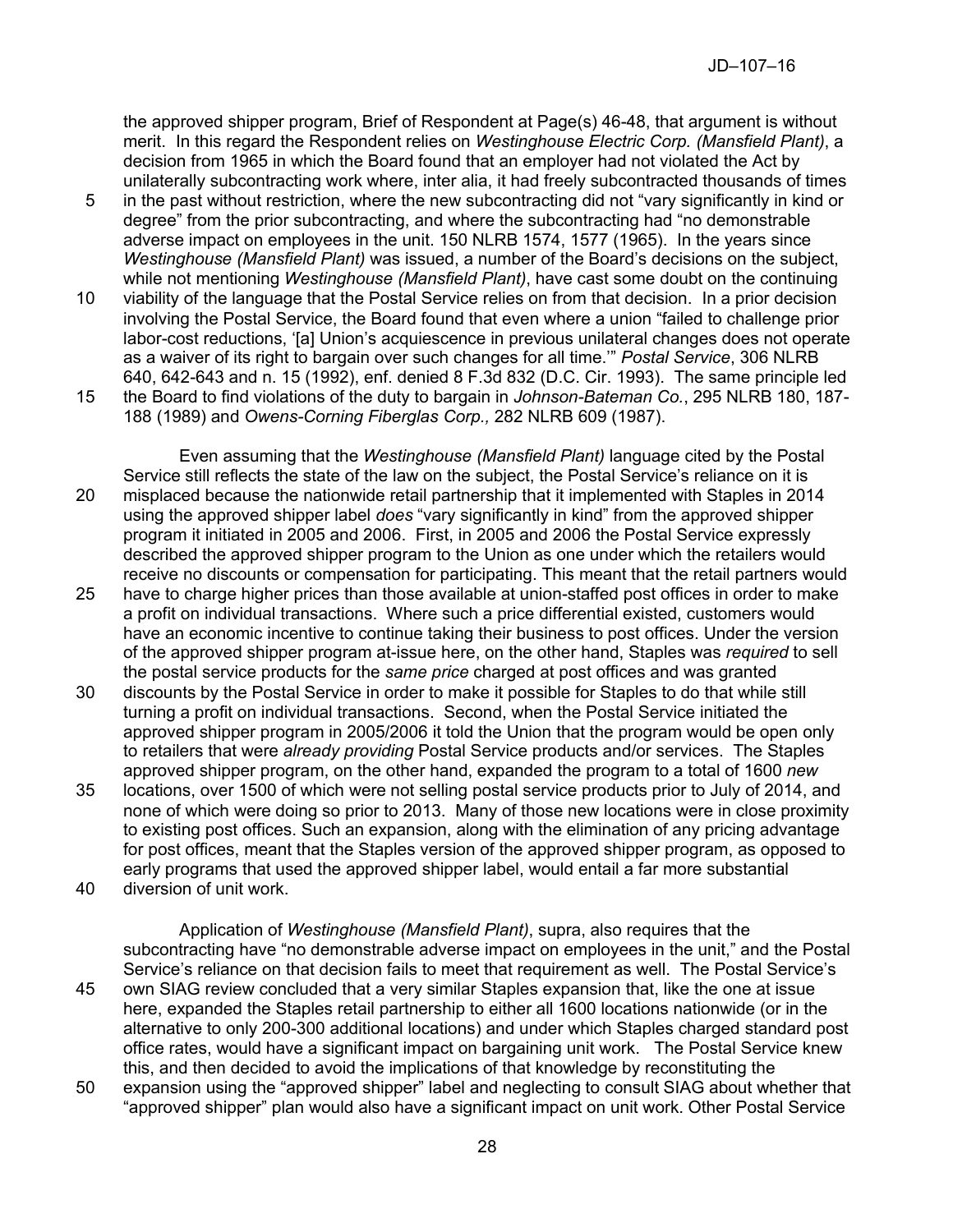documents and reports confirm that it was using the retail partnerships, including the Staples approved shipper program, to reduce labor costs by shifting work from unit employees at post office counters to Staples and other retail partners.

- 5 During the years between the first appearance of the approved shipper program in 2005 and the announcement of the very different Staples program using the "approved shipper" label in 2014, the Postal Service took a number of steps that amount to a kind of creeping subcontracting. The Staples approved shipper program was not merely the addition of a new participant to a fully defined framework, but another step in that evolution. Even the more recent
- 10 prior versions of the program that the Postal Service initiated with other large retailers were different than the Staples version, although the Union could not be expected to have been aware of those differences given the Postal Services' campaign of concealment. The differences include the Postal Service making per-location cash payments to Staples that were not in other approved shipper agreements, and the execution with Staples of the first
- 15 "enterprise" level agreement with a national retail chain. I am reminded of the allegory of the frog that when placed in a pot of boiling water jumps out, but when placed in a pot of cold water that is gradually heated does not react before it is cooked.<sup>25</sup> Here the approved shipper initiative is like the pot of cold water, and the Postal Service seems to have hoped that if it heated the water gradually enough, the Union would be like the frog that does not jump out of 20 the pot before it is too late. In this case, however, the frog jumped.

2. Express Contractual Waiver: The Postal Service attempts to defend its actions by arguing that the Union waived its right to bargain over the Staples approved shipper program when it agreed to Article 3 of the CBA, which has been in effect since at least 2007. 25 Contractual waiver is an affirmative defense and the respondent has the burden of showing that the contractual waiver is explicitly stated, clear and unmistakable. *Metropolitan Edison Co. v. NLRB*, 460 U.S. 693, 708-709 (1983); *Quality Roofing Supply Co.*, 357 NLRB 789 (2011); *Provena St. Joseph Medical Center*, 350 NLRB 808, 810-811 (2007).

- 30 The Postal Service, in its brief, attempts to establish clear and unmistakable waiver by quoting Article 3 as stating that the employer "shall have the right . . . to determine the methods, means, and personnel by which such operations are to be conducted." Brief of Respondent at Page 45. However, the Postal Service conveniently deletes a key phrase. What Article 3 actually says is: "The Employer shall have the exclusive right, *subject to the provisions of this*  35 *Agreement and consistent with applicable laws and regulations:* . . . D. To determine the methods, means, and personnel by which such operations are to be conducted." Jt. Exh. 2 at Page 6 (emphasis added). The Respondent's contractual waiver argument fails for multiple reasons, including that, as discussed above, the Respondent made the unilateral change regarding a mandatory subject of bargaining in violation of Section 8(a)(5) of the Act and
- 40 therefore was not acting "consistent with applicable laws."

The Respondent's contractual waiver argument fails for a second reason. Article 3 expressly provides that any management rights it creates are "subject to the provisions of" of the CBA and here the CBA *does* prohibit management from unilaterally outsourcing unit work. 45 Subsequent to the creation of Article 3, the Union successfully negotiated an appendix to the

 $\overline{a}$  $25$  "The boiling frog is an anecdote describing a frog slowly being boiled alive. The premise is that if a frog is put suddenly into boiling water, it will jump out, but if it is put in cold water which is then brought to a boil slowly, it will not perceive the danger and will be cooked to death. The story is often used as a metaphor for the inability or unwillingness of people to react to or be aware of threats that rise gradually." Boiling Frog entry, Wikipedia, downloaded October 14, 2016.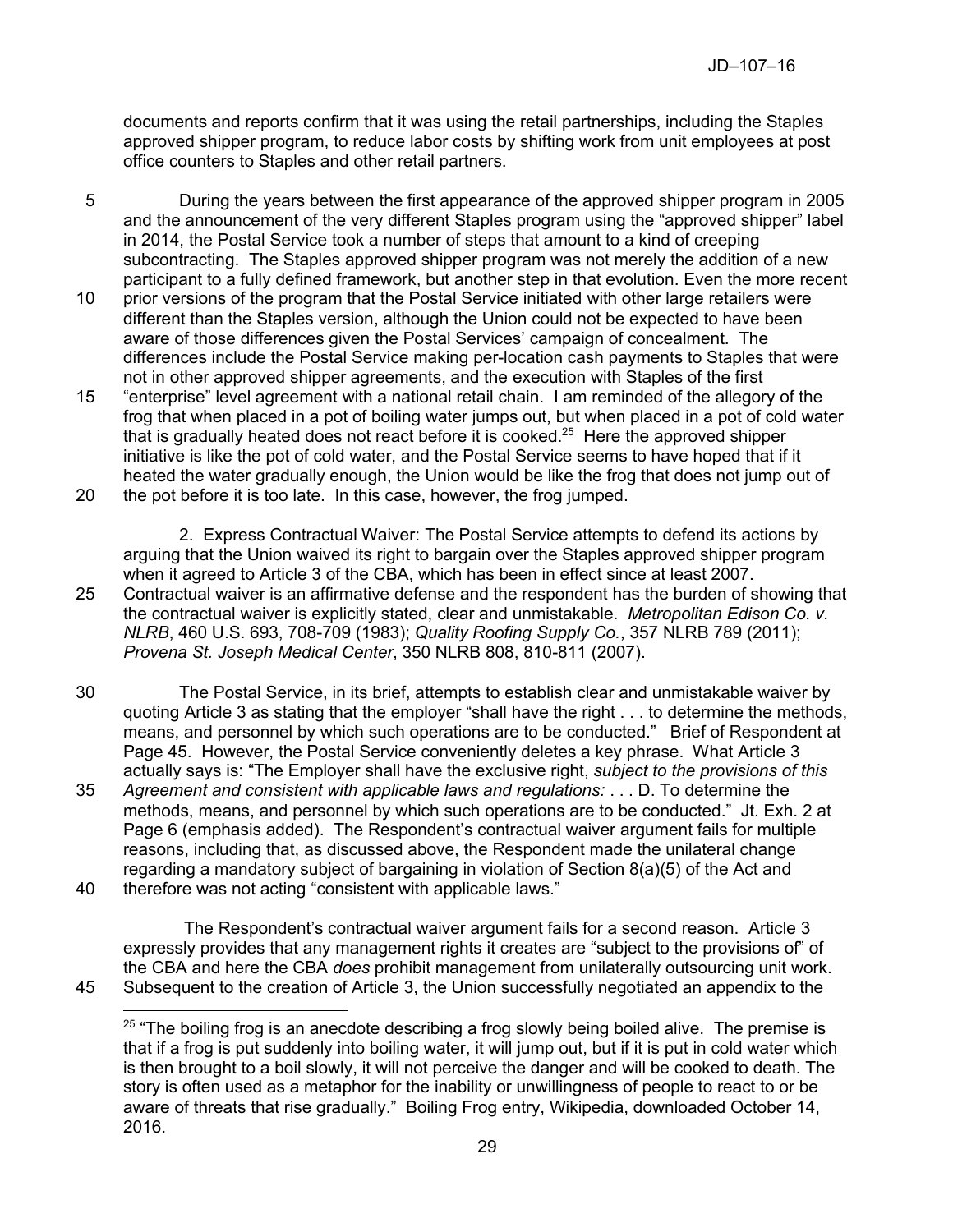CBA that prohibits management from unilaterally engaging in outsourcing of the kind at issue here. That appendix states that the parties agree "that it is in their best interest to meet and discuss national outsourcing initiatives at an early stage in the process" so that the Union has an "opportunity to compete for the work internally at a point in time contemporaneous with the

- 5 outsourcing process and early enough to influence any management decision." Moreover, the CBA appendix prohibits the Postal Service from outsourcing the work if the Union shows that it "can be performed at a cost equal to or less than that of contract service, when a fair comparison is made of all reasonable costs." Since the Postal Service embarked on the Staples approved shipper expansion in violation of these requirements of the CBA, its action
- 10 was not authorized by Article 3. Moreover, Article 3 is also subject to Article 19 of the CBA which requires that management not only give the Union special notice and documentation regarding Handbook changes that relate directly to wages, hours or working conditions, but also provides that the Union has the right to meet with "manager(s) who are knowledgeable about the purpose of the proposed change and its impact on employees." As discussed in the
- 15 Statement of Facts, the Postal Service added the approved shipper program to the Handbook without fulfilling the Article 19 requirements for notice, documentation, and meeting. For this reason as well, Article 3 did not authorize the Postal Service to unilaterally embark on the nationwide Staples approved shipper expansion.
- 20 Even if Article 3 was not subject to other contractual provisions that disallow the Postal Service's unilateral action, the Postal Service's argument based on Article 3 would fail because a management rights clause that does not mention the specific change at issue does not constitute the required clear and unmistakable waiver of bargaining, especially in the absence of bargaining history showing that the specific waiver was considered and intended. See *Minteq*
- 25 *Int'l, Inc.*, 364 NLRB No. 63, Slip Op. at 4-5 (2016); *Allison Corp.*, 330 NLRB 1363, 1365 (2000); *Trojan Yacht*, 319 NLRB 741, 742 (1995). Indeed, the Board has already rejected the Postal Service's similar attempt to rely on Article 3 in another case. In that case, the Board ruled that Article 3 did not constitute a clear and unmistakable waiver of bargaining with respect to reductions in operating schedules and window service because it did not "specifically refer[] to
- 30 the type of employer decision or mention[] the kind of factual situation presented." In the instant case, Article 3 does not specifically refer to the Postal Service's nationwide Staples approved shipper program or for that matter to any nationwide retail partnership or licensing arrangement. *Postal Service*, 306 NLRB at 642-643. At trial, no testimony at all was presented directly addressing Article 3. No witness from the Postal Service, much less from the Union, testified
- 35 that Article 3 was intended by the parties as a waiver of bargaining with respect to retail partnerships with outside entities in general or the Staples approved shipper partnership in particular.<sup>26</sup>
- For the reasons discussed above, I find that the Postal Service has violated Section 40 8(a)(5) and (1) of the Act since August 2014, by failing to give the Union notice and an opportunity to bargain about its decision, and the effects of its decision, to shift bargaining unit work from window clerks at post offices to others outside the bargaining unit through the nationwide retail partnership with Staples.

 $\overline{a}$ 

<sup>&</sup>lt;sup>26</sup> The Postal Service notes that the Court of Appeals for the D.C. Circuit denied enforcement of the Board's decision relating to Article 3, based on its rejection of the Board's "clear and unmistakable" waiver standard, in favor of the Circuit's own "contract coverage" standard. The Board continues to expressly reject the "contract coverage" standard. The Board noted that its own "clear and unmistakable" waiver standard is one of the Board's "most familiar" doctrines and "has been applied consistently by the Board for more than 50 years, and has been approved by the Supreme Court." *Provena St. Joseph Medical Center*, 350 NLRB at 810-811, citing *NLRB v. C & C Plywood*, 385 U.S. 421 (1967).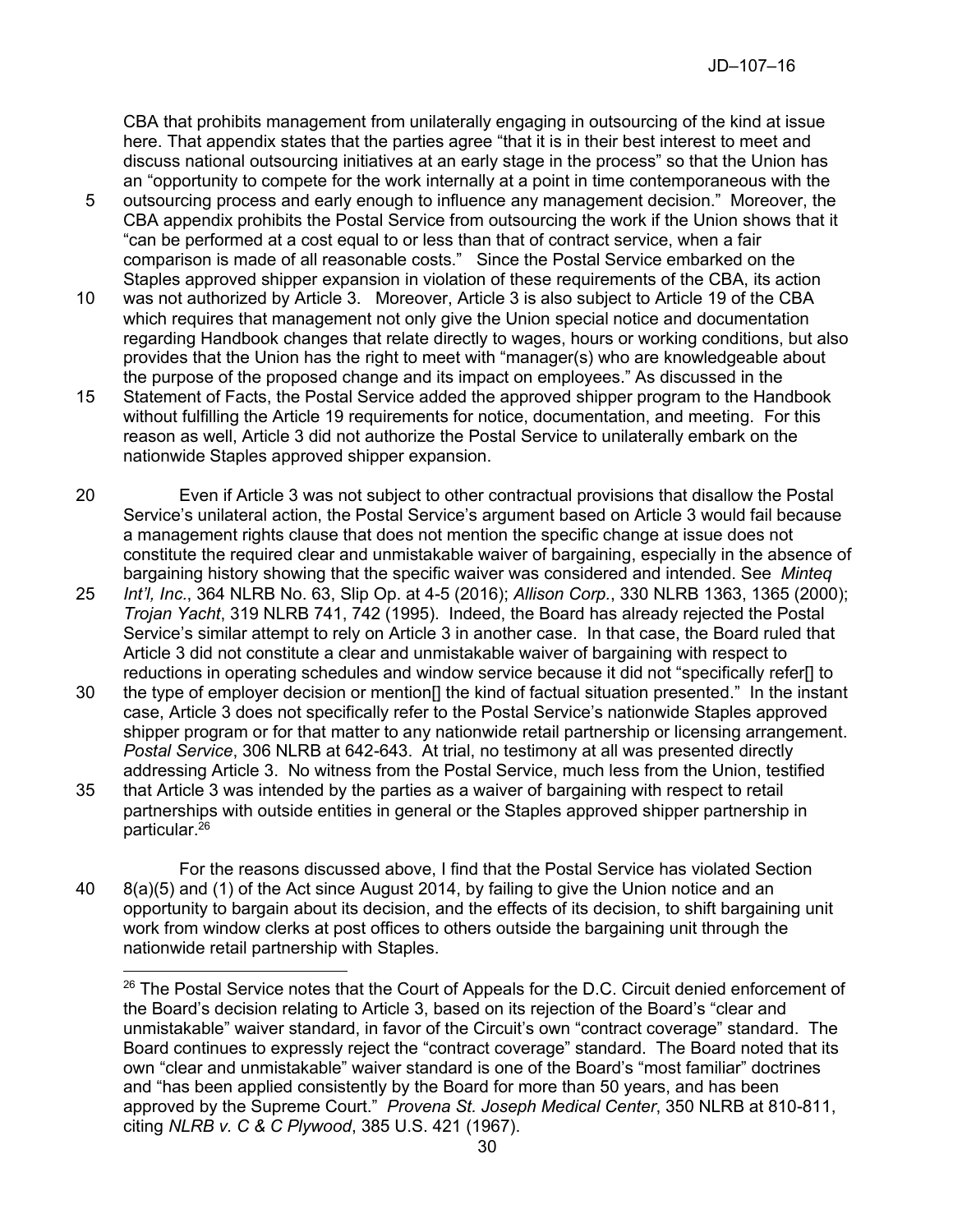# Conclusions of Law

1. The Board has jurisdiction over the Postal Service and this matter by virtue of Section 5 1209 of the Postal Reorganization Act.

2. American Postal Works Union, AFL-CIO (the Union or APWU) is a labor organization within the meaning of Section 2(5) of the Act.

- 10 3. The Postal Service has violated Section 8(a)(5) and (1) of the Act since August 2014 by failing to give the Union notice and an opportunity to bargain about its decision, and the effects of its decision, to shift bargaining work from unit employees at post office counters to others outside the bargaining unit through a nationwide retail partnership with Staples, that is referred to in this decision as the Staples approved shipper program. By this conduct the
- 15 Postal Service has engaged in unfair labor practices affecting commerce within the meaning of Section 8(a)(5) and (1) and Section 2(6) and (7) of the Act.

#### **REMEDY**

- 20 Having found that the Respondent has engaged in certain unfair labor practices, I shall order it to cease and desist therefrom and to take certain affirmative action designed to effectuate the policies of the Act. Where a respondent makes a unilateral change in violation of Section 8(a)(5), the standard remedy includes rescission of the change and restoration of the status quo ante. See, e.g., *San Luis Trucking, Inc.*, 352 NLRB 211, 237-238 (2008);<sup>27</sup> *Cub*
- 25 *Branch Mining, Inc.*, 300 NLRB 57, 61-62 (1990); *N.C. Coastal Motor Lines, Inc.*, 219 NLRB 1009, 1009-1010 (1975), enfd. 542 F.2d 637 ( $4<sup>th</sup>$  Cir. 1976). The Board has extended this principle to require contract rescission where, as here, an employer fails to give the union the statutorily required notice and bargaining opportunity before entering into a third party contract that impacts bargaining unit employees. See, e.g., *Buffalo Weaving and Belting*, 340 NLRB
- 30 684, 685 fn. 2 (2003); *Tennessee Const. Co.*, 308 NLRB 763, 764-765 (1992); *General Electric Co.*, 296 NLRB 844 (1990), enfd. 915 F.2d 738 (D.C. Cir. 1990); *St. John's Const. Corp.*, 258 NLRB 471, 481-482 (1981); *Jay Foods, Inc.*, 228 NLRB 423 (1977); *R.L. Sweet Lumber Co.*, 227 NLRB 1084, 1989 (1977); *Town & Country Manufacturing Co., Inc.,* 136 NLRB 1022, 1029- 1030, enfd. 316 F. 2d 846 (5<sup>th</sup> Cir. 1963). The General Counsel and the Union both argue that 35 rescission is a necessary

 $\overline{a}$  $27$  This decision was remanded to the Board by the Court of Appeals for further proceedings consistent with the intervening decision of the United States Supreme Court in *New Process Steel, L.P. v. NLRB*, 560 U.S. 674 (2010). Thereafter, the Board issued a second decision, 356 NLRB 168 (2010), that adopted the relevant portions of its pre-remand decision and the second decision was enforced by the Court of Appeals, 479 Fed. Appx. 743  $(9<sup>th</sup>$  Cir. 2012).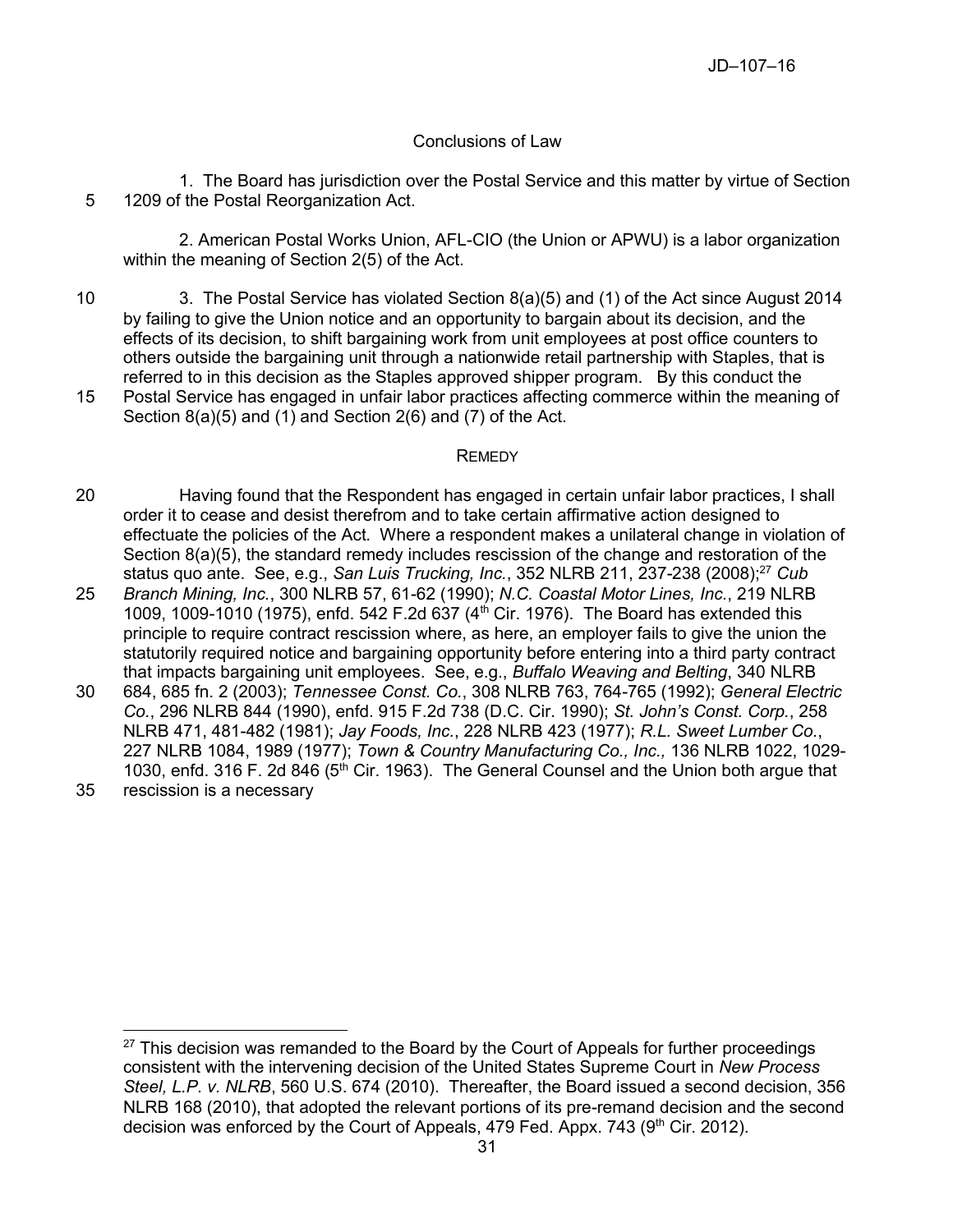and proper remedy here. Staples was granted intervenor status in this case limited to presenting evidence and argument regarding the potential impact of a remedy.<sup>28</sup>

Staples' argument for denying the rescission remedy, relies on the contention that forcing the Postal Service to rescind the approved shipper program with Staples would result in 5 unfair harm to Staples, an innocent third party. The Board has held that in cases involving subcontracting, the standard remedy includes restoration of the status quo unless a party establishes that restoration would be unduly burdensome. *Buffalo Weaving Belting*, supra; *Lear Siegler, Inc.*, 295 NLRB 857 (1989); *Cities Service Oil Co.*, 158 NLRB 1204 (1966). I note at the outset that an order requiring the Postal Service, upon request from the Union, to rescind the

- 10 approved shipper arrangement with Staples allows for the possibility that the Postal Service and the Union would negotiate a post-decision accommodation that does not require discontinuation of the program. Even assuming that the Union ended up insisting on rescission of the approved shipper arrangement with Staples, the Order would not prohibit the Postal Service from engaging in such a program with Staples, it would only require the Postal Service to first bargain
- 15 with the Union something the Postal Service has illegally refused to do thus far.<sup>29</sup> Either of these scenarios would restore the Union's rightful bargaining position while mitigating the attendant harm to Staples. Finally, even if Staples does not succeed, post-rescission order, in continuing or resuming participation in the approved program, that would apparently not prevent it from selling some of the same products and services since the Postal Service has
- 20 represented that there is no legal impediment to retailers doing just that, with or without the Postal Service's agreement or oversight. At the hearing, counsel for the Postal Service stated: "[T]here is no law or regulation that prohibits a retailer or anyone from purchasing and reselling Postal Service products and services. You could do it, Judge. I could do it. Retailers were already doing this with makeshift signs and outside the Postal Service's control." Tr. 147-148.
- 25

In addition, after reviewing the record, I find that discontinuation of the Staples approved shipper program would cause financial harm to Staples, but also find that the record does not

 $28$  On November 4, 2015, the Board reversed my earlier order granting Staples full intervention status in this case, and stated that Staples' "interest is limited to the potential effect of the litigation on Staples, particularly the potential impact of any remedy if the Respondent is found to have violated the Act." Staples moved for limited intervention status, and on November 30, 2015, I granted such status. Consistent with Board's November 4 order, I specified that the scope of Staples' limited intervention included filing a post-hearing brief "on the potential impact of any remedy on Staples," and expressly disallowed Staples from participating "regarding the question of whether the Respondent subcontracted, failed to bargain, or committed any violation alleged in the complaint." In Staples post-hearing brief it blatantly violated the limits on its participation by arguing, expressly and at length, that the General Counsel failed to demonstrate subcontracting or a refusal to bargain. These arguments on the underlying merits appear not only in the sections of the brief with headings that reference such arguments (Argument Section I.A. and I.B.), but are also forwarded in the brief's Introduction and are intertwined with the Factual Background section. Counsel for the Union and Counsel for the General Counsel have both moved that Staples' brief be stricken in its entirety. The Union's and the General Counsel's motions to strike are granted to extent that I order Staples' brief stricken with the exception of Argument section II, which begins on page 22 of the brief, and which focuses on the potential impact of the rescission remedy on Staples. I give no weight or consideration to other portions of Staples' brief.

<sup>29</sup> As was noted in *St. George*, supra, "Absent discriminatory intent, nothing in the law prevents the Respondent from making and implementing a decision" to shift work from unit employees to others outside the unit. "What the law requires is that it first offer to bargain about such a decision." 341 NLRB at 1014-1015.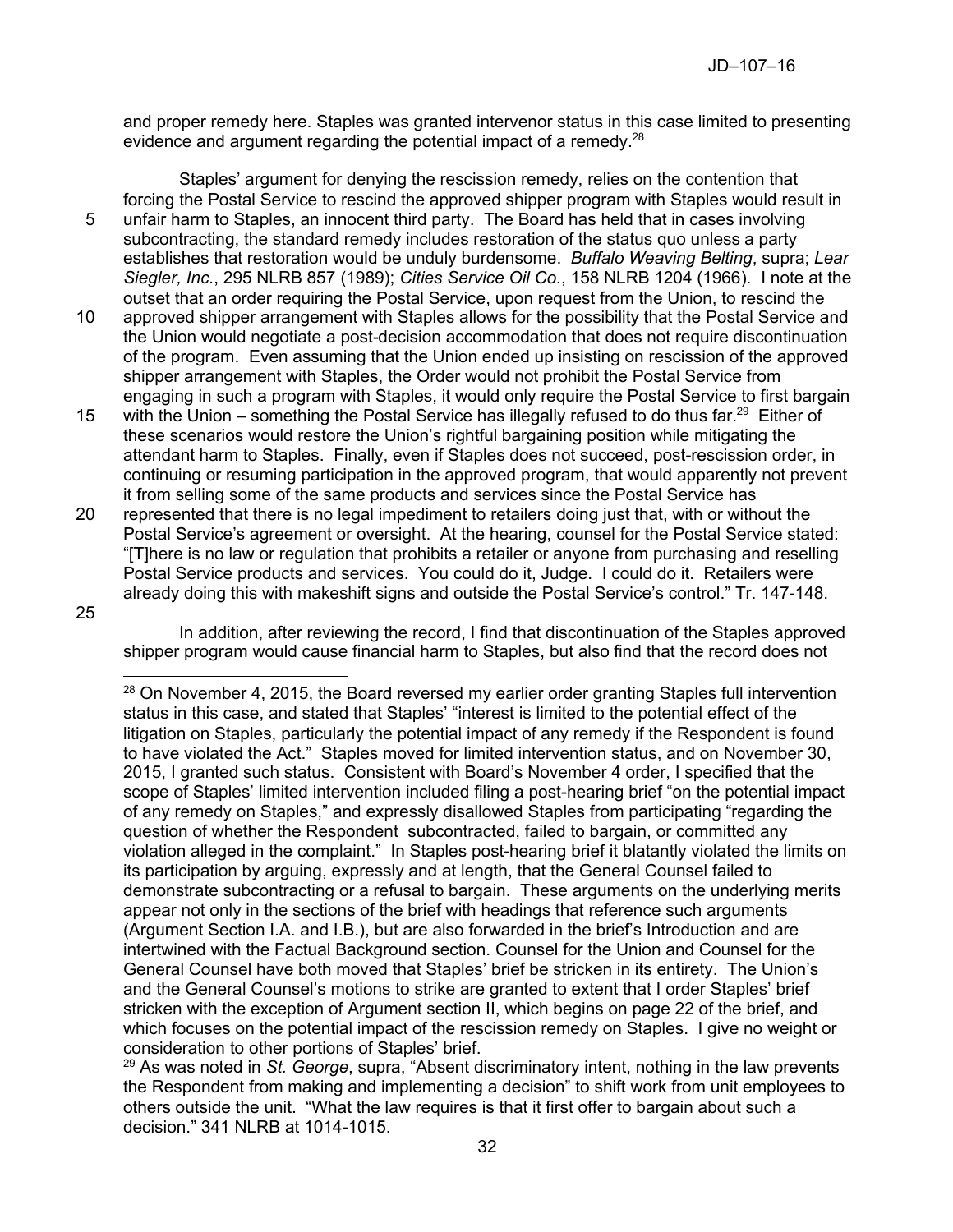credibly establish the extent of such harm or that such harm would unduly burden Staples. Staples did not present documentary evidence substantiating the amount of financial harm, but rather relied on the testimony of Leigh (Postal Service senior vice president of business services) on that subject. Leigh's testimony regarding dollar figures, however, careened wildly

- 5 and I find that he was not a reliable witness in that regard. For example, at first Leigh implausibly claimed that Staples' cost for making modifications necessary for the approved shipper program was \$500,000 per store. Tr. 1255. When Staples' own counsel questioned this surprising figure, and pointed out to Leigh that he had previously testified that the total cost for all 540 stores was \$11.5 million, Leigh dramatically reduced his per store estimate to
- 10 \$50,000 one tenth of what he had claimed just moments before. Ibid. Even the \$50,000 cannot be squared with Leigh's other testimony since dividing the \$11.5 million figure among 540 participating stores works out to an average per store cost of \$21,296 – still less than one half of Leigh's revised figure. It would seem that even that lower figure would have to be adjusted downward to reflect the fact that the Postal Service reimbursed some of Staples' per-
- 15 store costs. Leigh's testimony was similarly unbelievable regarding the amount of revenue that Staples would lose directly from its sales margins at the existing approved shipper locations. At first he testified, during direct examination, that in 2015 the revenues that Staples obtained from its margins on Postal Services products and services (i.e., from selling at full list price what it obtained from the Postal Service at a discounted price) had reached \$27 million. Tr.1260.
- 20 However later in his testimony, and still under direct examination, Leigh, without explanation, set that figure at \$2.7 to \$3 million – only about a tenth of what he had previously claimed. Tr. 1268 lines 17-18, Tr. 1269 line 22 to Tr.1270 line 3. Leigh also testified about dollar amounts for costs including: the storage of signs that had been purchased in expectation of further expansion; lost revenues from the additional customer traffic that the approved shipper program
- 25 brought to stores; remodeling work per store to uninstall the trappings of the approved shipper program. He also stated that discontinuing the program would damage Staples' customer relations since many of its customers had become accustomed to, and pleased with, the approved shipper program.
- 30 Neither the General Counsel nor the Union presented evidence contradicting that Staples would suffer the categories of harm Leigh identified if, in fact, a rescission remedy forced Staples out of the approved shipper partnership. In my view, the record of this case, and common sense, justifies finding that many, if not all, of the categories of harm identified by Leigh, and discussed above, would be borne by Staples to some extent. However, I find that 35 the record lacks credible evidence regarding the extent of those financial harms given that Leigh's testimony quantifying the harm was unreliable for the reasons discussed above,

Leigh also testified that discontinuing the approved shipper program at Staples' locations would put it at an unfair disadvantage with its competitors who would continue to have access to 40 the approved shipper program. The record did show that the Union was not currently challenging the Post Office's approved shipper relationships with Office Depot, UPS, OfficeMax, PostNet, or any of the numerous smaller retailers. However, Dimondstein credibly testified that the Union's plan is that Staples will be just the first retailer challenged, and that the Union hopes to use any success regarding Staples as leverage to seek changes that would extend to other 45 retailers that already participate in the approved shipper program or that enter into partnerships with the Postal Service in the future. Moreover, as discussed above, granting a rescission remedy would not necessarily lead to Staples being excluded from the program or precluded from offering Postal Service products and services.

50 Assuming I were to credit at least some of Leigh's figures, that would not show that the financial harm that Staples would suffer from a discontinuation of its participation in the approved shipper program would be unduly burdensome for Staples to bear. Staples has not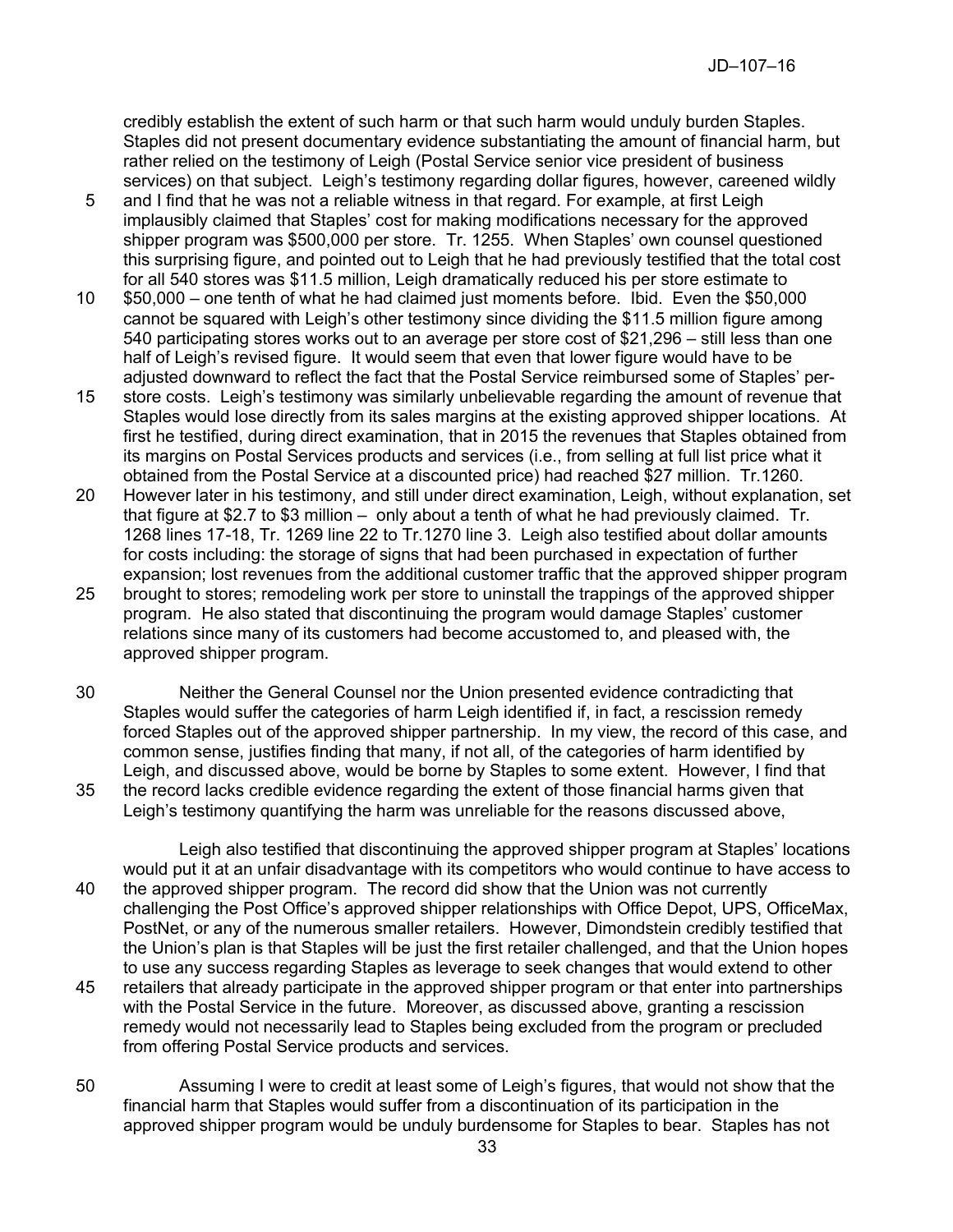shown that discontinuation of that program would place an undue burden on it given the magnitude and profitability of Staples overall operation and other sources of revenue.

- Finally, with regard to Staples' characterization of itself as an innocent third party, I view 5 the situation as somewhat more complicated. It is true that there is no allegation that Staples committed a violation of the Act when it entered into its retail arrangement with the Postal Service. On the other hand, Leigh admitted that the initial impetus for Staples' decision to abandon the pilot program model, and switch to the approved shipper model, was its desire to circumvent the delays from union consultation and union input that it knew the Postal Service's
- 10 own SIAG review had determined were required under Article 32 of the CBA. Similarly, Code's testimony indicated that the Postal Service reconstituted the expansion in that manner in part out of a desire to appease Staples. Second, the evidence showed that before Staples' retail relationship with the Postal Service was meaningfully underway, the Union's president had sought to meet with high level Staples officials to discuss the Union's concerns about the
- 15 relationship, but that Staples refused to engage in any communication with the Union regarding those concerns. Third, throughout the period that Staples was forging ahead with the expansion and refusing to discuss the initiative with the Union, Staples was aware that the Union was publicly campaigning to stop the partnership between Staples and the Postal Service in its planned form. Thus while Staples did not violate the Act, it cannot plausibly suggest either that
- 20 the company was unaware that what it was doing, and the way it was doing it, entailed financial and business risks or that the company was blind-sided by Union-initiated legal action to prevent its retail relationship with the Postal Service from going forward. Indeed, in their agreement, the Postal Service and Staples specifically contemplated, and accounted for, the possibility that their contract would have to be terminated as a result of "any orders . . .
- 25 promulgated by any . . . agency or independent establishment of the United States Government." GC Exh. 26 at Pages 2-3.

Lastly, while there is appeal to the argument that it is unfair to visit the burden of the Postal Service's violation on a party that committed no violation of the Act, that argument 30 provides no useful guidance on the question of the rescission remedy in this case. While denying such a remedy would mean that Staples was relieved of a burden, allowing the unlawful diversion of bargaining unit work to continue unabated would impose a burden on the Union, which also committed no violation of the Act. In other words, there is no approach available that does not burden an arguably innocent party.

35

In this case, the General Counsel states that it seeks the "standard remedy" including the rescission of the unilaterally adopted Staples approved shipper program, but does not specifically mention make whole relief for any loss of wages and benefits that unit members have suffered as a result of the diversion of work out of the bargaining unit. Such make whole

- 40 relief has, however, been ordered as part of the status quo ante remedy in cases involving the subcontracting of unit work. See, e.g., *Buffalo Weaving and Belting*, supra; *Pollution Control Indus. of Indiana*, 316 NLRB 455, 467 (1995); *W.H. Froh, Inc.*, 310 NLRB 384, 388 (1993). As discussed above, the record does not identify any specific unit employees who have lost work because of the Staples approved shipper partnership, but the record did show that the Postal
- 45 Service was using it to reduce unit work at post office counters. Under these circumstances I find that it is appropriate to order that make whole relief be provided to the extent, if any, that during the compliance stage of this proceeding it is established that specific employees lost work as a result of Staples approved shipper. Backpay, and other make whole relief, shall be computed in accordance with *F. W. Woolworth Co*., 90 NLRB 289 (1950), with interest at the
- 50 rate prescribed in *New Horizons*, 283 NLRB 1173 (1987), compounded daily as prescribed in *Kentucky River Medical Center,* 356 NLRB 6 (2010). The Respondent shall file a report with the Social Security Administration allocating backpay to the appropriate calendar quarters and shall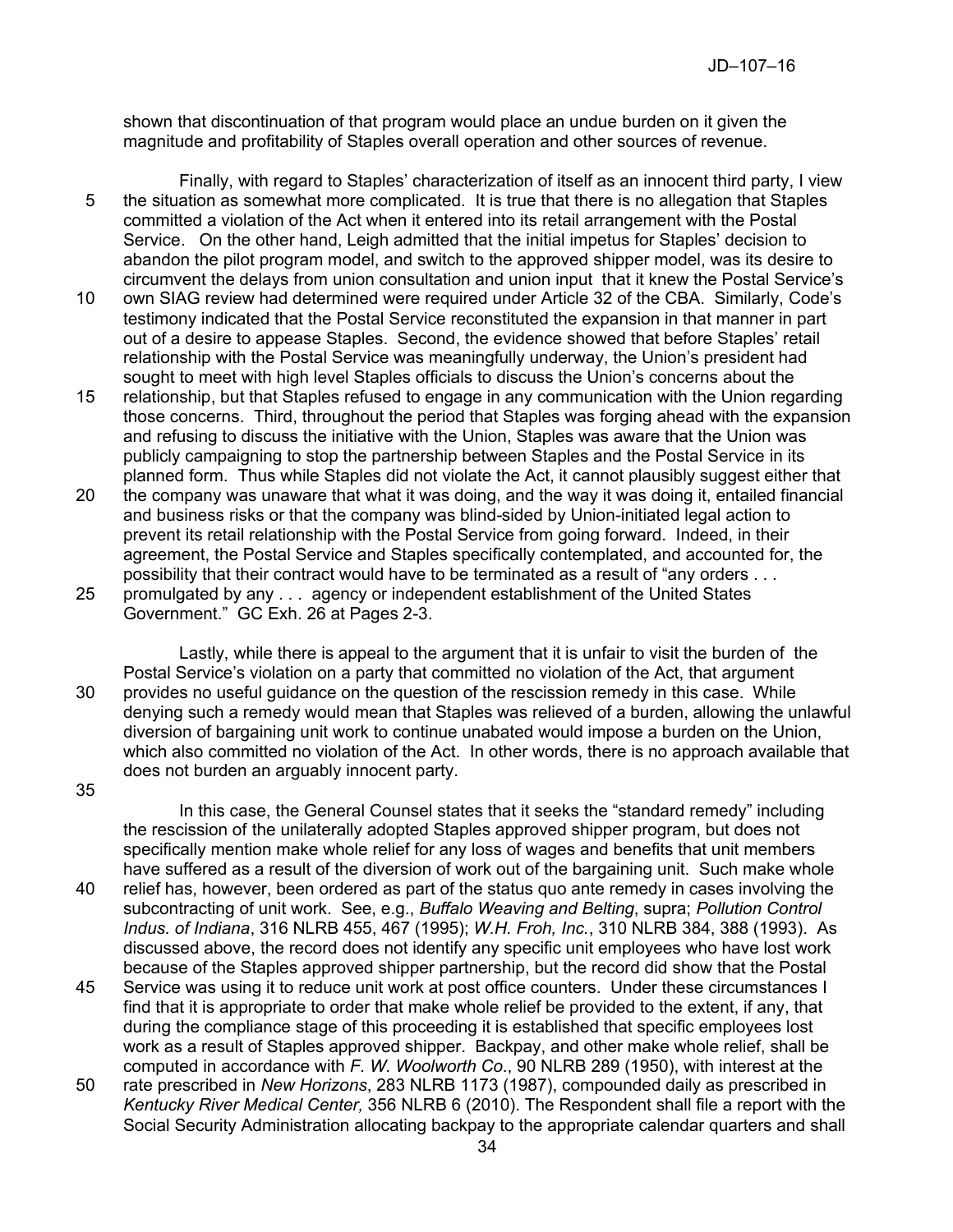also compensate the individuals for the adverse tax consequences, if any, of receiving one or more lump-sum backpay awards covering periods longer than 1 year, *Latino Express, Inc.,* 359 NLRB No. 44 (2012).

On these findings of fact and conclusions of law and on the entire record, I issue the 5 following recommended Order.<sup>30</sup>

## **ORDER**

The Respondent, United States Postal Service, District of Columbia, its officers, agents, 10 successors, and assigns, shall

1. Cease and desist from

(a) Failing to give the American Postal Workers Union, AFL-CIO (Union or APWU) notice 15 and an opportunity to bargain over any decision, and the effects of any decision, to subcontract, or otherwise shift work, from bargaining unit employees at post office counters to others outside the bargaining unit through a retail partnership with Staples, Inc.

(b) In any like or related manner restraining or coercing employees in the exercise of the 20 rights guaranteed them by Section 7 of the Act.

2. Take the following affirmative action necessary to effectuate the policies of the Act.

- (a) On request by the Union, discontinue its retail partnership with Staples, Inc.
- 25

(b) On request by the Union, rescind the agreements, dated July 3, 2014, that it executed with Staples, Inc. in furtherance of their retail partnership.

(c) Make employees whole for any loss of earnings and other benefits suffered since 30 August 2014, as a result of the Postal Service unlawfully shifting work from bargaining unit employees at post office counters to others outside the bargaining unit through its retail partnership with Staples, Inc.

(d) Preserve and, within 14 days of a request, or such additional time as the Regional 35 Director may allow for good cause shown, provide at a reasonable place designated by the Board or its agents, all payroll records, social security payment records, timecards, personnel records and reports, and all other records, including an electronic copy of such records if stored in electronic form, necessary to analyze the amount of backpay due under the terms of this Order.

40

 $\overline{a}$ 

(e) Within 14 days after service by the Region, post at its post offices nationwide copies of the attached notice marked "Appendix." Copies of the notice, on forms provided by the Regional Director for Region Five, after being signed by the Postal Service's authorized representative, shall be posted by the Postal Service and maintained for 60 consecutive days in 45 conspicuous places including all places where notices to employees are customarily posted. In addition to physical posting of paper notices, the notices shall be distributed electronically, such

 $30$  If no exceptions are filed as provided by Sec. 102.46 of the Board's Rules and Regulations, the findings, conclusions, and recommended Order shall, as provided in Sec. 102.48 of the Rules, be adopted by the Board and all objections to them shall be deemed waived for all purposes.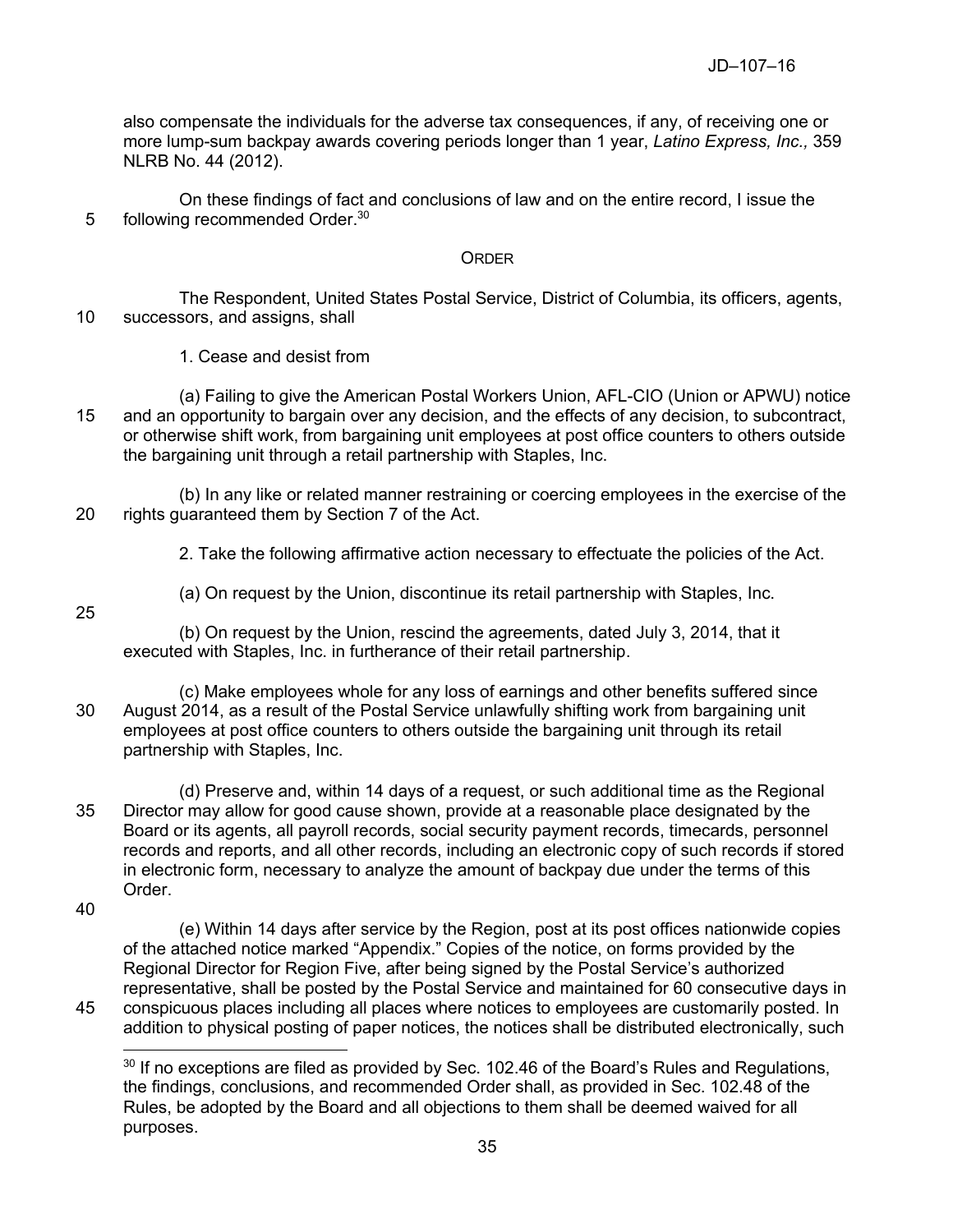as by email, posting on an intranet or an internet site, and/or other electronic means, if the Postal Service customarily communicates with its employees by such means. Reasonable steps shall be taken by the Postal Service to ensure that the notices are not altered, defaced, or covered by any other material. In the event that, during the pendency of these proceedings, the

- 5 Postal Service has gone out of business or closed a facility involved in these proceedings, the Postal Service shall duplicate and mail, at its own expense, a copy of the notice to all current employees and former employees employed by the Postal Service at any time since August 2014.
- 10 (f) Within 21 days after service by the Region, file with the Regional Director a sworn certification of a responsible official on a form provided by the Region attesting to the steps that the Respondent has taken to comply.

Dated, Washington, D.C., November 8, 2016

15

 $\overline{\phantom{a}}$  , and the contract of the contract of the contract of the contract of the contract of the contract of the contract of the contract of the contract of the contract of the contract of the contract of the contrac  $P_{\alpha}$   $\beta_{\alpha}$ 

 PAUL BOGAS 20 **Administrative Law Judge** 20 **Administrative Law Judge**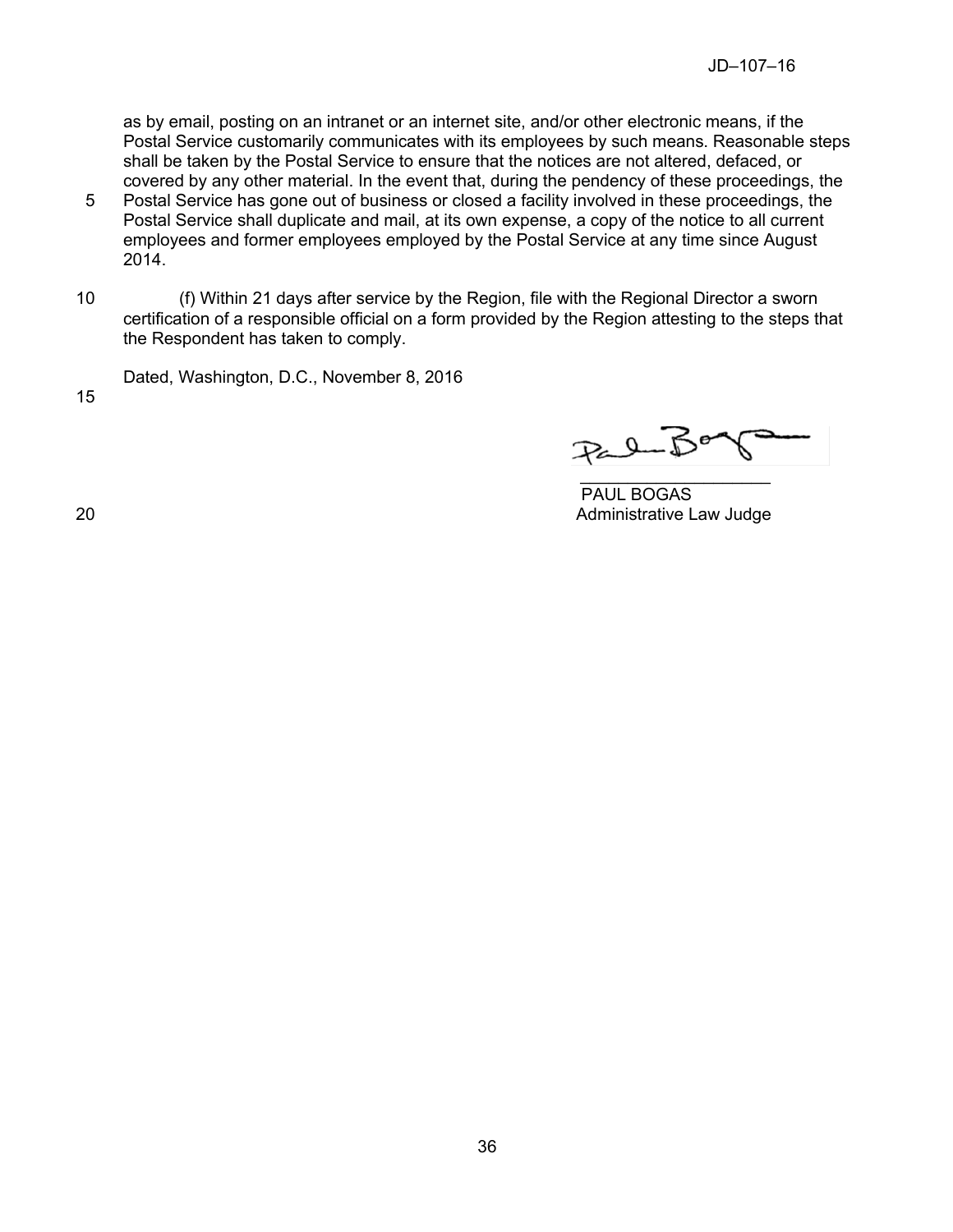## **APPENDIX**

# NOTICE TO EMPLOYEES

#### Posted by Order of the National Labor Relations Board An Agency of the United States Government

The National Labor Relations Board has found that we violated Federal labor law and has ordered us to post and obey this notice.

FEDERAL LAW GIVES YOU THE RIGHT TO

Form, join, or assist a union Choose representatives to bargain with us on your behalf Act together with other employees for your benefit and protection Choose not to engage in any of these protected activities.

WE WILL NOT fail to give the American Postal Workers Union, AFL-CIO (Union or APWU) notice and an opportunity to bargain over any decision, and the effects of any decision, to subcontract, or otherwise shift work, from bargaining unit employees at post office counters to others outside the bargaining unit through a retail partnership with Staples, Inc.

WE WILL NOT in any like or related manner interfere with, restrain, or coerce you in the exercise of the rights guaranteed you by Section 7 of the Act.

WE WILL, on request by the Union, discontinue our retail partnership with Staples, Inc.

WE WILL, on request by the Union, rescind the agreements, dated July 3, 2014, that we executed in furtherance of our retail partnership with Staples, Inc.

WE WILL make employees whole for any loss of earnings and other benefits suffered since August 2014, as a result of our unlawfully shifting work from bargaining unit employees at post office counters to others outside the bargaining unit through our retail partnership with Staples, Inc.

United States Postal Service

(Employer)

Dated By

(Representative) (Title)

The National Labor Relations Board is an independent Federal agency created in 1935 to enforce the National Labor Relations Act. It conducts secret-ballot elections to determine whether employees want union representation and it investigates and remedies unfair labor practices by employers and unions. To find out more about your rights under the Act and how to file a charge or election petition, you may speak confidentially to any agent with the Board's Regional Office set forth below. You may also obtain information from the Board's website: www.nlrb.gov. Bank of America Center, Tower II, 100 S. Charles Street, Ste 600, Baltimore, MD 21201-4061